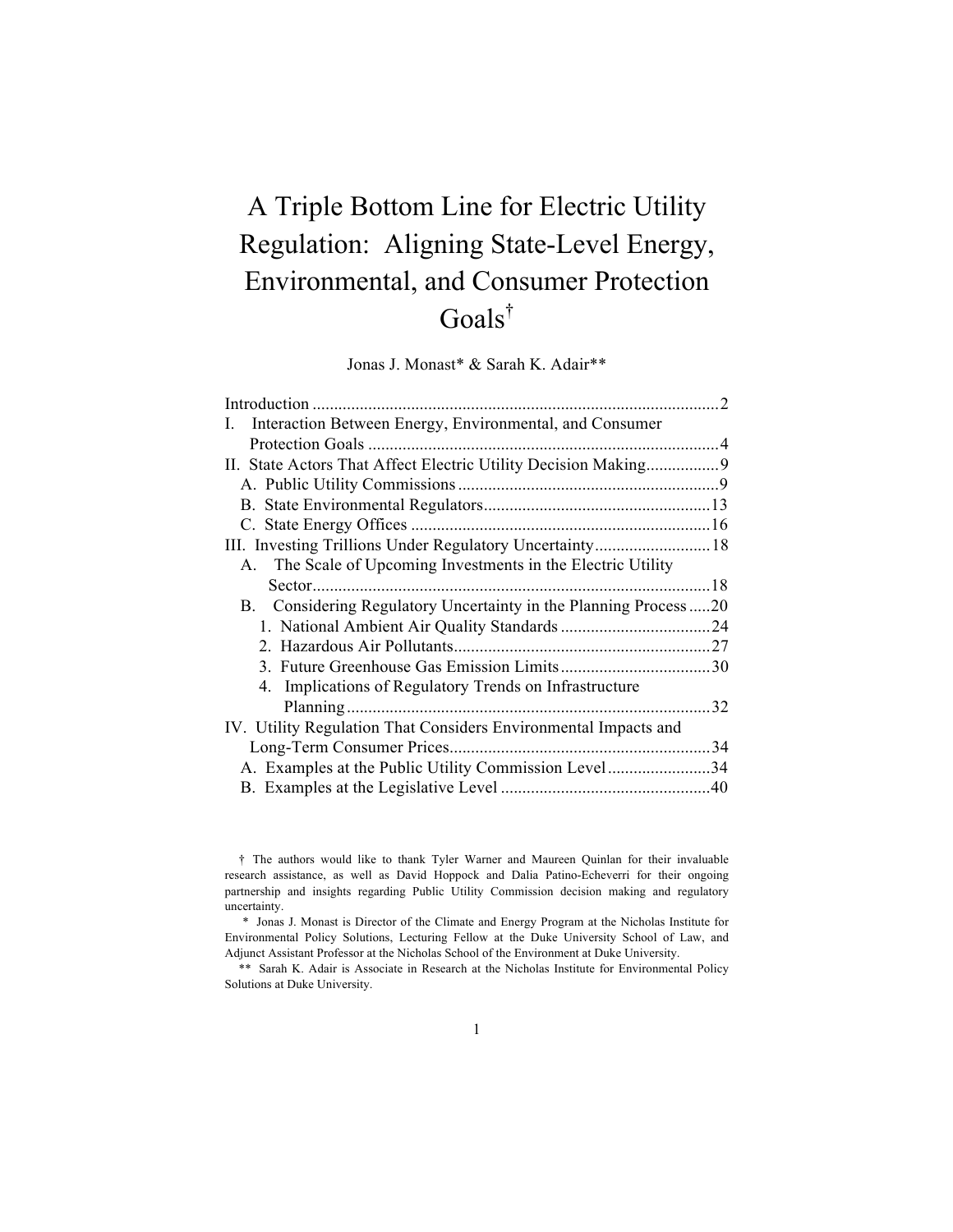| $\overline{2}$<br>COLUMBIA JOURNAL OF ENVIRONMENTAL LAW            | [Vol. 38:1] |
|--------------------------------------------------------------------|-------------|
|                                                                    |             |
|                                                                    |             |
|                                                                    |             |
| V. Challenges to Aligning Environmental and Consumer               |             |
|                                                                    |             |
| A. Traditional Adjudicatory Role of Public Utility Commissions  47 |             |
|                                                                    |             |
| C. The Challenge of Regulatory Uncertainty in the Public           |             |
|                                                                    |             |
| VI. The Triple Bottom Line Approach for Electric Utility           |             |
|                                                                    |             |
|                                                                    |             |
|                                                                    |             |
| 2. Regular Interaction Among Political Appointees and Staff        |             |
| at the Public Utility Commission and State Agencies52              |             |
|                                                                    |             |
| 4. Reorganize to Streamline Goal Setting, Accountability, and      |             |
|                                                                    |             |
| B. Considering Future Environmental Regulation In Investment       |             |
|                                                                    |             |
|                                                                    |             |
|                                                                    |             |
| C. Creating Mandates or Incentives for Energy Efficiency or        |             |
| Diversification of Generation Resources That Hedge Against         |             |
|                                                                    |             |
| D. Providing Regulatory Certainty Through State Law 59             |             |
|                                                                    |             |

## **INTRODUCTION**

Energy infrastructure across the United States is aging, and plant retirements are increasing due to a combination of newly implemented and impending environmental requirements and inexpensive natural gas. $1$ Utilities and regulators will have to decide how to update or replace aging facilities—estimated at a cost of \$1.5 to \$2 trillion over the next

<sup>1.</sup> *27 gigawatts of coal-fired capacity to retire over next five years*, U.S. ENERGY INFO. ADMIN. (July 27, 2012), http://www.eia.gov/todayinenergy/detail.cfm?id=7290 (predicting that twenty-seven gigawatts from 175 coal-fired power plants will retire between 2012 and 2016).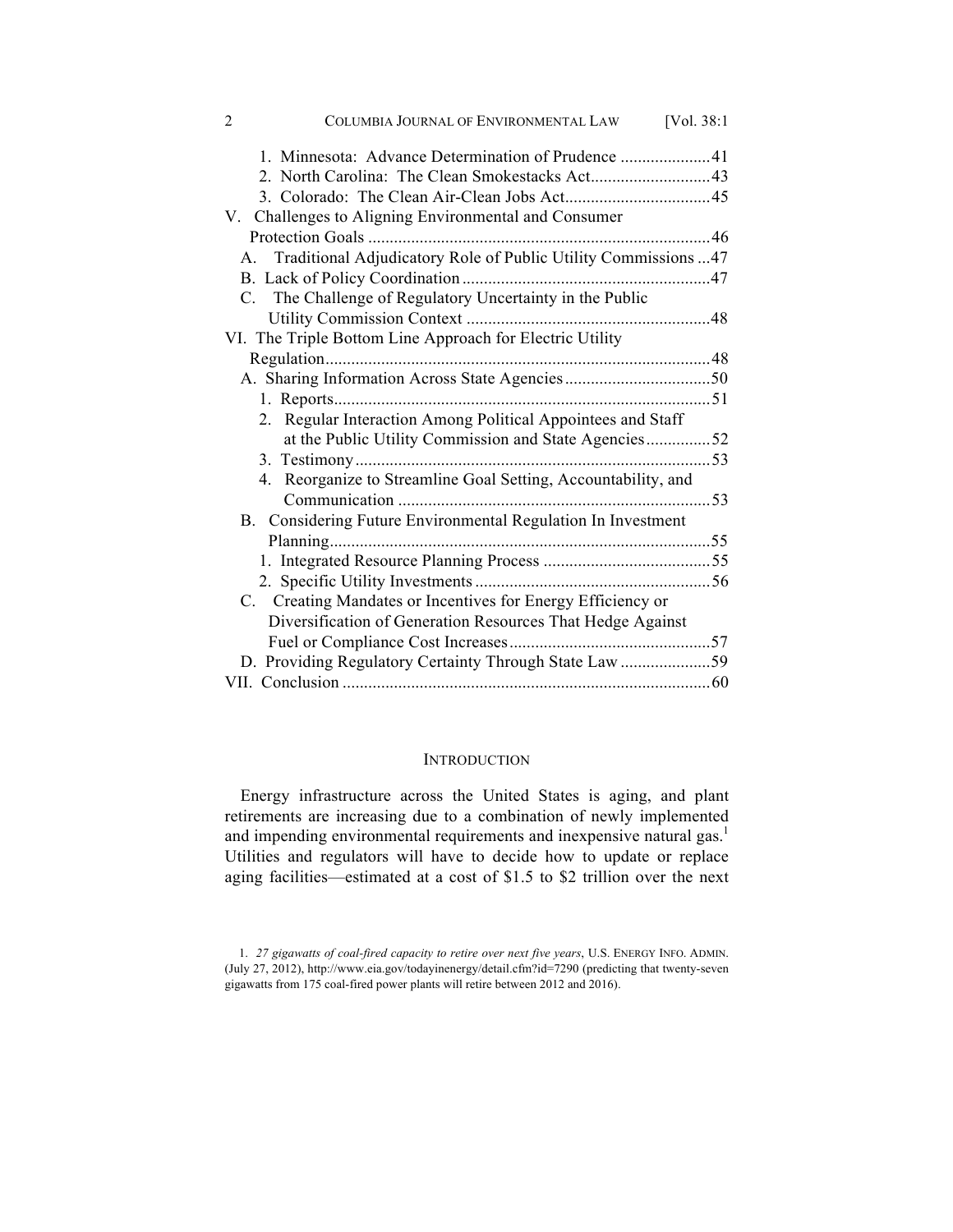twenty years. $\degree$  These decisions will affect consumer prices and the environmental impacts of the electricity sector for decades. Future environmental requirements have the potential to significantly impact power plant operating costs as well as energy investment decisions, creating price risk for consumers if utilities make investments today on power plants that are more expensive to operate in the future.<sup>3</sup> For these reasons, considering the direct link between consumer prices and environmental protection is an important element of maintaining affordable and reliable electricity.

States wield the primary authority to regulate electric utilities and play a critical role in implementing and enforcing both state and federal environmental law. While states seek to provide citizens with affordable electricity, reliable electricity, and a healthy environment, they commonly delegate portions of these interrelated goals to multiple state agencies with very different mandates. $4$  For instance, state public utility commissions ("PUCs") or public service commissions ("PSCs") primarily serve to protect consumers, balancing consumers' interest in affordable rates against the utility's financial health, which is necessary to attract capital and provide reliable service.<sup>5</sup> State environmental agencies protect the public health and the environment by developing and enforcing standards that may require utilities to install costly pollution controls, retire plants, and raise rates.<sup>6</sup> A third type of agency, the state energy office, influences the affordability, reliability, and environmental impact of electricity production within the state by developing and implementing additional state energy goals, such encouraging investment in energy efficiency and renewable energy.<sup>7</sup>

Aligning state policy goals can help keep the lights on and electricity prices affordable while also promoting investments in clean energy technologies and efficiency measures that protect public health and the environment. This Article explores the opportunities and challenges to

http://www.brattle.com/\_documents/uploadlibrary/upload725.pdf.

4. *See infra* Part II (further describing the disparate roles and mandates of the three primary categories of state agencies often tasked with energy regulation and environmental protection).

6. Brandon Hofmeister, *Roles for State Energy Regulators in Climate Change Mitigation*, 2 MICH. J. ENVTL. & ADMIN. L. (forthcoming 2013) (manuscript at n.2), *available at* http://papers.ssrn.com/sol3/papers.cfm?abstract\_id=2060241.

7. *E.g.*, *About Us*, NAT'L ASS'N OF STATE ENERGY OFFICIALS, http://www.naseo.org/about/ index.html (last visited Jan. 5, 2013) (describing the range of programs state energy offices are responsible for including energy efficiency and renewable energy programs).

<sup>2.</sup> MARC W. CHUPKA ET AL., TRANSFORMING AMERICA'S POWER INDUSTRY: THE INVESTMENT CHALLENGE 2010–2030*,* at vi (2008), *available at*

<sup>3.</sup> *See infra* Part III.B.4.

<sup>5.</sup> WILLIAM T. GORMLEY, JR., THE POLITICS OF PUBLIC UTILITY REGULATION 24 (1983).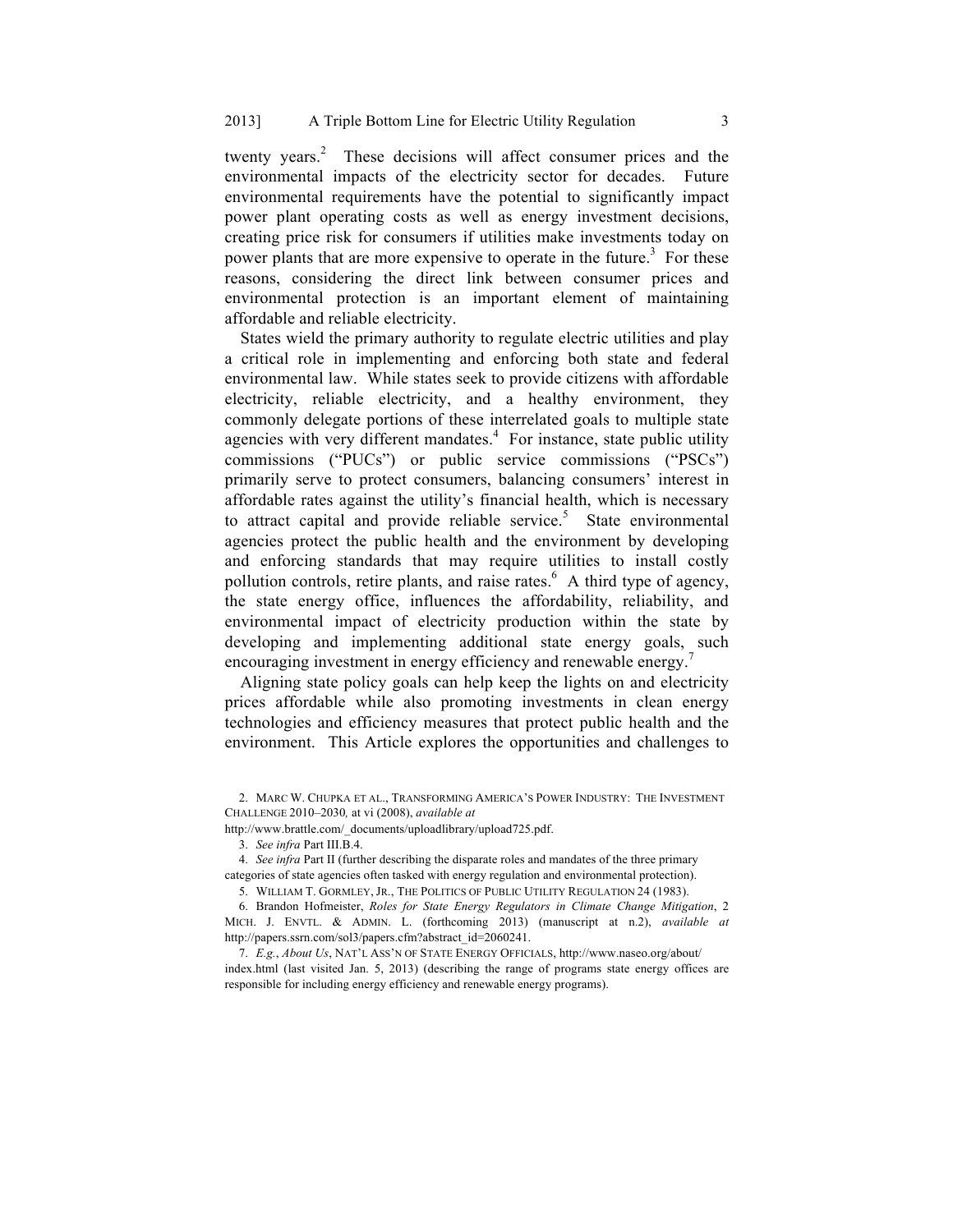aligning state energy, environmental, and consumer protection goals within the current regulatory system, and proposes a "triple bottom line" ("TBL") approach to state utility regulation to achieve this alignment. $8$ The original TBL concept encourages businesses and governments to measure value by considering environmental and social dimensions in addition to fiscal considerations. $9$  By comparison, the TBL approach for electric utility regulation proposed here aims to harmonize *existing* state policy goals of ensuring: (1) affordable electricity; (2) reliable electricity; and (3) protection of public health and the environment.<sup>10</sup> Specifically, it allows officials across state governments to consider how their roles affect all three TBL pillars, thereby enabling informed decision making and comprehensive problem solving to improve outcomes across all three goals.

Part I of this Article describes the interaction of state energy, environmental, and consumer protection goals. Part II describes three distinct state entities that carry out these goals: PUCs, state environmental agencies, and state energy offices. Part III provides context for utility and regulator decision making today. It describes the United States' current investment needs and uncertainties about the future, including the challenges of planning utility investments under an increasingly stringent set of environmental regulations. Part IV provides examples of actions that PUCs and state legislatures have already taken that demonstrate the value and feasibility of the TBL approach. Part V describes challenges to coordinating state energy, environmental, and consumer protection goals under the current regulatory system. Part VI describes the TBL approach to decision making within state electric utility regulation. This Part operationalizes the TBL approach, providing an overview of specific steps states can take, including both steps that agencies can take on their own and steps that state legislatures can take.

# I. INTERACTION BETWEEN ENERGY, ENVIRONMENTAL, AND CONSUMER PROTECTION GOALS

In the United States, various state, federal, and local government bodies set policy that affects energy infrastructure, environmental

<sup>8.</sup> As described further below, the TBL approach is most relevant for states with a traditional model of utility regulation whereby electric utilities operate as monopolies and utility commissions determine the rates charged to consumers, including whether a utility may recover the costs of specific capital investments through rates. *See infra* notes 35–41 and accompanying text.

<sup>9.</sup> *See, e.g.*, Christopher L. Bell, *Communication and Sustainable Development*, 54 ROCKY MTN. MIN L. INST. 28B-1, 28B-2 (2008).

<sup>10.</sup> *See infra* Part VI.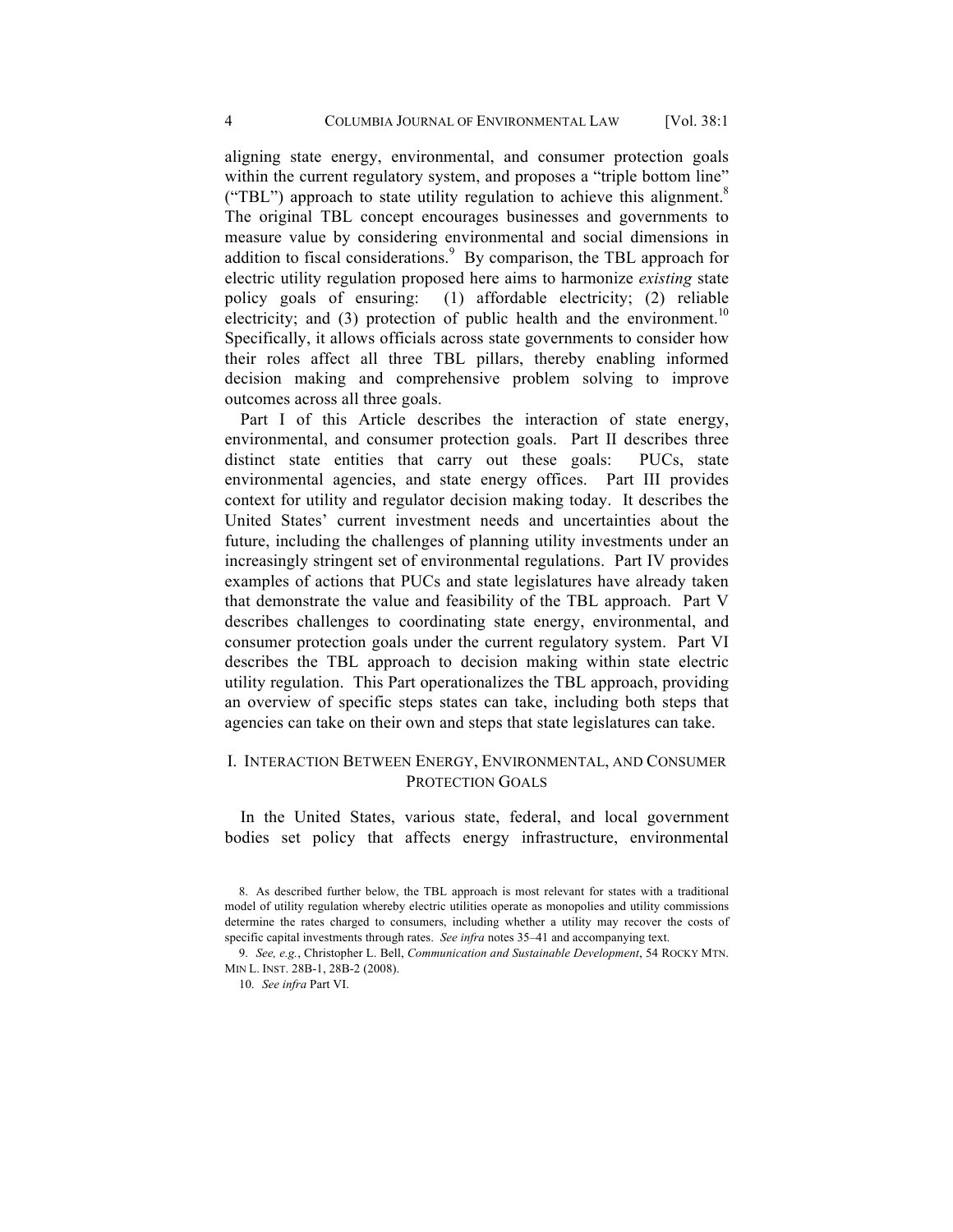outcomes, and electricity prices. Utilities and utility regulators must consider a host of economic and legal factors when making decisions about energy infrastructure. These factors include evaluating whether a new facility is necessary, when to upgrade or retire an existing facility, which type of electricity generation facility they will favor, and the most effective means to meet projected electricity demand in a cost-effective manner.<sup>11</sup> These diverse economic and legal factors also directly affect, and may compete with, one another.

For example, the state PUC decision-making process affects electricity generation decisions, technology adoption, and the environmental footprint of electric utilities. In some instances, state utility regulation may lead utilities to construct facilities that emit higher levels of pollution in order to maintain relatively lower electricity prices, ignoring, for example, the possibility that more stringent air pollution rules in the future may encourage reliance on electricity from conventional pulverized coal plants over a nuclear plant or a wind farm with a natural gas plant as backup.<sup>12</sup> This decision could make air pollution problems more acute, conflicting with environmental goals and potentially leading to calls for more stringent pollution controls. Establishing more stringent air pollution limits, in turn, can have a direct impact on the operating costs of power plants (and thus consumer prices) by requiring installation of new pollution control technologies.<sup>13</sup>

Acknowledging the interdependence of consumer protection and environmental regulation, policymakers, practitioners, and scholars have all called for states to align these policy goals.<sup>14</sup> Yet, these calls to action

12. *See infra* notes 108–14 and accompanying text.

13. Clinton J. Andrews & Shivani Govil, *Becoming Proactive About Environmental Risks: Regulatory Reform and Risk Management in the U.S. Electricity Sector*, 23 ENERGY POL'Y 885, 885 (1995) (stating that environmental regulations for power plants are a moving target, that utilities in many jurisdictions now must reduce nitrogen oxide emissions from existing plants, and that new environmental requirements can increase both construction and operating costs). Note that sustained low natural gas prices may address some of the near-term and long-term costs associated with regulatory risks. *See* Aranya Venkatesh et al., *Implications of Changing Natural Gas Prices in the United States Electricity Sector for SO<sub>2</sub>, NO<sub>X</sub>, and Lifecycle GHG Emissions, 7 ENVTL. RES.* LETTERS, Aug. 2012, at 1, 7 (describing the expected shift toward natural gas generation and accompanying emissions reductions).

14. *See, e.g.*, RONALD J. BINZ ET AL., CERES, PRACTICING RISK-AWARE UTILITY REGULATION: WHAT EVERY STATE REGULATOR NEEDS TO KNOW 8 (2012), *available* http://www.rbinz.com/Binz%20Sedano%20Ceres%20Risk%20Aware%20Regulation.pdf (describing the need for state utility regulators to consider new environmental regulation and

<sup>11.</sup> In most states, for a PUC to approve a new power plant investment, and allow its construction, it must find that the investment serves the "public convenience and necessity," meaning that there is demand for the new facility and that its attributes—which might include sitespecific, technological, and environmental features—are in line with the public interest. *See infra* notes 49–51 and accompanying text.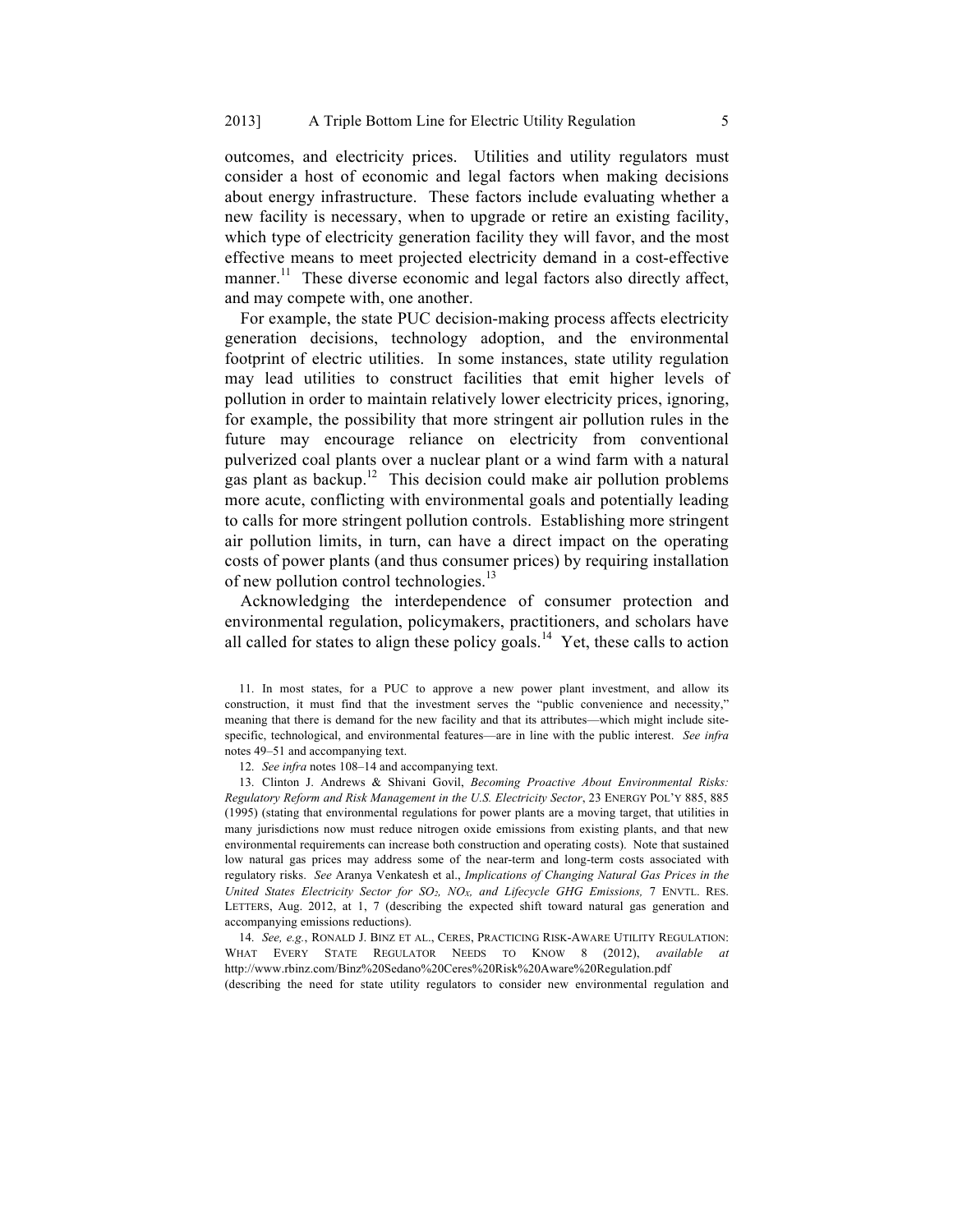focus primarily on the need for utilities and utility regulators to consider future environmental compliance *costs* and address the *price risk* of new environmental requirements.<sup>15</sup> While utilities and ratepayers can benefit from price risk considerations, states would benefit from a more comprehensive approach to utility regulation that integrates the price risk of environmental compliance and state-level public health and environmental goals as they relate to energy infrastructure.<sup>16</sup>

Although every method of generating electric power has public health and environmental consequences, emissions of sulfur dioxide, nitrogen oxides, hazardous air pollutants, and greenhouse gases ("GHGs") from coal-fired power plants are of particular concern<sup>17</sup> In addition to the direct effects of breathing sulfur dioxide and nitrogen oxides, both pollutants interact with the environment to form secondary pollutants such as fine particulate matter, ozone, and acid rain. $18$  Epidemiologic studies have linked exposure to high concentrations of sulfur dioxide, nitrogen oxides, and particulate matter to a host of respiratory and cardiovascular illnesses—including lung dysfunction, bronchoconstriction, cough, apnea, hypotension, and hypertension—and to emergency room visits for respiratory diseases especially in children, older adults, and asthmatics.19 Hazardous air pollutants, such as mercury (a neurotoxin that is especially harmful to children), are dangerous even in low concentrations.<sup>20</sup> Fossil fuel-fired power plants are the largest contributor to U.S carbon dioxide emissions. $^{21}$ 

availability of natural resources such as water among other risks); Lincoln L. Davies, *Power Forward: The Argument for a National RPS*, 42 CONN. L. REV. 1339, 1394 (2010) (describing the potential for regulatory synergies between energy and environmental law); Hofmeister, *supra* note 6, at 16; Andrews & Govil *supra* note 13, at 890–91; Amy J. Wildermuth, *The Next Step: The Integration of Energy Law and Environmental Law*, 31 UTAH L. REV. 369, 388 (2011); *Conference on Environmental Protection & Clean Reliable Energy: Governments Working Together*, NAT'L ASS'N OF REG. UTIL. COMMISSIONERS, http://www.naruc.org/3n/ (last visited Jan. 5, 2013).

15. *See, e.g.*, BINZ ET AL., *supra* note 14, at 8, 10 (describing risks regulators should manage for and the long-term price benefits); Andrews & Govil *supra* note 13, at 885 ("[S]uboptimal [environmental] compliance represents a threat with measurable consequences for individual firms and for the economy as a whole.").

16. *See infra* Part IV.B.2 (describing the broad benefits of North Carolina's Clean Smokestacks Act and Colorado's Clean Air-Clean Jobs Act, each of which addressed state environmental goals and eased compliance with forthcoming federal environmental regulations simultaneously).

17. *See* Ananth P. Chikkatur et al., *Coal Power Impacts, Technology, and Policy: Connecting the Dots*, 36 ANN. REV. ENV'T. & RESOURCES 101, 105–08, 113 (2011).

18. *Id.*; *see* Marilena Kampa & Elias Castanas, *Human Health Effects of Air Pollution*, 151 ENVTL. POLLUTION 362, 363 (2008).

19. Chikkatur et al., *supra* note 17, at 105–08, 113.

20. JAMES E. MCCARTHY, CONG. RESEARCH SERV., MERCURY EMISSIONS FROM ELECTRIC POWER PLANTS: STATES ARE SETTING STRICTER LIMITS 1 (2006), *available at* http://www.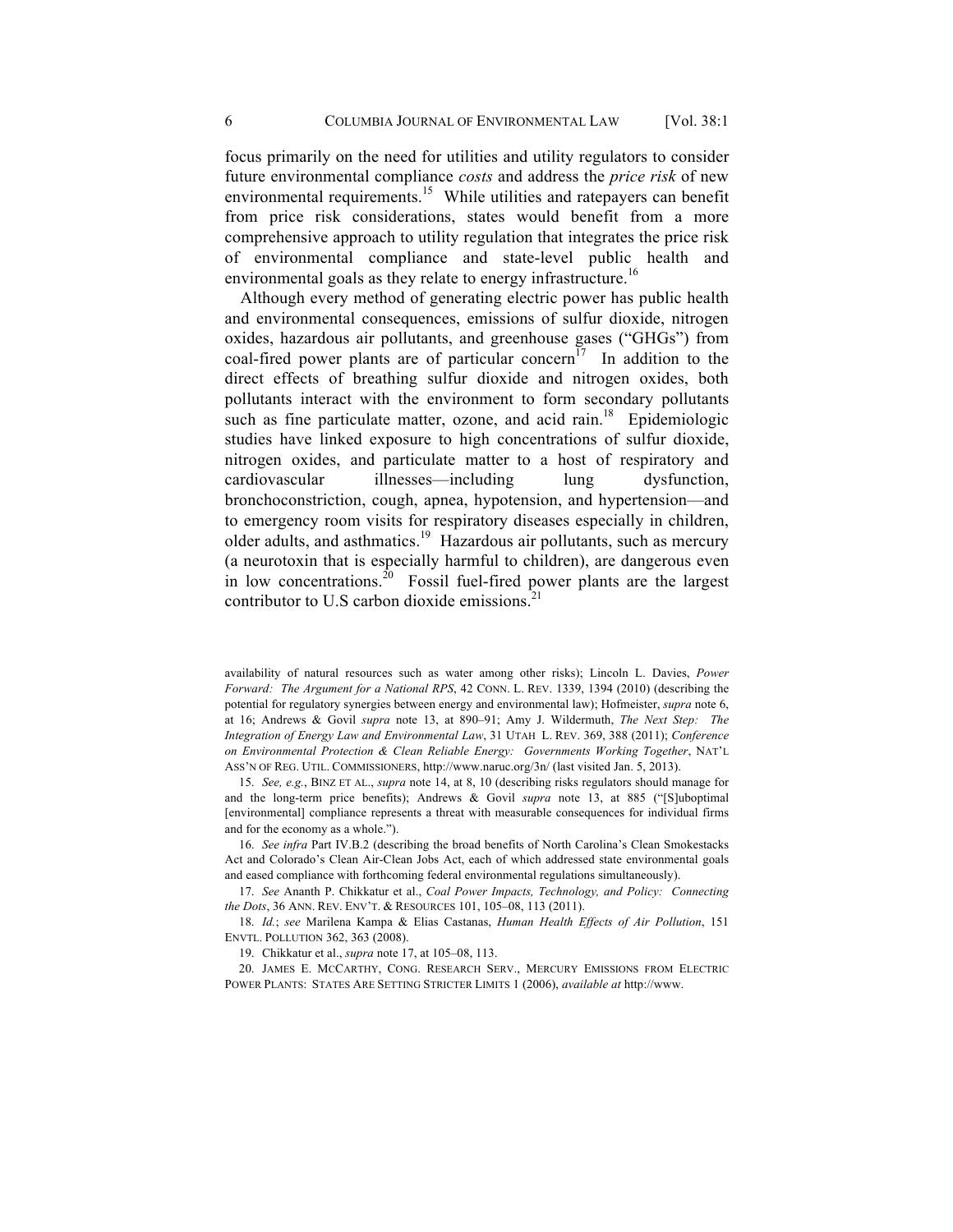Current technology can mitigate many of the air pollution concerns associated with coal-fired electricity generation, but the installation of those technologies can be cost prohibitive, especially when installation entails retrofitting an existing plant.<sup>22</sup> This is not to argue that regulators should view coal-fired electricity generation as an inappropriate option for electricity generation, but that regulators should acknowledge the need for utilities and power plant developers to assess the relative costs of electric generating alternatives over the lifetime of the system, including the real risk of increasingly stringent environmental requirements as utilities undertake a major round of new infrastructure investments.

Recent studies of electric infrastructure investments in Kentucky and North Carolina demonstrate the feasibility and value of considering life cycle environmental compliance costs and state environmental goals alongside cost and reliability. To evaluate a Kentucky Utilities Company plan to retrofit a coal plant to comply with two new rules from the U.S. Environmental Protection Agency ("EPA"),<sup>23</sup> researchers at Duke University used a risk-based decision model that identifies the least-cost compliance strategy under a range of scenarios, including likely future environmental rules that the utility did not consider.<sup>24</sup> The modeling exercise demonstrates that the utility's plan to retrofit the plant to comply with new Clean Air Act ("CAA") rules appears cost-effective across a

21. INTERAGENCY TASK FORCE ON CARBON CAPTURE & STORAGE, REPORT OF THE INTERAGENCY TASK FORCE ON CARBON CAPTURE AND STORAGE 7 (2010), *available at*  http://www.fe.doe.gov/programs/sequestration/ccstf/CCSTaskForceReport2010.pdf.

22. *See* N. AM. ELEC. RELIABILITY CORP., 2012 LONG-TERM RELIABILITY ASSESSMENT 5 (2012), *available at* http://www.nerc.com/files/2012\_LTRA\_FINAL.pdf (describing expected retirements of coal-fired power plants due to a combination of costly environmental control requirements and low natural gas prices).

23. Kentucky Utilities Company proposed to retrofit the Mill Creek coal-fired power plant to comply with the Mercury and Air Toxics Standard and the (now vacated) Cross-State Air Pollution Rule. Mercury and Air Toxics Standards, 77 Fed. Reg. 9304, 9367–70 (Feb, 16, 2012) (to be codified at 40 C.F.R. pts. 60, 63); Cross-State Air Pollution Rule, 76 Fed. Reg. 48,208, 48,208 (codified at 40 C.F.R. pts. 51, 52, 72, 78, 97).

24. DAVID HOPPOCK ET AL., NICHOLAS INST. FOR ENVTL. POL'Y SOLUTIONS, NI WP 12-03, DETERMINING THE LEAST-COST INVESTMENT FOR AN EXISTING COAL PLANT TO COMPLY WITH EPA REGULATIONS UNDER UNCERTAINTY 31 (2012), *available at* http://nicholasinstitute.duke.

edu/climate/lowcarbontech/determining-the-least-cost-investment-for-an-existing-coal-plant-tocomply-with-epa-regulations-under-uncertainty. The risk-based decision model addresses potential future regulations that the utility's integrated resource plan and environmental compliance plans do not consider governing coal combustion residuals, cooling water standards, and a future carbon price. *Id.*

policyarchive.org/handle/10207/bitstreams/19034.pdf ("Mercury is a potent neurotoxin that can cause adverse health effects (principally delayed development, neurological defects, and lower IQ in fetuses and children) at very low concentrations.").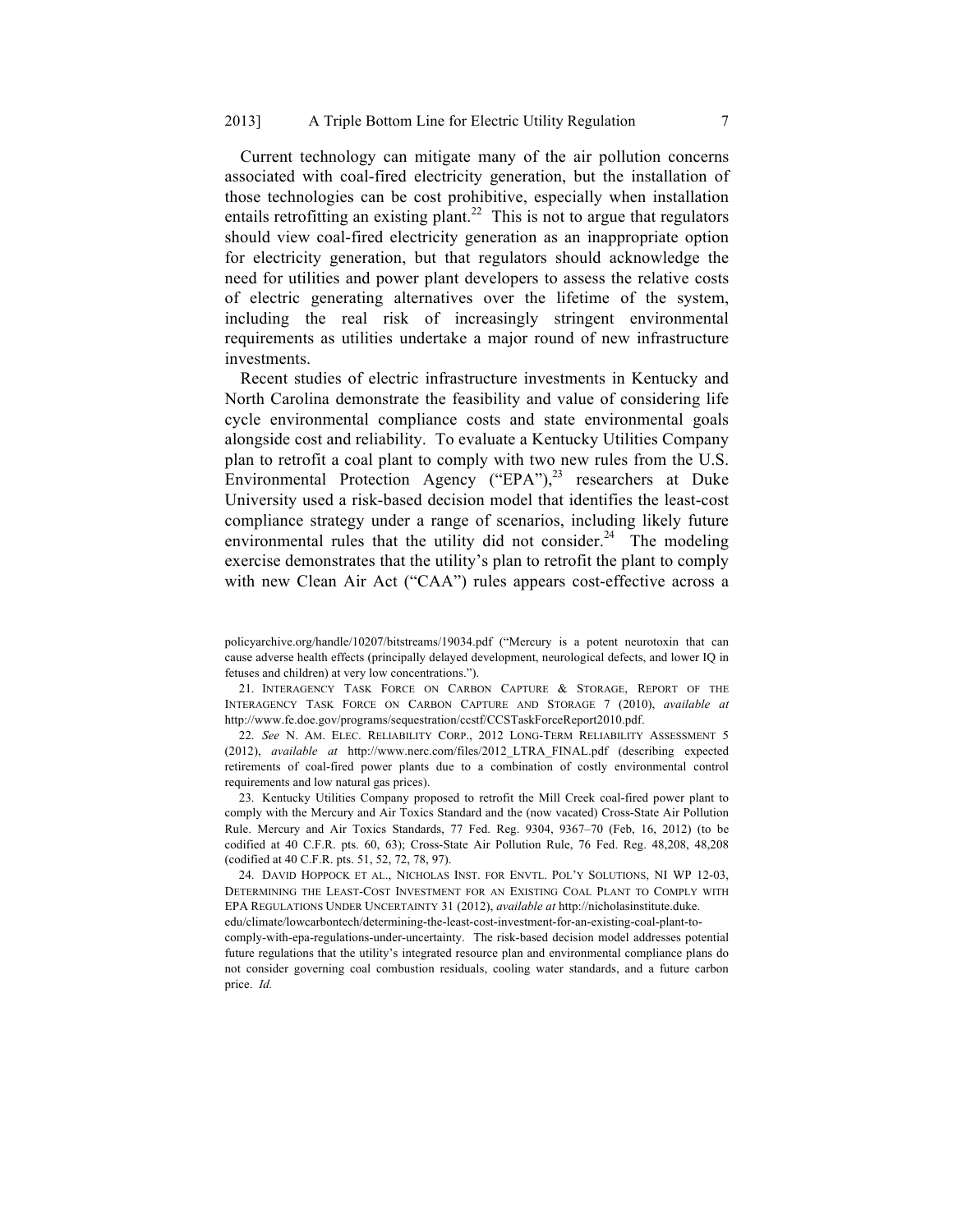range of regulatory scenarios, which vary the timing and stringency of the future rules.<sup>25</sup> It also suggests that if the plant faces a carbon price in the future, retiring and replacing the plant may be the least-cost compliance option. $26$  With new tools like the risk-based decision model, PUCs can make more informed decisions that balance maintaining affordable electricity rates today with protecting affordable rates in the future $27$ 

Another study, which examines North Carolina's Clean Smokestacks Act, $28$  finds that early action that addresses state environmental goals ahead of future environmental requirements can lead to cost savings for ratepayers.<sup>29</sup> North Carolina required its investor-owned utilities to reduce sulfur dioxide and nitrogen oxide emissions from in-state power plants by more than seventy percent over an eleven-year period.<sup>30</sup> As a result, North Carolina utilities are now well-positioned to comply with new federal regulations governing hazardous air pollutants from coalfired power plants and sulfur dioxide and nitrogen oxide emissions that affect air quality in downwind states.<sup>31</sup> The study further estimates that the Clean Smokestacks Act created between six and sixteen billion dollars in health benefits for North Carolina citizens, and could save ratepayers millions, depending on actual costs to comply with new EPA rules on a relatively short timeline.<sup>32</sup> While the study analyzes compliance benefits relative to the Mercury and Air Toxics Standard in combination with the recently vacated Cross-State Air Pollution Rule, it demonstrates both the opportunity and value for states to move ahead of

27. A Beta Version of PowerOptInvest, the risk-based decision-making tool, is now available for non-commercial use by state utility commissions, environmental regulators, state and local energy officials, utilities, and non-governmental organizations. *PowerOptInvest Utility Investment Decision Model (Beta Version)*, NICHOLAS INST. FOR ENVTL. POL'Y SOLUTIONS, http://nicholasinstitute.duke.edu/climate/poweroptinvest (last visited Jan. 5, 2013).

28. Clean Smokestacks Act, 2002 N.C. Sess. Laws 4 (codified as amended at N.C. GEN. STAT. § 62-143 (2011) and N.C. GEN. STAT. §§ 143-215.105–.114C (2011)).

29. DAVID HOPPOCK ET AL., NICHOLAS INST. FOR ENVTL. POL'Y SOLUTIONS, NI WP 12-05, BENEFITS OF EARLY STATE ACTION IN ENVIRONMENTAL REGULATION OF ELECTRIC UTILITIES: NORTH CAROLINA'S CLEAN SMOKESTACKS ACT 3 (2012), *available at* http://nicholasinstitute. duke.edu/climate/policydesign/benefits-of-early-state-action-in-environmental-regulation-ofelectric-utilities.

- 30. N.C. GEN. STAT. § 143-215.107D (2011).
- 31. HOPPOCK ET AL., *supra* note 29, at 9–11.

32. *Id.* at 20 (finding that whether ratepayers pay more or less with the Clean Smokestacks Act depends on actual future costs to comply with new EPA regulations, and that health benefits are approximately an order of magnitude greater than potential increases in ratepayer cost).

<sup>25.</sup> *Id*.

<sup>26.</sup> *Id*.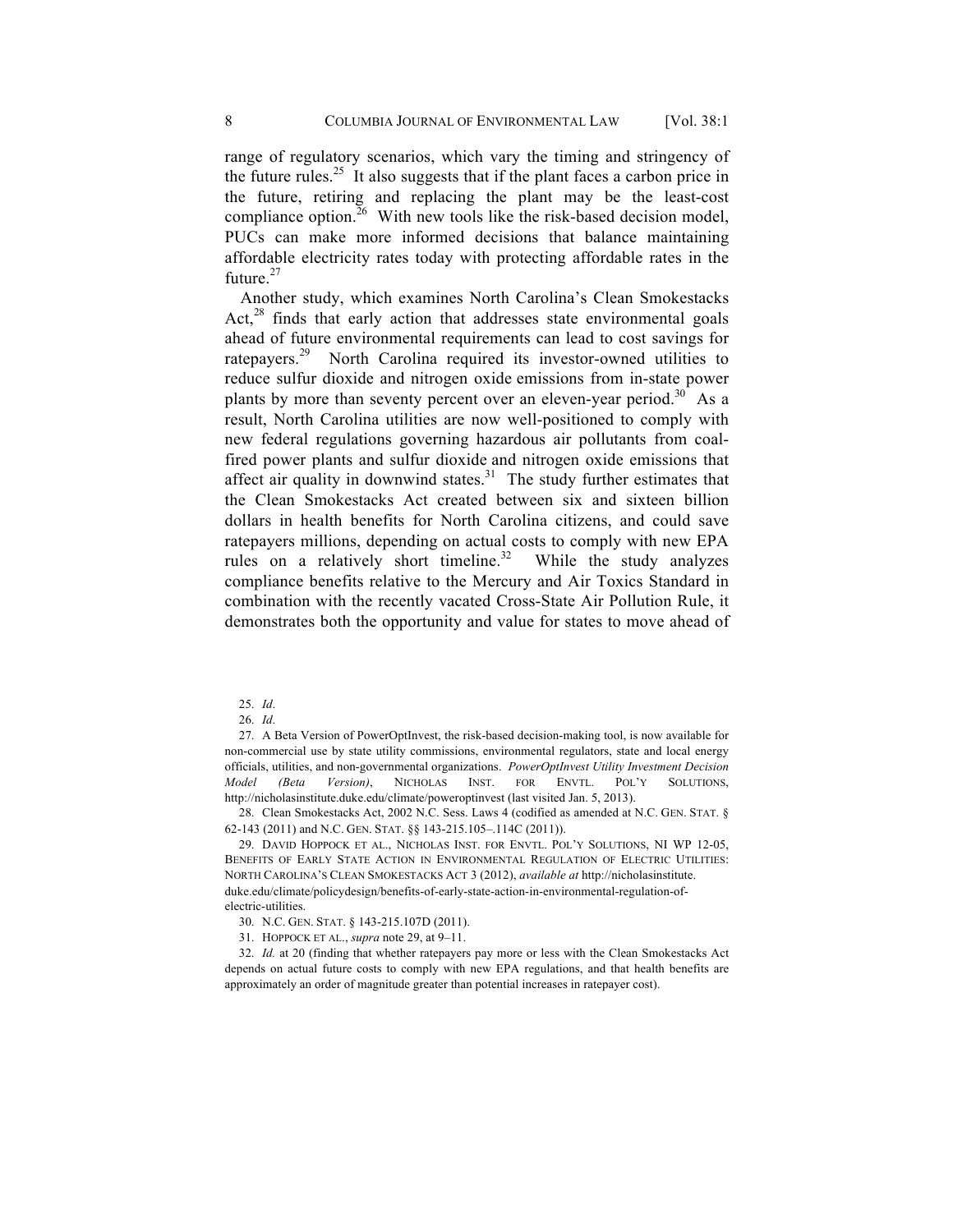federal requirements, especially when early compliance actions align with state environmental goals.<sup>33</sup>

# II. STATE ACTORS THAT AFFECT ELECTRIC UTILITY DECISION MAKING

State regulators, with direction from state law and federal mandates, directly influence energy infrastructure decisions and environmental outcomes. Non-regulatory state agencies that implement programs to encourage consumer investments in energy efficiency and renewable energy products have an indirect effect on the type and volume of energy infrastructure needed and on the environment. This Part describes the primary state entities that oversee aspects of electric utility operations.<sup>34</sup> Specifically, it describes the stated objectives of PUCs, state environmental regulators, and state energy offices with regard to the provision of affordable, reliable electricity and a healthy environment, and analyzes how their objectives overlap. This Part also explores the challenges presented by the traditional distinction between regulators who oversee the economic activity of utilities and regulators who focus on limiting the environmental impacts of utilities.

## A. Public Utility Commissions

Public utility commissions protect ratepayers by ensuring that investor-owned utilities deliver electricity at reasonable rates and in sufficient quantity to avoid brownouts or blackouts.<sup>35</sup> The "traditional" model of utility regulation in the United States arose from the belief that a single utility can provide electricity at a lower price than retailers in a competitive market. $36$  The industry is characterized by high fixed costs

34. This Part does not discuss the role of state legislatures in detail, but lawmakers also play a critical role setting priorities for all three categories of state officials by articulating which risks utility regulators should consider or by providing policy certainty where state public health and environmental goals supersede federal policy uncertainty. In addition, state law influences how public officials from different governmental agencies and with differing roles interact, which can serve to help or hinder the achievement of interdependent energy, environmental, and consumer protection objectives.

35*. See, e.g.*, Raymond Jackson, *Regulation and Electric Utility Rate Level*s, 45 LAND ECON. 372, 373 (1969); Greg R. Jarrell, *The Demand for State Regulation of the Electric Utility Industry*, 21 J.L. & Econ. 269, 269–76 (1978).

36. Douglas Gagax & Kenneth Nowotny, *Competition and the Electric Utility Industry: An Evaluation*, 10 YALE J. ON REG. 63, 64 (1993).

<sup>33.</sup> The D.C. Circuit vacated the Cross State Air Pollution Rule ("CSAPR") on August 21, 2012, and directed the EPA to develop a new rule to address upwind states' contribution to NAAQS nonattainment in downwind states. EME Homer City Generation, L.P. v. EPA, 696 F.3d 7, 12 (D.C. Cir. 2012). The EPA developed the CSAPR to replace the Clean Air Interstate Rule, which the D.C. Circuit vacated in 2008 and remains in place pending a replacement. *See id*.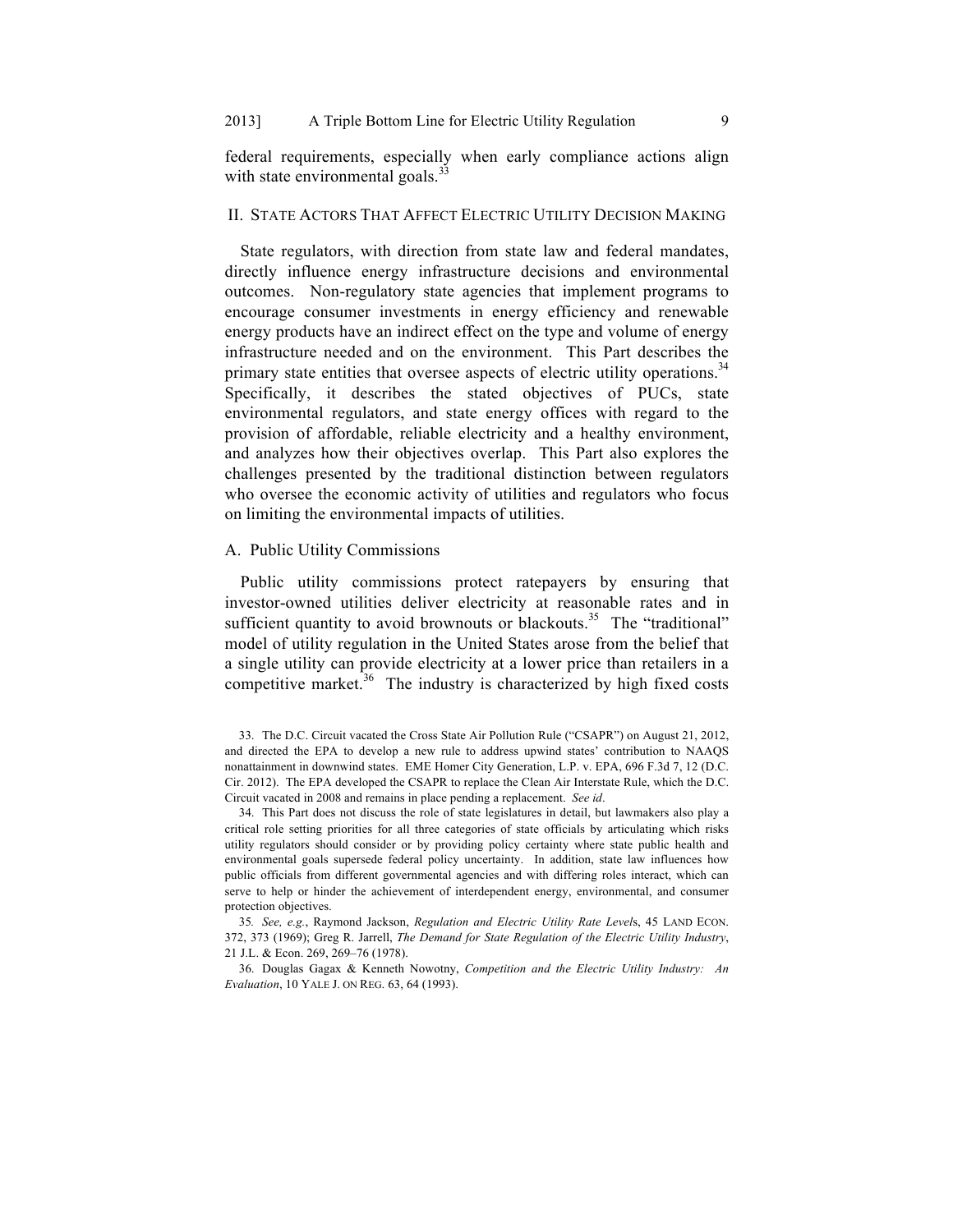(for example, electricity generation, transmission, and distribution infrastructure) and relatively low operating costs.<sup>37</sup>

The current regulatory process differs significantly from state to state. Approximately half of the states maintain traditional rate-regulated electricity sectors, with prices structured to meet utilities' operating costs plus a reasonable rate of return.<sup>38</sup> In these states, regulators act as a substitute for competition, and prevent the utility from charging unreasonable rates to ensure that ratepayers benefit from the economy of scale.<sup>39</sup> The remaining states (referred to as restructured or deregulated states) have replaced the system of regulated monopolies with wholesale power markets, and have in some cases introduced retail competition.<sup>40</sup> In restructured or deregulated states, PUCs continue to regulate the delivery of electricity and prices charged to ratepayers, but electricity generation occurs in wholesale electricity markets typically beyond the reach of a state  $PUC<sup>41</sup>$ 

The TBL concept proposed here applies more directly to traditionally regulated states because commissioners in these states have a direct role in infrastructure investment decisions because, for example, they determine the extent to which a utility may recoup its costs through electricity rates.<sup>42</sup> Nonetheless, restructured states could also benefit from the TBL process. While PUCs in restructured states have little, if any, direct influence on generation infrastructure investments,<sup>43</sup> the

38. *Status of Electricity Restructuring by State,* U.S. ENERGY INFO. ADMIN., http://www.eia.doe.gov/cneaf/electricity/page/restructuring/restructure\_elect.html (last visited Jan. 5, 2013) (detailing graphically which states have replaced their monopoly systems for electric utilities with a competitive system).

39. *See, e.g.*, William J. Hausman & John L. Neufeld, *The Market for Capital and Origins of State Regulation of Electric Utilities in the United States*, 62 J. ECON. HIST. 1050, 1050 (2002) (stating that now most privately-owned electric utilities in the United States must have the prior approval of state regulatory agencies to build new capacity, to change rates, and to seek new financing through the capital market). Alternatively, in states with "restructured" markets, which have replaced the traditional monopoly system of electric utilities with competitive electricity markets, electricity generators have the opportunity to weigh the risks associated with the future costs of GHG emissions and other environmental regulations, as well as the benefits of driving investment in innovative technologies. *See* David B. Spence, *Can Law Manage Competitive Energy Markets?*, 93 CORNELL L. REV. 765, 765–66 (2008).

40. PAUL L. JOSKOW, MIT CTR. FOR ENERGY & ENVTL. POL'Y RESEARCH, THE DIFFICULT TRANSITION TO COMPETITIVE ENERGY MARKETS IN THE U.S. 1–3 (2003), *available at*  http://dspace.mit.edu/bitstream/handle/1721.1/45001/2003-008.pdf?sequence=1.

41. Robert M. McClanahan, *Electric Deregulation: Brace Yourselves for the Far-Flung Effects of Electric Industry Deregulation on Metering, Billing, and Customer Information Systems*, IEEE INDUSTRY APPLICATIONS MAG., Mar.–Apr. 2002, at 11, 13.

42. *See, e.g.*, Jarrell, *supra* note 35, at 269–76 (describing the role of public utility commissions in traditionally regulated states); *see also* Jackson, *supra* note 35, at 373 (same).

43. *See, e.g.*, Spence, *supra* note 39, at 765.

<sup>37.</sup> *Id.*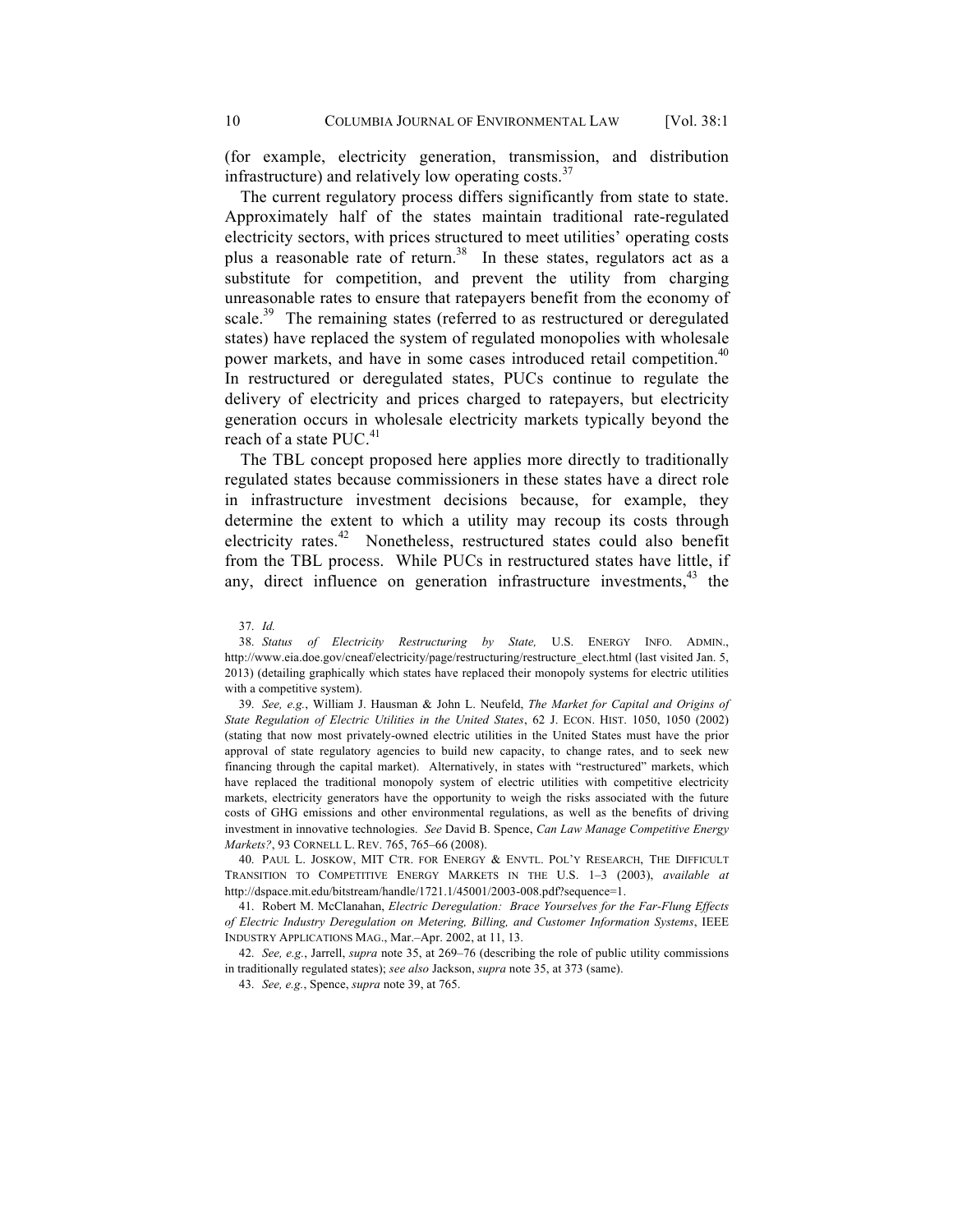environmental regulators and energy office officials in the same states still influence energy infrastructure decisions through oversight of air quality, water quality, waste disposal and storage, renewable energy mandates, and energy efficiency programs.<sup>44</sup> The TBL framework can, therefore, lead to more coordinated decision making and result in a cleaner electricity infrastructure even in restructured markets.

The PUC process varies from state to state,<sup>45</sup> but most PUCs in states with traditional regulation operate as adjudicatory bodies, deciding individual cases based on the facts presented to them.<sup>46</sup> PUCs in these states oversee a utility's choice of power sources by approving new capital investments and a utility's long-term planning process.<sup>47</sup> Typically, before approving a new power plant investment and its construction, utility commissioners must find that the investment serves the "public convenience and necessity," meaning that there is demand for the new facility and that its attributes—which might include site-specific, technological, and environmental features—are in line with the public interest.<sup>48</sup> PUCs also review utility investment decisions and management choices after construction using two criteria: (1) under a "prudent investment" standard, the PUC ensures that the utility does not charge ratepayers to recoup unnecessary investments;  $49$  and (2) PUCs apply a "used and useful" test to ensure that the investment results in a direct benefit to ratepayers.<sup>50</sup> PUCs use these reviews to determine

46. Terrence J. Fitzpatrick, *The Tension Between Policy and Principle in the Adjudications of the Pennsylvania Public Utility Commission*, 13 WIDENER L.J. 101, 107 (2003).

47. STATE & LOCAL ENERGY EFFICIENCY ACTION NETWORK, USING INTEGRATED RESOURCE PLANNING TO ENCOURAGE INVESTMENT IN COST-EFFECTIVE ENERGY EFFICIENCY MEASURES 3 (2011), *available at* http://www1.eere.energy.gov/seeaction/pdfs/ratepayer\_efficiency

\_irpportfoliomanagement.pdf.

48. *E.g.*, GA. CODE ANN. § 46-3A-3 (2004); IND. CODE ANN. § 8-1-8.5-2 (LexisNexis 2012); KY. REV. STAT. ANN. § 278.020(1) (LexisNexis 2009); MISS. CODE ANN. § 77-3-11 (2010); N.C. GEN. STAT. § 62-110 (2011); W. VA. CODE ANN. § 24-2-11 (LexisNexis 2008); *see also* Hausman & Neufeld, *supra* note 39, at 1050.

49. Richard J. Pierce, Jr., *Regulatory Treatment of Mistakes in Retrospect: Canceled Plants and Excess Capacity*, 132 U. PA. L. REV. 497, 511 (1984).

50. Iowa Pub. Serv. Co., 46 Pub. Util. Rep. (PUR) 4th 339, 368 (Iowa St. Commerce Comm'n Mar. 3, 1982) ("This approach is based on the principle that ratepayers should provide shareholders with a return only on so much of the utility's investment that is actually in use and needed to meet their demands.").

<sup>44.</sup> *See* sources cited *infra* notes 65–68 and accompanying text.

<sup>45.</sup> As of September 2010, Oregon, Texas, Illinois, Michigan, Ohio, Pennsylvania, Maryland, District of Columbia, Delaware, New York, New Jersey, Massachusetts, Connecticut, Rhode Island, New Hampshire, and Maine had adopted some form of electricity restructuring. Seven additional states had begun and subsequently suspended the restructuring process. *See Status of Electricity Restructuring By State*, ENERGY INFO. ADMIN., http://www.eia.gov/cneaf/electricity/page/restructuring/restructure\_elect.html (last visited Jan. 5, 2013).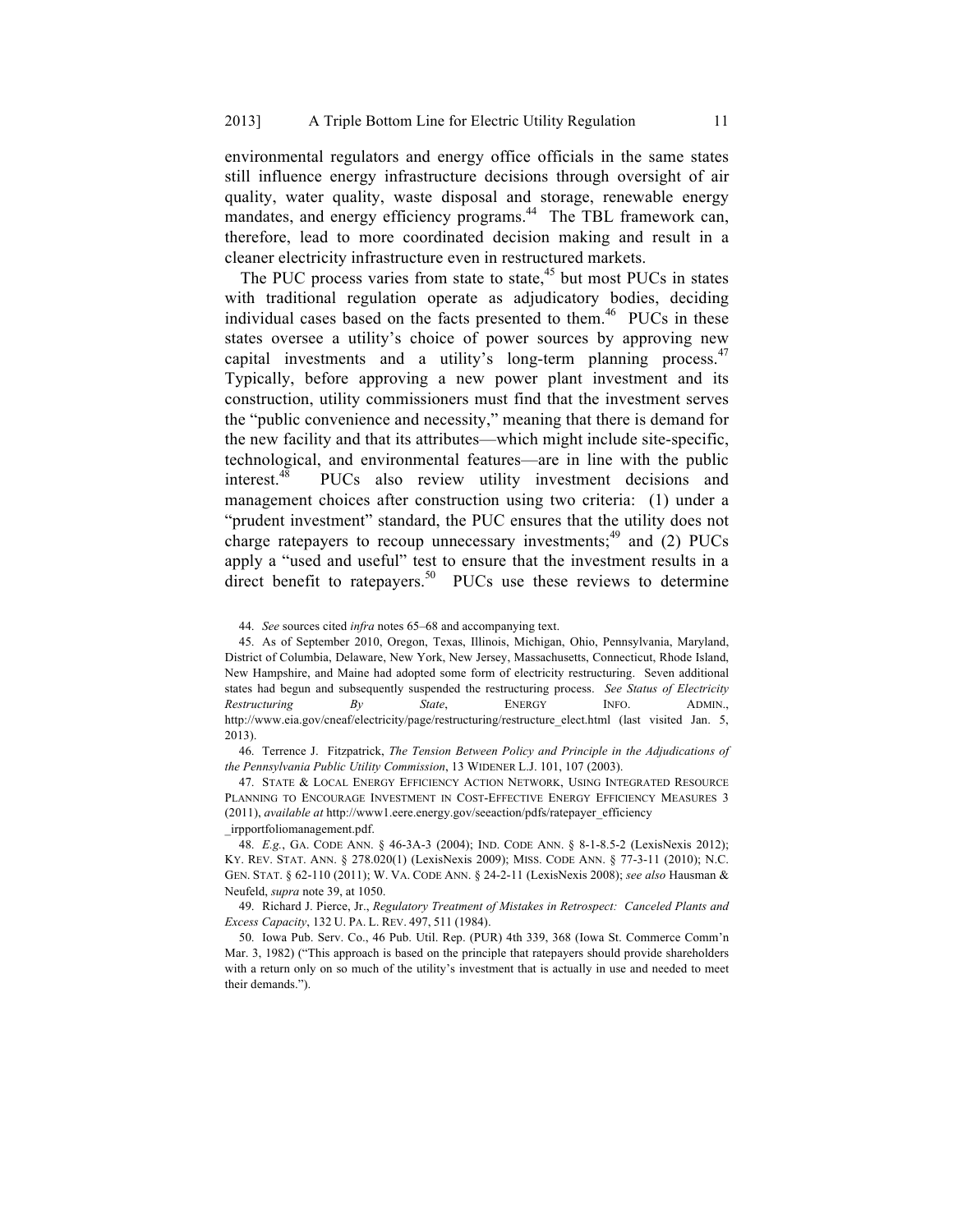retrospectively which costs a utility may charge in rates.<sup>51</sup> In some cases, a PUC may allow utility rates to include costs of cancelled investments when the PUC has previously determined that an investment was "prudent" at the time, even though it never became "used and useful."52

PUCs have some latitude to determine what constitutes the public interest or a prudent investment. While PUCs often wait for policy certainty before approving environmental control investments,<sup>53</sup> some PUCs have used their discretion to allow utility investments that take into account future environmental requirements.<sup>54</sup> State law influences the factors that PUCs consider when approving investments in new power plants, as well as the planning strategies of regulated utilities.<sup>55</sup> States that allow—or in some cases require—utilities and their regulators to consider future environmental requirements when they make investment decisions have greater ability to plan for a changing regulatory environment.<sup>56</sup> States can also allow PUCs to encourage or require energy efficiency investments that reduce or delay the need for additional generation capacity<sup>57</sup> by approving cost recovery for utility investments in efficiency, and adopting rate designs that remove the inherent incentive for utilities to increase energy sales.<sup>58</sup> Often, PUCs

51. *Id.*

52. ROBERT E. BURNS ET AL., NAT'L REGULATORY RESEARCH INST., NRRI-84-16, THE PRUDENT INVESTMENT TEST IN THE 1980S 79 (1985), *available at* http://www.ipu.msu.edu/ library/pdfs/nrri/Burns-Prudent-Investment-Test-84-16-85.pdf.

53. *See, e.g.*, sources cited *infra* notes 231–35, 258 and accompanying text (describing decisions by PUCs in Kentucky and Minnesota to wait for regulatory certainty).

54. *See infra* Part IV.A (describing decisions by PUCs in Indiana, West Virginia, and Mississippi to allow utility investments that take into account future environmental regulations).

55. *See* GORMLEY, JR., *supra* note 5, at 23 ("[L]egislative language establishes the degree of discretion with which regulators make their choices."); *see also* Michael Dworkin et al., *Revisiting the Environmental Duties of Public Utility Commissions*, 7 VT. J. ENVTL. L. 1, 2 (2006) (stating that North Carolina directs its utility commission to "promote harmony between public utilities, their users, and the environment" when making decisions).

56. *See infra* note 87 and accompanying text.

57. S*ee generally* MARILYN A. BROWN ET AL., ENERGY EFFICIENCY IN THE SOUTH (2010), *available at* http://energycodesocean.org/sites/default/files/resources/full\_report

\_efficiency\_in\_the\_south.pdf (providing an analysis of the impact of the implementation of energy efficiency and conservation measures on the need for additional generation capacity); HANNAH CHOI GRANADE ET AL., MCKINSEY & CO., UNLOCKING ENERGY EFFICIENCY IN THE U.S. ECONOMY (2009), *available at* http://www.mckinsey.com/client\_service/electric

\_power\_and\_natural\_gas/latest\_thinking/unlocking\_energy\_efficiency\_in\_the\_us\_economy (same).

58. *See, e.g.*, Missouri Energy Efficiency Investment Act, MO. ANN. STAT. § 393.1075 (West 2010) (The Act directs the state utility commission to consider demand-side investments including investments in energy efficiency on par with supply-side investments, permits the utility commission to allow cost recovery for such investment, and gives the commission authority to develop cost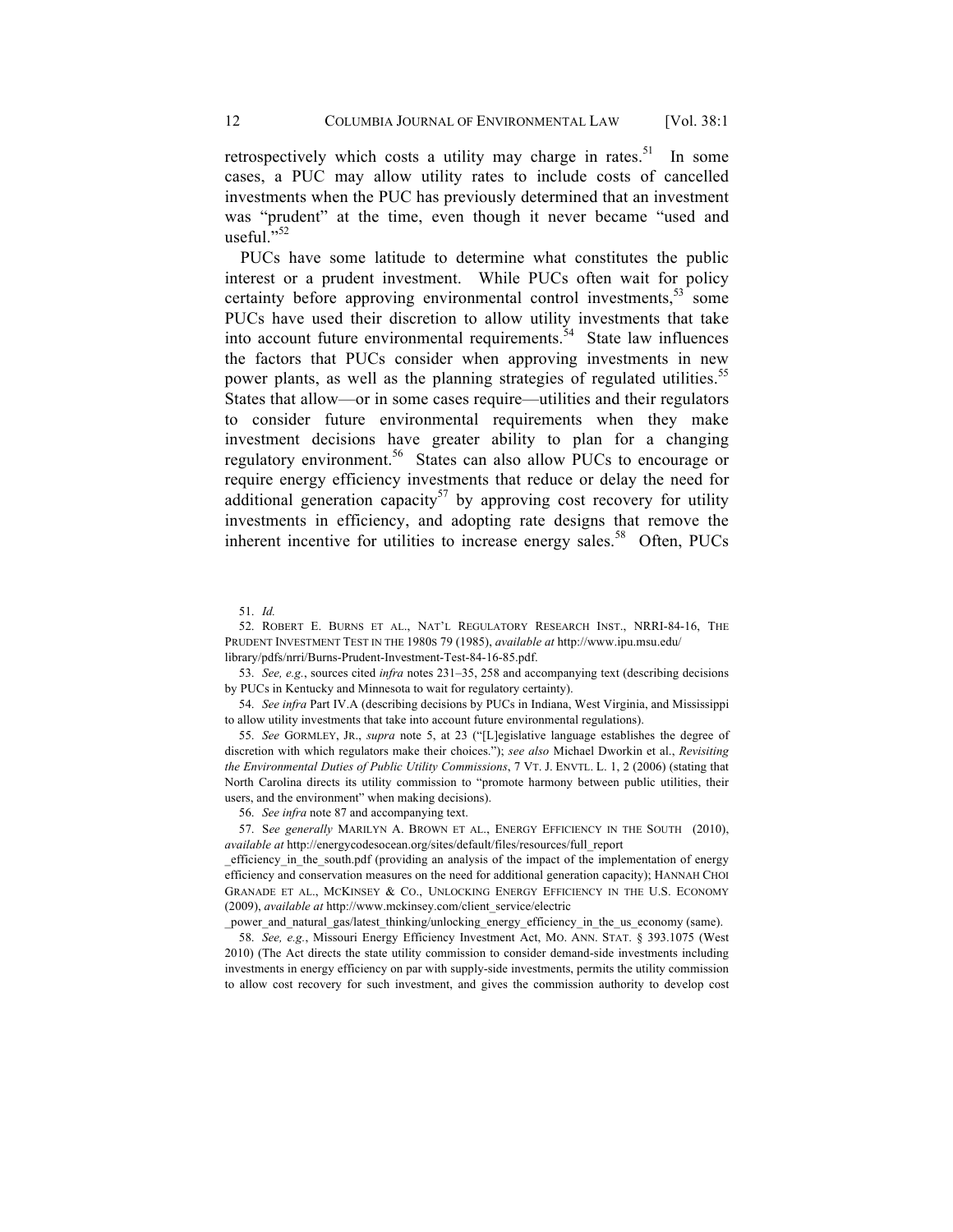are also responsible for overseeing renewable energy and energy efficiency portfolio standards, which can have important air quality implications for environmental regulators.<sup>59</sup>

Some state legislatures have also established a general, but undefined, obligation for PUCs to consider environmental impacts. $60$  For example, in Connecticut the PUC's general purpose is to "[balance] the need for adequate and reliable public utility services at the lowest reasonable cost . . . with the need to protect the environment . . . . "<sup>61</sup> Similarly, the Maryland PUC must "consider the public safety, the economy of the State, the conservation of natural resources, and the preservation of environmental quality,"<sup>62</sup> and the North Carolina PUC must "promote" harmony between public utilities, their users, and the environment."<sup>63</sup> PUCs in these states and others with similarly broad language may have an easier time pursuing a coordinated regulatory approach, whereas states with more constrained legislative mandates may need new statutory authority in order to consider the interaction between ratepayer costs and future environmental regulations.<sup>64</sup>

#### B. State Environmental Regulators

State agencies are often responsible for implementing federal environmental regulations that affect utility operations, such as issuing air and water permits and ensuring compliance with National Ambient Air Quality Standards ("NAAQS").<sup>65</sup> States also influence utility

- 61. Public Utility Environmental Standards Act, CONN. GEN. STAT. ANN. § 16-50g (West 2007).
- 62. MD. CODE ANN., PUB. UTIL. COS. § 2-113(2) (LexisNexis 2010).
- 63. N.C. GEN. STAT. § 62-2(a)(5) (2011).

64. *See* sources cited *infra* notes 234–37 and accompanying text (describing the Kentucky PSC's determination that it did not have the authority to consider the potential for a state or federal renewable energy mandate).

65. *See* 42 U.S.C. § 7410(a)(1) (2006) (describing the state responsibility for state implementation plans to ensure compliance with NAAQS); *Delegation by Environmental Act,*  ENVTL. COUNCIL STS., http://www.ecos.org/section/states/enviro\_actlist (last updated Nov. 2010) ("The US EPA is obligated to delegate authority to operate many federal environmental programs to the States who meet the qualifications. Most of the delegable programs are now operated by the States. Delegation usually includes permitting, inspections, monitoring and enforcement, and often includes standards setting.").

recovery mechanisms that further encourage energy efficiency investments such as rate design modifications and shared savings incentives.).

<sup>59.</sup> *See* EPA, GUIDANCE ON STATE IMPLEMENTATION PLAN (SIP) CREDITS FOR EMISSION REDUCTIONS FROM ELECTRIC-SECTOR ENERGY EFFICIENCY AND RENEWABLE ENERGY MEASURES 1 (2004), *available at* http://www.epa.gov/ttn/oarpg/t1/memoranda/ereseerem\_gd.pdf (describing the air quality benefits of energy efficiency and renewable energy).

<sup>60.</sup> *See* Dworkin et al., *supra* note 55, at 1.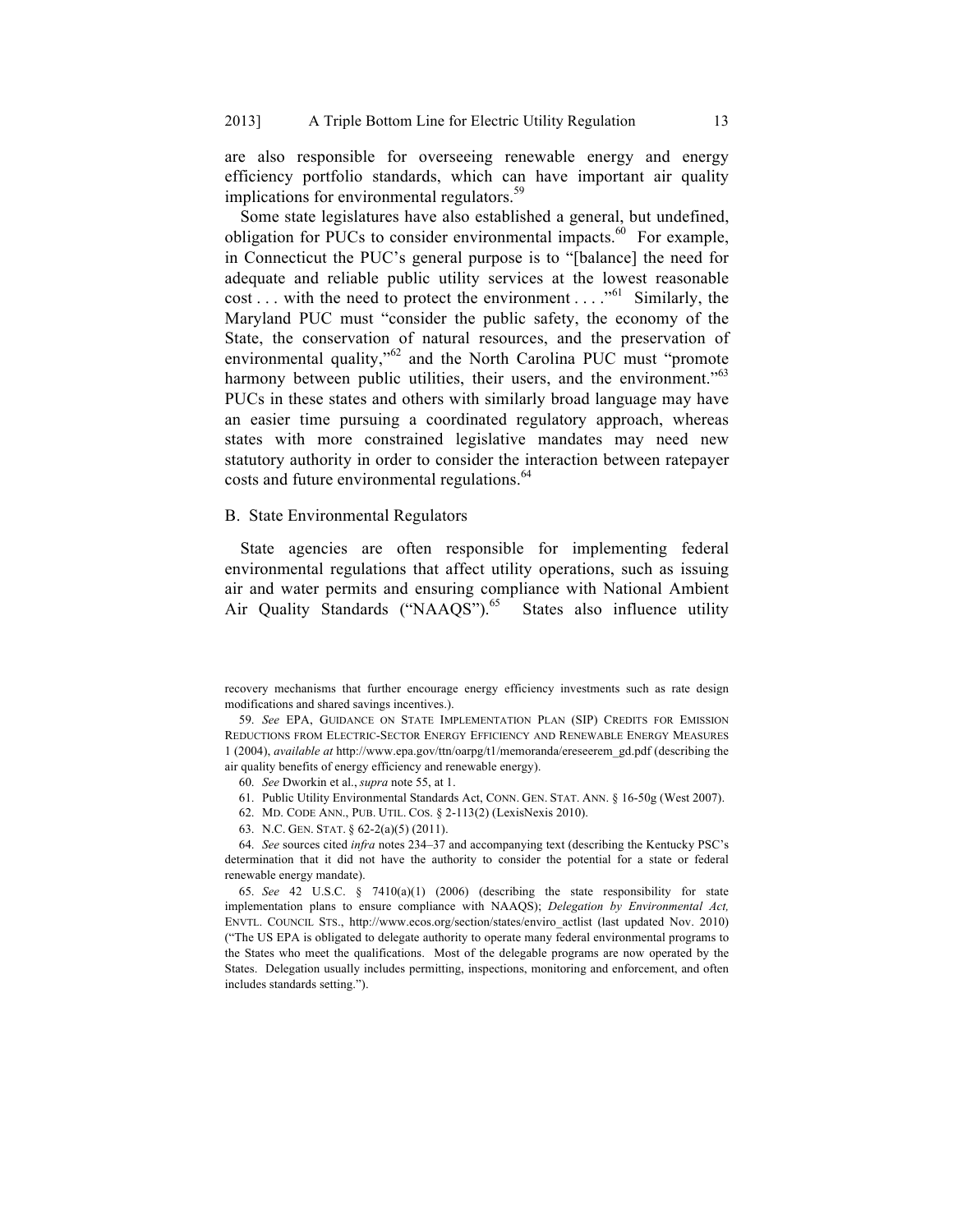investment decisions through their own environmental laws.<sup>66</sup> At the same time, energy investment decisions affect regional air and water quality, global GHG concentration, as well as the cost of meeting federal and state environmental goals. $67$  For example, investments in energy efficiency and renewable energy can offset emissions and help states demonstrate that they are on a trajectory to comply with NAAQS.<sup>68</sup>

Consider the Clean Air Act, which—like other major environmental laws that allow or require each state to develop and implement its own environmental programs<sup>69</sup>—provides an active role for state regulators in its implementation. The CAA directs each state to develop a State Implementation Plan ("SIP") to achieve NAAQS set by the  $EPA$ <sup>70</sup> In formulating a SIP, a state is free to determine how to achieve necessary emissions reductions, beyond certain baseline source-specific emissions standards developed by the EPA in other provisions of the  $CAA$ <sup>71</sup>. States are also responsible for implementing and enforcing many of the sourcespecific standards, for example, emissions standards for new and modified stationary sources of conventional<sup>72</sup> and hazardous<sup>73</sup> air

66. *See infra* Part IV.B.2–B.3 (describing North Carolina's Clean Smokestacks Act and Colorado's Clean Air-Clean Jobs Act).

67. S*ee generally* PUB. SERV. COMM'N OF WIS., ENVIRONMENTAL IMPACTS OF POWER PLANTS (n.d.), *available at* http://psc.wi.gov/thelibrary/publications/electric/electric15.pdf (providing an example of the resource-specific impacts).

68. Few states currently take credit for these programs in their State Implementation Plans ("SIPs") because adequately demonstrating air quality improvements is difficult. State utility regulators and state energy offices similarly struggle with evaluation, measurement, and verification of utility- or state-led clean energy programs and state utility regulators in particular struggle to account for these programs in load forecasts and long-term resource planning processes. The EPA recently released a new "Roadmap for Incorporating Energy Efficiency/Renewable Energy Policies and Programs into State and Tribal Implementation Plans," but state utility regulation is one area in particular where the three categories of state agencies could benefit from increased communication and collaboration to share data and harmonize methodologies. *See Incorporating Energy Efficiency/Renewable Energy in State and Tribal Implementation Plans*, EPA, http://www.epa.gov/airquality/eere/ (last visited Jan. 5, 2013).

69. *See*, *e.g.*, Clean Water Act, 33 U.S.C. §§ 1251–1387 (2006); *see also* National Pollutant Discharge Elimination System, 33 U.S.C. § 1342 (2006); Resource Conservation and Recovery Act, 42 U.S.C. § 6901–92 (2006).

70**.** 42 U.S.C. § 7410(a)(1) (2006).

71. Holly Doremus & W. Michael Hanemann, *Of Babies and Bathwater: Why the Clean Air Act's Cooperative Federalism Framework is Useful for Addressing Global Warming,* 50 ARIZ. L. REV. 799, 817 (2008) ("The SIP program leaves many key policy choices to the states . . . [one of which is that] the state decides what reductions to make.").

72. 42 U.S.C. § 7411(c).

73. *Id.* § 7412(l)(1). Whereas the CAA provides for all states to wield primary authority implementing and enforcing New Source Performance Standards ("NSPS"), states must apply to the EPA for primary authority over hazardous air pollutants. *Id.* All states and several territories have been granted primary authority. *See 112 (l) Delegation of Federal Authorities*, EPA, http://www.epa.gov/ttn/atw/112%28l%29/112-lpg.html (last updated June 6, 2012).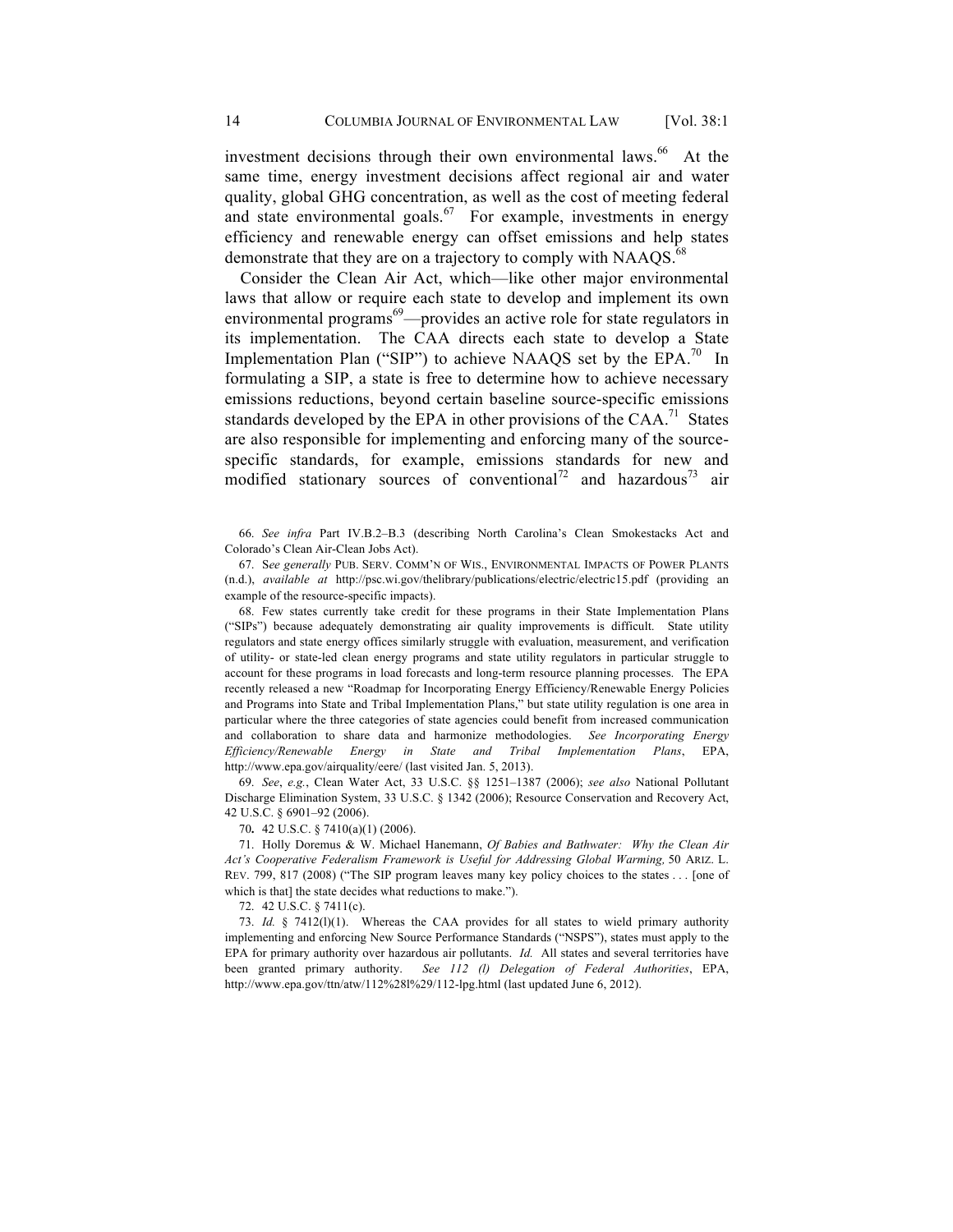pollutants. EPA sets emission standards for new and modified sources at different levels, which vary depending on whether the source is in a geographic area that attains the relevant NAAQS, whether the source is new or modified, and whether the source is considered a major or minor emitter.<sup>74</sup> However, state regulators typically make the final determination as to whether a proposed project (a relevant example being construction of a new power plant) meets a designated emissions limit.<sup> $\frac{75}{2}$ </sup> In addition, states have particular latitude to regulate existing sources of conventional pollutants for which the EPA has not established a NAAQS.<sup>76</sup> For example, the EPA recently proposed New Source Performance Standards for GHGs for electric generating units.<sup>77</sup> Because there are no NAAQS for GHGs, states will have primary responsibility for regulating GHGs from existing power plants—in accordance with EPA guidelines—under the CAA  $\S$  111(d).<sup>78</sup> This forthcoming obligation highlights the importance of considering future environmental regulations during the infrastructure planning process because requirements to limit GHG emissions may significantly impact the operating costs of a fossil fuel-fired power plant.<sup>79</sup>

The pursuit of public health objectives such as clean air and water drives both federal and state environmental standards. In many cases, states have addressed their own public health concerns by establishing environmental requirements for the utility sector that go beyond federal limits. For example, eighteen states adopted mercury emission limits for power plants<sup>80</sup> well before the EPA promulgated the Mercury and Air

newsource.html (last updated June 13, 2012).

75. *State Delegations—Clean Air Act,* ENVTL. COUNCIL STS., http://www.ecos.org/section/

states/enviro\_actlist/states\_enviro\_actlist\_caa (last visited Jan. 5, 2013) (showing that with few exceptions, most CAA permitting programs are delegated to state agencies); *see also Operating Permits,* EPA, http://www.epa.gov/airquality/permits/ (last visited Jan. 5, 2013) (stating that most Title V permits are issued by state and local permitting authorities).

76. 42 U.S.C. § 7411(d).

77. Standards of Performance for Greenhouse Gas Emissions for New Stationary Sources: Electric Utility Generating Units, 77 Fed. Reg. 22,392 (proposed Apr. 13, 2012) (to be codified at 40 C.F.R. pt. 60).

78. Jonas Monast et al., *Regulating Greenhouse Gas Emissions from Existing Sources: Section 111(d) and State Equivalency*, 42 ENVTL. L. REP. 10,206, 10,206 (2012).

79. *See, e.g.*, John Davison, *Performance and Costs of Power Plants with Capture and Storage of CO2,* 32 ENERGY 1163, 1172 (2007) (comparing the costs of fossil fuel-fired power plants that capture carbon dioxide to conventional coal and natural gas plants without capture).

80. MCCARTHY, *supra* note 20, at 2.

<sup>74.</sup> 42 U.S.C. § 7411(b); *see also New Source Performance Standards and State Implementation Plans*, EPA, http://www.epa.gov/oecaerth/monitoring/programs/caa/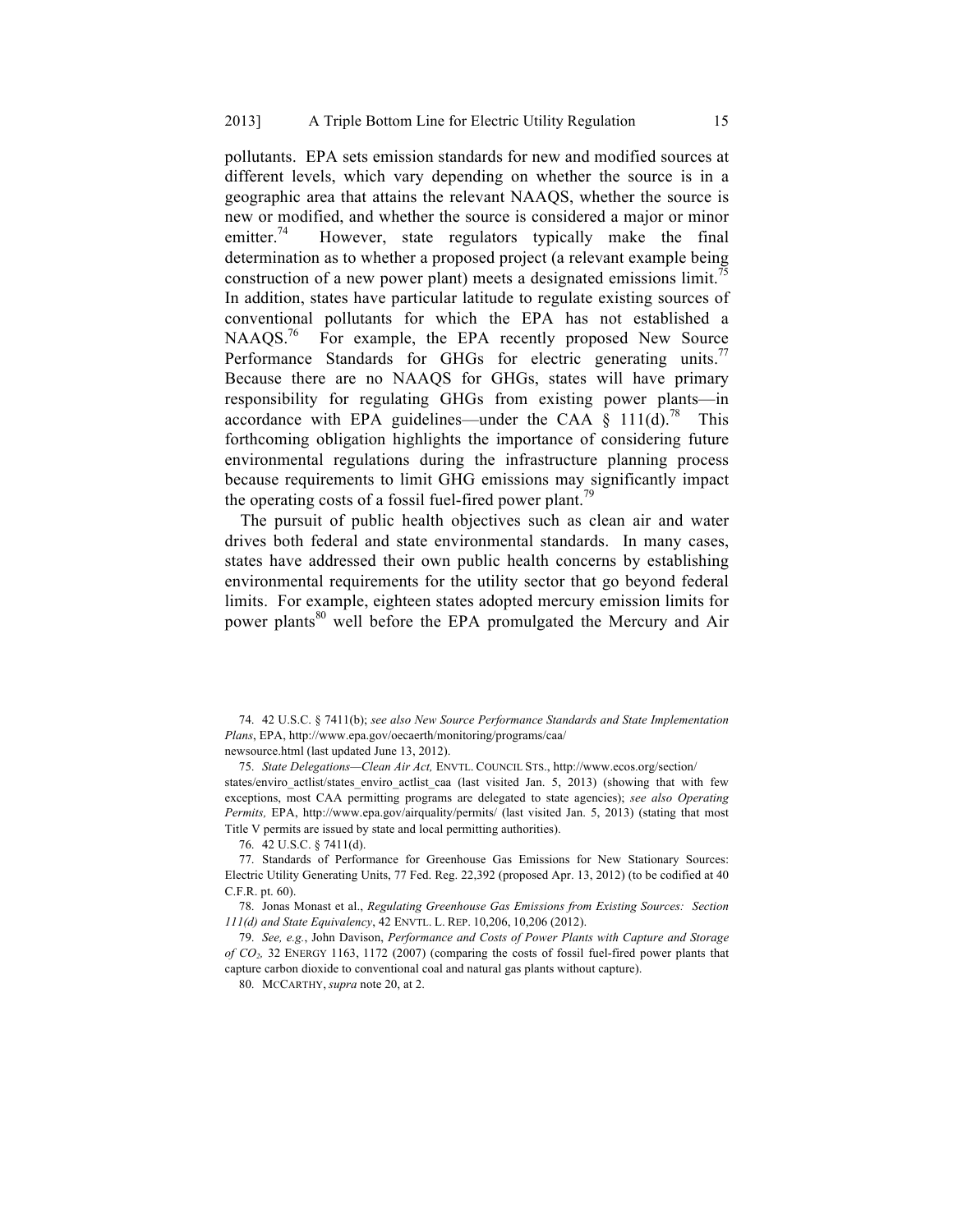Toxics Standards ("Utility MATS") rule for coal- and oil-fired power plants in February 2012.<sup>81</sup>

While state environmental regulators typically decide whether to issue a permit by narrowly assessing whether the project meets the applicable federal or state requirement, $82$  considering the energy, environmental, and consumer protection impacts of each decision may reveal additional opportunities to simultaneously address multiple state goals. For example, investments in pollution controls, energy efficiency, and clean generation technologies may offset other state and consumer health costs by, for example, reducing visits to the emergency room or the number of sick days taken by workers—an impact that state regulators do not explicitly consider during the permitting process.<sup>83</sup> This broader view of the regulatory goals, in conjunction with direct coordination with PUCs, could allow environmental regulators to both protect public health and help ensure that electricity infrastructure decisions within a state are likely to result in affordable rates over the lifetime of the facility.

# C. State Energy Offices

States also affect utility decisions by setting broad energy policy goals that support the public interest. Often, states charge a third state agency, the state energy office, with administering incentive programs to support these goals. $84$  In many states the energy office is part of the commerce department, reflecting a broad desire to support economic development through energy choices.<sup>85</sup> For example, an energy office may offer incentives for residents and businesses to invest in energy efficiency or renewable energy (supporting local jobs in these industries), it may recommend energy policies to the state,<sup>86</sup> and it may have a significant

83. Chikkatur et al., *supra* note 17, at 109–13 (describing the costs of pollution to society, including healthcare costs, hospital visits, and sick days).

84. *See About Us*, *supra* note 7.

default.aspx (last visited Jan. 5, 2013) (information regarding each state may be accessed by choosing from the dropdown menu).

86. *See, e.g.*, *Energy Portfolio*, ST. COLO., http://www.colorado.gov/energy/ (follow "Energy Portfolio" hyperlink), (last visited Jan. 5, 2013) ("The CEO has recommended the development of an

<sup>81.</sup> *See generally* Mercury and Air Toxics Standards, 77 Fed. Reg. 9304, 9367–70 (Feb, 16, 2012) (to be codified at 40 C.F.R. pts. 60, 63).

<sup>82.</sup> *See Operating Permits—Basic Information*, EPA, http://www.epa.gov/airquality/permits

<sup>/</sup>basic.html (last visited Jan. 5, 2013) (stating that permits include pollution control requirements from federal or state regulations that apply to a source and that most are issued by state or local permitting authorities).

<sup>85.</sup> For example, Illinois, North Carolina, North Dakota, Oklahoma, and Washington have an energy office in their commerce department. In Florida, the energy office is part of the Department of Agriculture and Consumer Services. *See NASEO State and Territory Energy Office Members,*  NAT'L ASS'N ST. ENERGY OFFICIALS, http://www.naseo.org/members/states/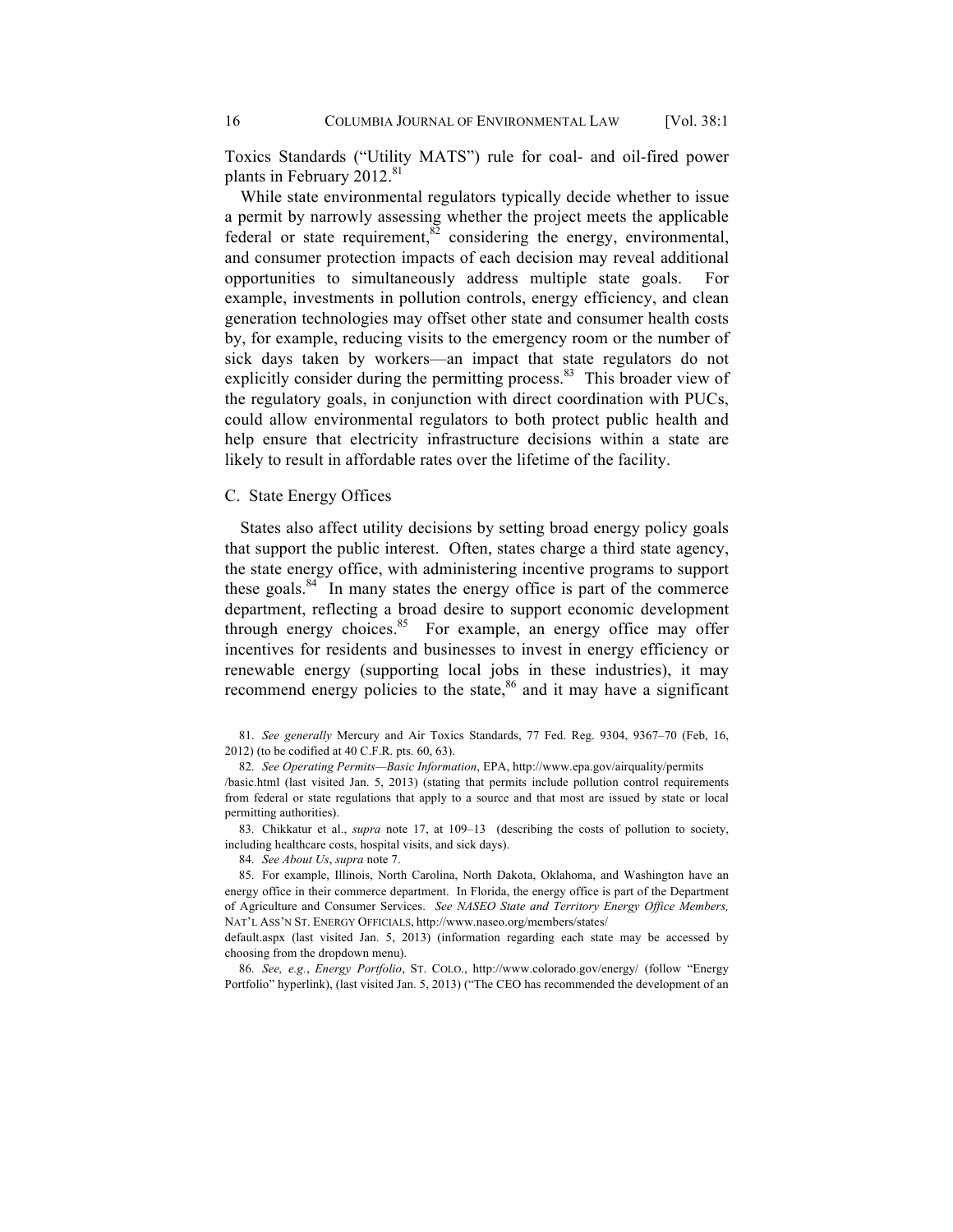role in designing renewable portfolio standards that require utilities to generate (or purchase) a set amount of energy from renewable sources, even if they are not the least-cost option in the near term.<sup>87</sup>

The types of programs that state energy offices frequently oversee interact with the consumer protection and environmental protection goals of state PUCs and environmental agencies. For example, state renewable energy tax credits encourage utilities and independent power producers to invest in renewable energy facilities, and encourage consumers to invest in distributed renewable energy projects.<sup>88</sup> In the long term, investment in renewable energy resources such as wind and solar (resources that do not depend on fuel inputs), can help utilities hedge against price increases that may result from new environmental regulations or increased fuel costs. $89$  State policies that encourage energy efficiency mitigate demand growth and delay the need for new capital investments, which allows utilities to wait for more information before making additional generation investments.<sup>90</sup> On the demand side, policies that improve energy efficiency include building codes, appliance standards, and incentive programs that encourage consumers to adopt more efficient technologies.<sup>91</sup> Increasing end-use energy efficiency also insulates consumers from rate increases resulting from increases in fuel costs or capital investments in new power plants.<sup>92</sup>

87. *See Renewable Portfolio Standards Fact Sheet*, EPA, http://www.epa.gov/chp/statepolicy/renewable\_fs.html (last visited Jan. 5, 2013) (describing the design and benefits of renewable portfolio standards and indicating states that have these requirements).

88*.* Frederick C. Menz, *Green Electricity Policies in the United States: Case Study,* 33 ENERGY POL'Y 1398, 2402–05 (2005) (describing state incentive programs to encourage renewable energy).

89. *See generally* MARK BOLINGER ET AL., ERNEST ORLANDO LAWRENCE BERKELEY NAT'L LAB., QUANTIFYING THE VALUE THAT WIND POWER PROVIDES AS A HEDGE AGAINST VOLATILE NATURAL GAS PRICES (2002), *available at* http://eetd.lbl.gov/ea/EMS/reports/50484.pdf.

90. *See* BINZ ET AL., *supra* note 14, at 15, 42 (describing large capital investment needs and the role of energy efficiency as a substitute for capital investment).

91. ELIZABETH DORIS ET AL., NAT'L RENEWABLE ENERGY LAB., NREL/TP-6A2-46532, ENERGY EFFICIENCY POLICY IN THE UNITED STATES: OVERVIEW OF TRENDS AT DIFFERENT LEVELS OF GOVERNMENT 1 (2009), *available at* http://www.nrel.gov/docs/fy10osti/46532.pdf.

92. RACHEL YOUNG ET AL., AM. COUNCIL FOR AN ENERGY-EFFICIENT ECON., SAVING MONEY AND REDUCING RISK: HOW ENERGY EFFICIENCY ENHANCES THE BENEFITS OF THE NATURAL GAS BOOM 11 (2012) ("Energy efficiency reduces a utility's [and therefore ratepayers'] exposure to fuel volatility" and "energy efficiency benefits all ratepayers by helping to avoid new power plant costs.").

energy policy for the State of Colorado, creating a 'Balanced Energy Portfolio,' the details of which will be developed by the CEO through an extensive, analytical stakeholder process to guide our costbenefit analysis to determine the energy vision for the State's electric power generation mix, and to inform the Administration on what policy tools and pathways will most effectively and efficiently lead us to this vision.").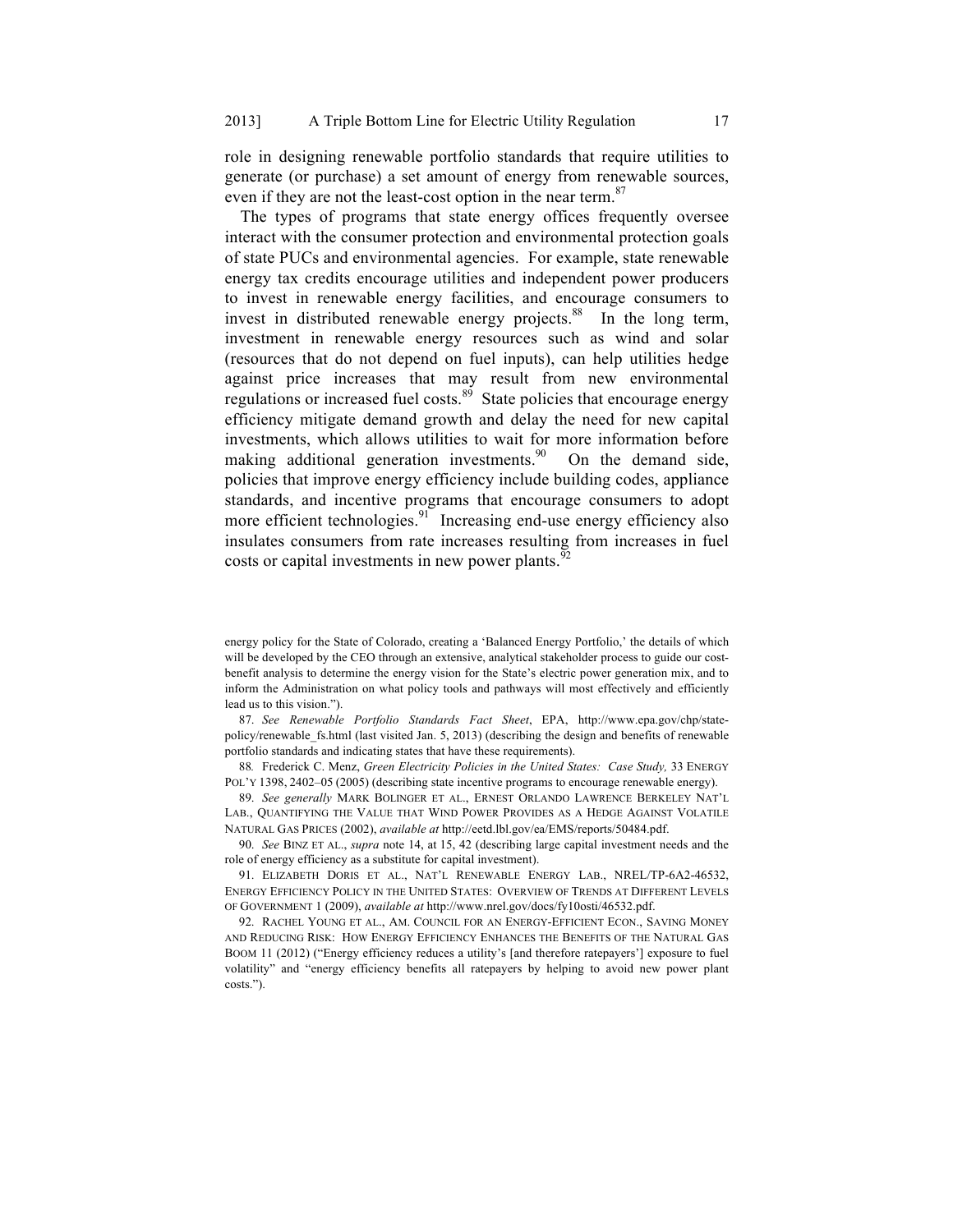Because state energy offices typically serve to develop policy and administer incentives rather than evaluate and enforce facility-specific activities,  $93$  they could play an important role coordinating state energy, environmental, and consumer protection goals. Energy offices could evaluate their state's energy regulatory structure, identifying opportunities for information sharing and improving policy consistency. With their role in policy development, energy offices are also well positioned to incite change in states where increasing coordination would require new or expanded authority for one or more of the agencies involved.

# III. INVESTING TRILLIONS UNDER REGULATORY UNCERTAINTY

#### A. The Scale of Upcoming Investments in the Electric Utility Sector

Today, it is especially important for the state entities described above to think critically about the intersection of utility planning, consumer protection, and environmental protection. Approximately seventy percent of the United States' coal-fired power plants are now at least thirty years old, and many are nearing the end of their useful life.<sup>94</sup> The U.S. Energy Information Administration predicts that power plant owners and operators will retire twenty-seven gigawatts of electricity generating capacity between 2012 and 2016, representing 8.5% of total 2011 capacity.<sup>95</sup> Factors driving these retirements include an aging fleet of coal-fired power plants, inexpensive natural gas prices,<sup>96</sup> and new and impending environmental regulations for criteria air pollutants, hazardous air pollutants, coal ash, and cooling water that will heavily burden older, less efficient power plants.<sup>97</sup>

Regardless of the cause, the TBL framework proposed here allows utility regulators to look ahead as they consider new infrastructure decisions, and hedge against future uncertainties, including the cost of

94. *See infra* note 180 and accompanying text (describing the age of the U.S. coal-fired power fleet and typical life-span of a coal-fired power plant).

95. *27 gigawatts of coal-fired capacity to retire over next five years*, *supra* note 1.

96. *See* SUSAN F. TIERNEY, ANALYSIS GRP. INC., WHY COAL PLANTS RETIRE: POWER MARKET FUNDAMENTALS AS OF 2012, at 2 (2012), *available at* http://www.analysisgroup.com

/uploadedFiles/News\_and\_Events/News/2012\_Tierney\_WhyCoalPlantsRetire.pdf.

97. *Id.* While this paper focuses on the interaction between environmental regulation and electric generation cost and reliability, it is important to note that low natural gas prices are driving retirements of older coal-fired power plants at least as much as new environmental regulations, perhaps more.

<sup>93.</sup> *See, e.g.*, Utah State Energy Amendments, H.B. 475, 2011 Leg., Gen. Sess. (2011) (enumerating the roles of the newly established Utah Office of Energy Development including to "develop and implement policy").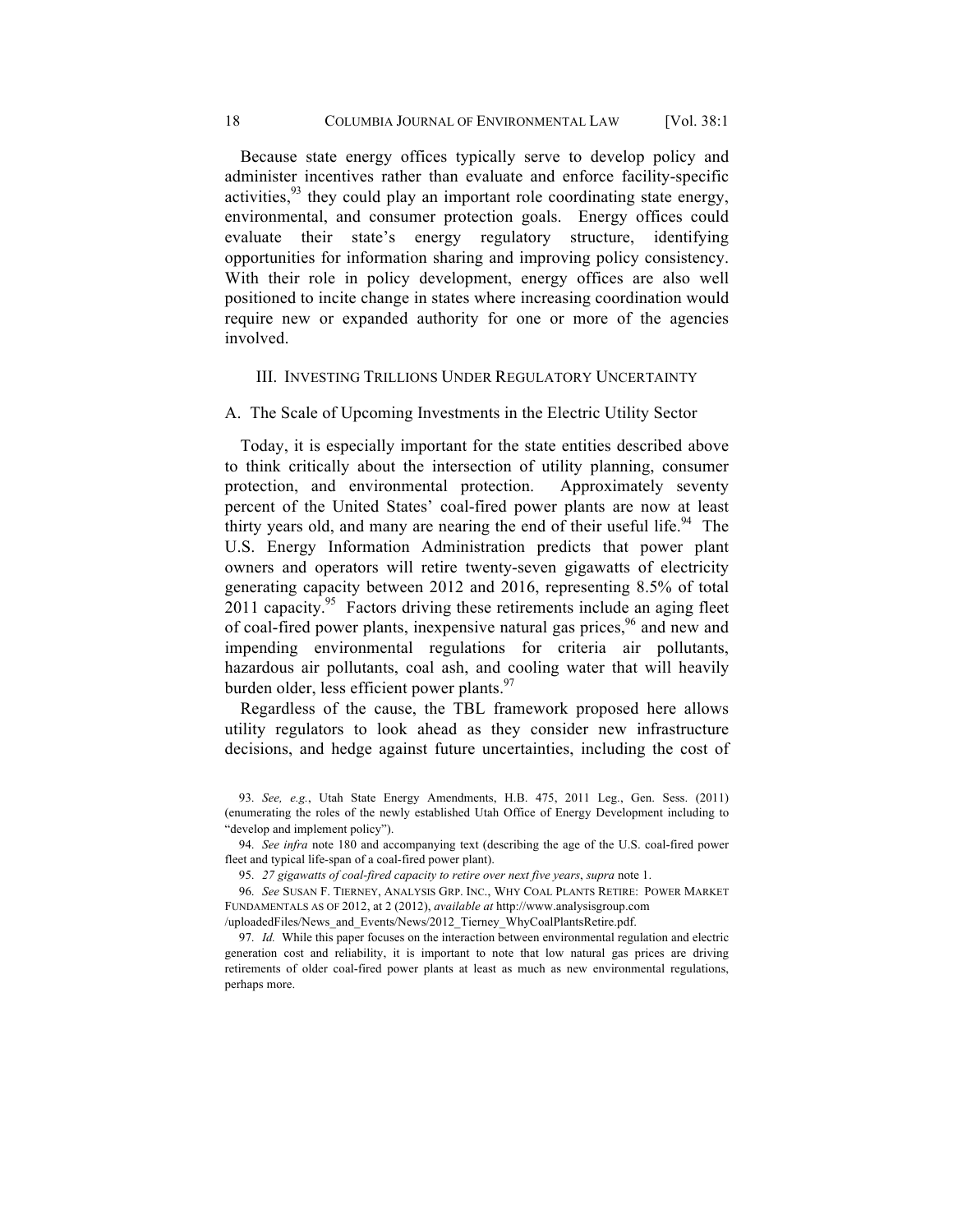compliance with likely future environmental regulations. Utilities and utility commissions have assessed fuel price volatility in their long-term planning processes for decades<sup>98</sup> (though current low natural gas prices are the result of an unexpected boom in domestic production from abundant but unconventional sources).<sup>99</sup> In some ways, environmental regulations are easier to predict. Environmental requirements have generally grown more stringent over time. The key variables utilities and regulators must account for are stringency, timing, and cost.<sup>100</sup> Fuel prices, on the other hand, vary based on supply, demand, and access to international markets.<sup>101</sup> Yet the predominant approach to utility regulation today focuses on the costs of complying with existing environmental regulation, making it difficult for utilities and regulators to plan for, and hedge against, uncertainties related to future environmental compliance costs.<sup>102</sup>

To replace retiring plants and address future electricity demand, the electric utility sector faces both large investment needs—estimated in the range of \$1.5 to \$2 trillion over the next twenty years<sup>103</sup>—and significant risk associated with future environmental standards that will affect both electricity prices and environmental impacts for decades.<sup>104</sup> Utility regulators that are sensitive to short-term rate impacts and rely primarily on retrospective prudency reviews may forgo investments aimed at

pubs/gas/NRRI\_Hydraulic\_Fracturing\_Oct11-16.pdf (describing how technological advances in hydraulic fracturing have enabled low natural gas prices and uncertainty that utility regulators face with regard to the cost of natural gas fuel in the long run).

100. PAUL J. MILLER, NE. STATES FOR COORDINATED AIR USE MGMT., A PRIMER ON PENDING ENVIRONMENTAL REGULATIONS AND THEIR POTEnTIAL IMPACTS ON ELECTRIC SYSTEM RELIABILITY 2 (2011), *available at* http://www.nescaum.org/documents/primer-on-epa-reg-impacts-20130109-update.pdf/ (describing the relative certainty that the EPA will issue a host of environmental regulations and uncertainty regarding timing and stringency).

101. BINZ ET AL., *supra* note 14, at 30 (describing fuel price risk).

102. *Id.*

103. CHUPKA ET AL., *supra* note 2, at xiv; U.S. ENERGY INFO. ADMIN., DOE/EIA-0383(2012), ANNUAL ENERGY OUTLOOK 2012 WITH PROJECTIONS TO 2035, at 86 (2012), *available at*  http://www.eia.gov/forecasts/aeo/pdf/0383(2012).pdf ("Electricity demand grows by 22 % in the *AEO2012* Reference case, from 3,877 billion kilowatt hours in 2010 to 4,716 billion kilowatt hours in 2035.").

104. Andrews & Govil, *supra* note 13, at 885.

<sup>98.</sup> Karl Bokenkamp et al., *Hedging Carbon Risk: Protecting Customers and Shareholders from the Financial Risk Associated with Carbon Dioxide Emissions*, 18 ELECTRICITY J., July 2005, at 6, 11.

<sup>99.</sup> *See* KEN COSTELLO, NAT'L REGULATORY RESEARCH INST., HYDRAULIC FRACTURING: PLACING WHAT WE KNOW TODAY IN PERSPECTIVE 6 (2011), *available at* http://www.nrri.org/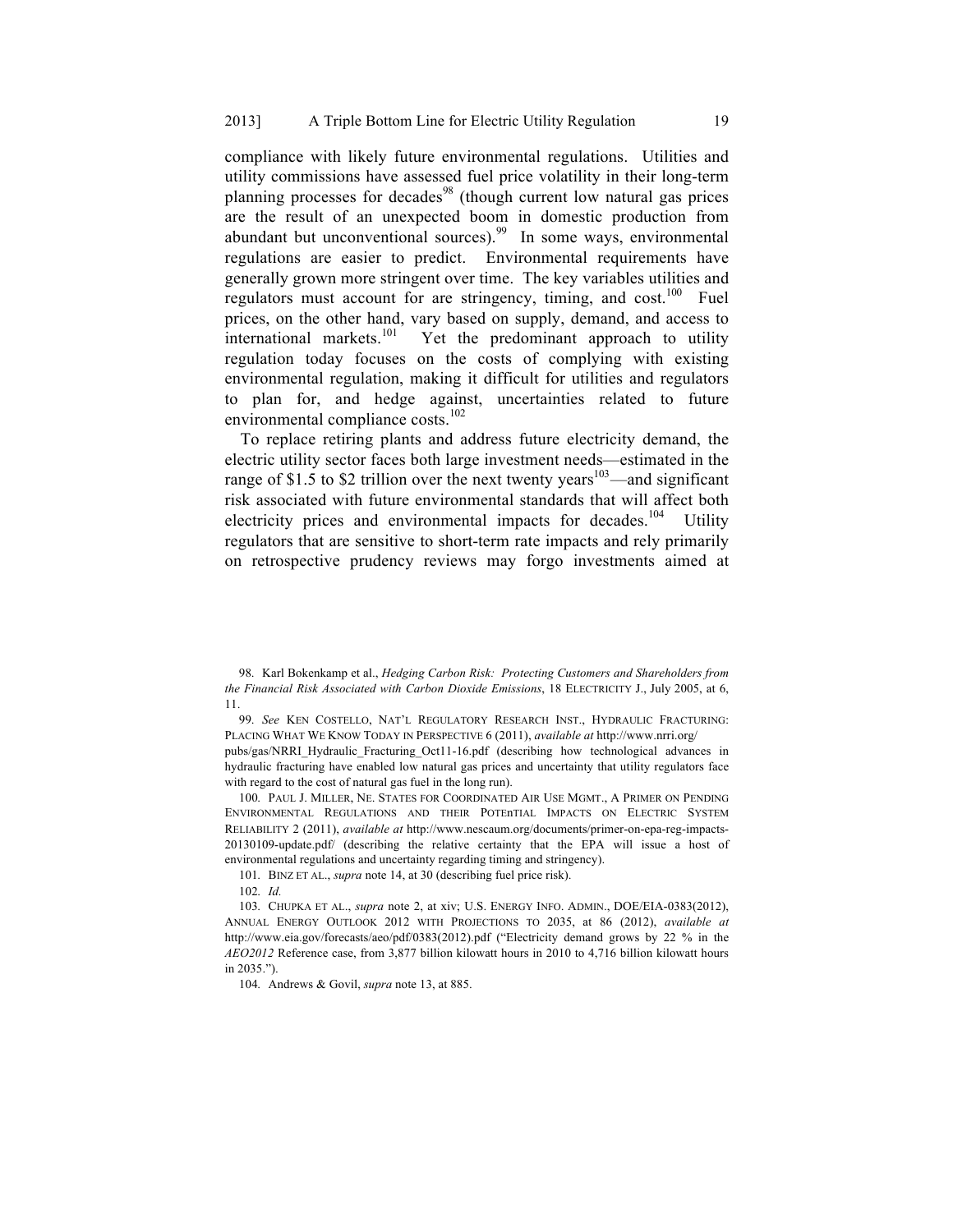hedging the risk of future environmental regulations, even if future rules seem likely.<sup>105</sup>

## B. Considering Regulatory Uncertainty in the Planning Process

Protecting public health and the environment is an evolving process, with laws and regulations requiring more stringent emissions limits as new scientific knowledge and pollution control technologies develop.<sup>106</sup> Considering the likelihood and the impacts of increasingly stringent limitations is an important element of maintaining affordable and reliable electricity.<sup>107</sup>

Over the life of a power plant, new requirements to control conventional pollutants are likely to raise the operating costs of a coalfired power plant even if it is built with the best available pollution controls at the time of construction. For example, the Kentucky PUC recently approved a \$1.4 billion plan to remove four first generation flue gas desulfurization systems from existing coal units, and construct new flue gas desulfurization and particulate matter control systems to comply with CSAPR,<sup>108</sup> the Utility MATS rule, and the new one-hour sulfur dioxide NAAQS.<sup>109</sup> In June 2012, South Carolina Electric and Gas Company ("SCE&G") similarly requested a rate increase to recoup more than \$300 million the company invested in a flue gas desulfurization system at the Wateree Station coal-fired power plant and other environmental upgrades to "comply with increasingly stringent [federal]

105. *Id.* at 890 (describing how the traditional system of economic regulation punishes utilities for proactive environmental investments if they are wrong about future rules, and does not reward them if they are right, thereby discouraging proactive investments and leading to inefficient long term pollution control strategies).

106. *See, e.g.*, *infra* note 130 and accompanying text.

107. N. AM. ELEC. RELIABILITY CORP., 2011 LONG-TERM RELIABILITY ASSESSMENT 127 (2011), *available* at http://www.nerc.com/files/2011LTRA\_Final.pdf ("[I]mplementation (of EPA regulations) will place demands on the equipment and construction sectors since multiple EPA programs will be phased in over the same time frame. This situation is compounded by [the fact that] a significant number of electric generation units . . . are likely to retrofit environmental controls, and there will be competition created by replacement generation capacity projects and other heavy U.S. infrastructure projects in other sectors. Costs could escalate beyond the assumed compliance costs, should the EPA require compliance within three years of the final rulemaking dates.").

108. Cross-State Air Pollution Rule, 76 Fed. Reg. 48,208, 48,208 (codified at 40 C.F.R. pts. 51, 52, 72, 78, 97).

109*. See* Application of Louisville Gas & Elec. Co. For Certificates of Pub. Convenience & Necessity and Approval of its 2011 Compliance Plan For Recovery by Envtl. Surcharge, No. 2011- 00162 (Ky. Pub. Serv. Comm'n Dec. 15, 2011), *available at* http://psc.ky.gov/order\_ vault/Orders\_2011/201100162\_12152011.pdf.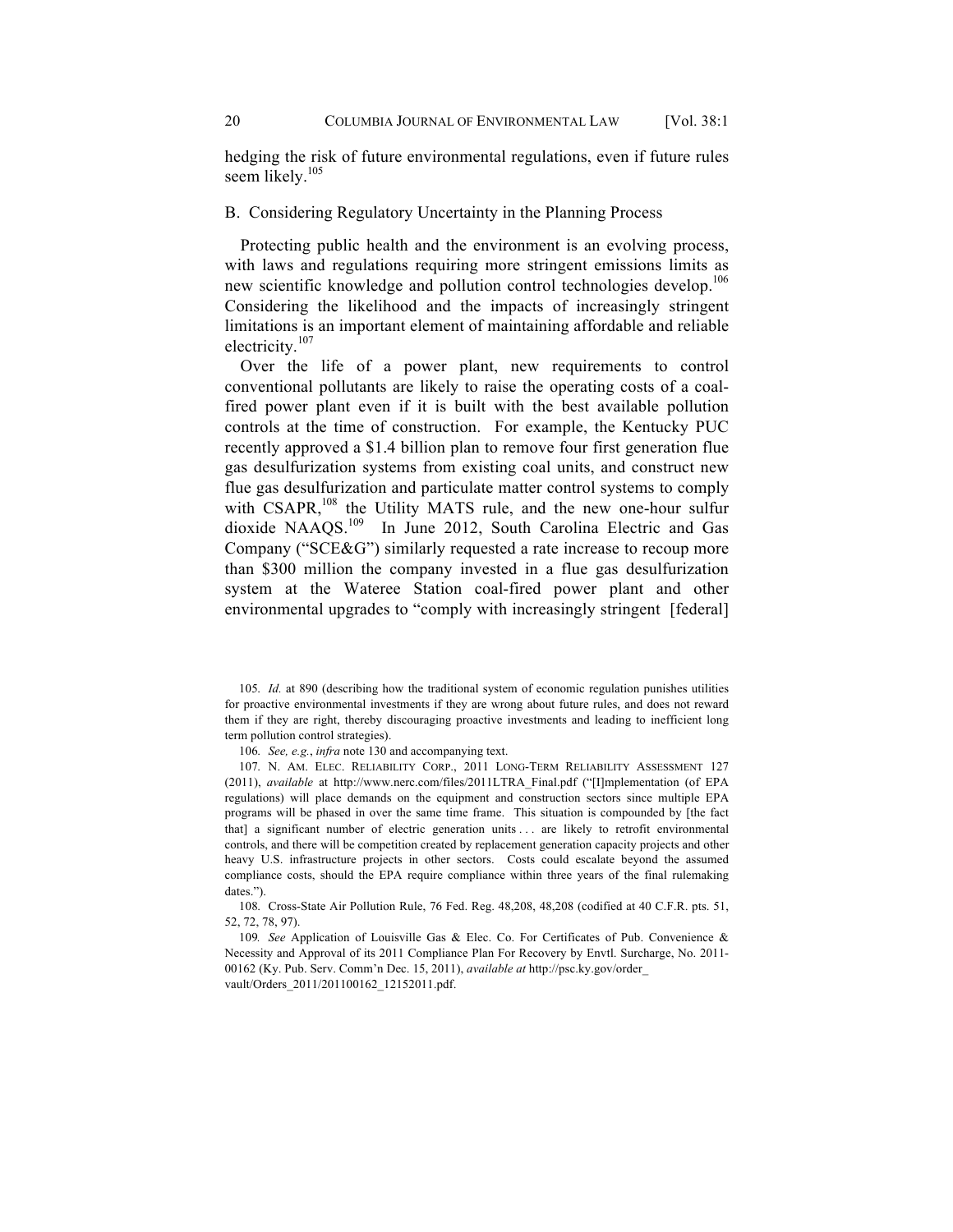environmental laws and regulations."<sup>110</sup> SCE&G spent an additional \$190 million between 2001 and 2006 to install fly ash controls, nitrogen oxide controls, and a closed-cooling water system at the Wateree facility, which began commercial operation in  $1970^{111}$ 

Each of these investments may appear cost-effective when viewed in the light of current regulatory requirements, other recent capital investments in the facilities, and projected electricity demand. But had the regulatory process also considered the potential for additional environmental requirements—such as a future price on GHG emissions, changes to cooling water requirements, or coal ash disposal rules—the calculation may have turned out differently.<sup>112</sup> For example, it may have

110. Application at 4, Application of S.C. Elec. & Gas Co. for Adjustments in the Co.'s Elec. Rate Schedules & Tariffs & Request for Mid-Period Reduction in Base Rates for Fuel, No. 2012- 218-E (June 29, 2012), *available at* http://www.scana.com/NR/rdonlyres/

31D5227A-C768-4969-8D27-24FA97365E72/0/2012RateCaseApplication62912.pdf.

111. *Wateree Station*, S.C. ELECTRIC & GAS COMPANY, http://www.sceg.com/en/aboutsceg/power-plants/fossil-fired/wateree-station (last visited Jan. 5, 2013).

112. South Carolina does not grant pre-approval for environmental retrofits or provide cost recovery for retrofits directed at complying with prospective regulations. Telephone interview with Dr. James Spearman, Senior Technical Advisor, S.C. Pub. Serv. Comm'n (Oct. 8, 2012). SCE&G's requests for rate recovery of environmental retrofits at Wateree Station do not address plant-specific long-term environmental compliance costs beyond those directly related to the specific retrofit under consideration for inclusion in rates. *See, e.g.*, Petition of S.C. Elec. & Gas Co., No. 2008-393-E (S.C. Pub. Serv. Comm'n Oct. 28, 2008), *available at* http://dms.psc.sc.gov/pdf/orders/4E8FB477- D0F1-1F4A-C3D1F6B66375EEF9

.pdf (order granting request for an accounting order); Application of S.C. Elec. & Gas Co. for Adjustments & Increases in the Co.'s Elec. Rate Schedules & Tariffs, No. 2007-229-E (S.C. Pub. Serv. Comm'n Dec. 14, 2007), *available at* http://dms.psc.sc.gov/pdf/orders/D99F8

C7E-B773-257F-BF18CF4490D4815B.pdf (final order); Application of S.C. Elec. & Gas Co. For Adjustments & Increases in Its Elec. Rate Schedules & Tariffs, No. 2004-178-E (S.C. Pub. Serv. Comm'n Jan. 5, 2005), *available at* http://dms.psc.sc.gov/pdf/orders/4DB74F70-0E91-F9ED-0DC26228E5A6A520.pdf (order granting adjustments of rates and tariffs); Direct Testimony of Stephen A. Bryne on Behalf of South Carolina Electric & Gas Company, Application of S.C. Elec. & Gas Co. For Adjustments & Increases in Its Elec. Rate Schedules & Tariffs, No. 2007-229-E (S.C. Pub. Serv. Comm'n July 27, 2007), *available at* http://dms.psc.sc.gov/pdf/matters/17168CE1-9C8F-3DC4-8FB01A26A096ADDE.pdf. In addition, SCE&G's most recent integrated resource plan ("IRP") includes a long-run analysis and determines the economical disposition of six coal plants under *existing* environmental regulations. *See* S.C. ELEC. & GAS CO.*,* 2012 INTEGRATED RESOURCE PLAN 27–38 (2012), *available at* http://dms.psc.sc.gov/pdf/matters/2DCA402C-155D-2817- 105199D59D8C3291

.pdf (detailing the electric and gas company's resource plan submitted to South Carolina Public Utility Commission). While the IRP also summarizes proposed environmental regulations, including those governing cooling water and coal ash, the economic analysis only considers existing rules. *Id. at* 19–22. As discussed above, a post-hoc analysis of the Kentucky retrofit decision found that the retrofits are cost-effective across a number of scenarios regarding potential rules governing coal ash, cooling water, and greenhouse gas regulations. However, the analysis suggests that retirement and replacement may be cost-effective if the plant faces a GHG price in the future. *See* Direct Testimony of Karen T. Hyde on Behalf of Public Service Company of Colorado at 30–31, Comm'n Consideration of Pub. Serv. Co. of Colo. Plan in Compliance with House Bill 10-1365,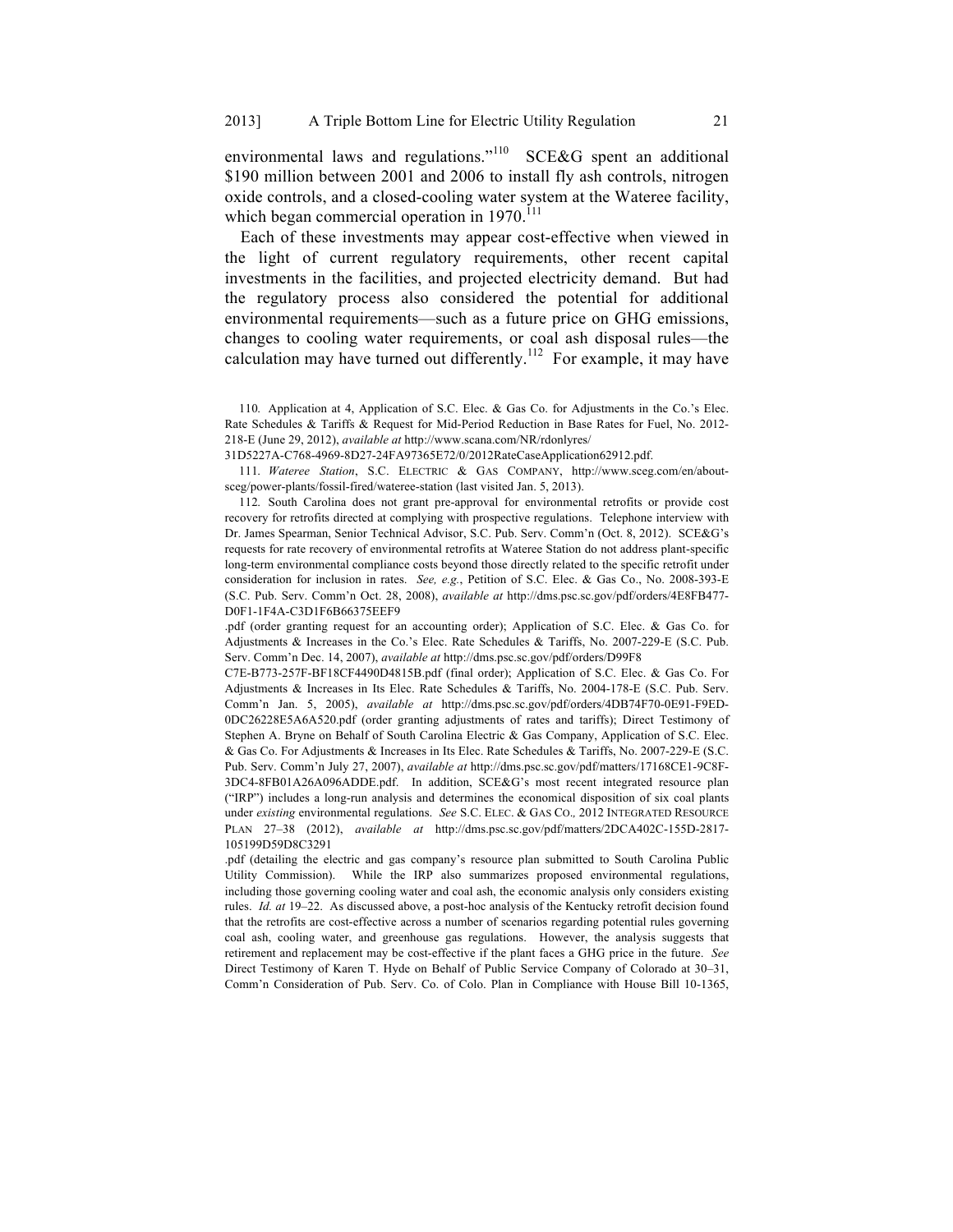favored retirement and replacement with a cleaner generation source. Depending on assumptions about GHG prices and other environmental rules, the economics for a specific power plant may change drastically.<sup>113</sup> In contrast, the TBL approach detailed in Parts VII and VIII would allow regulators to make more informed decisions in the face of regulatory uncertainty by establishing a process for PUC regulators and environmental regulators to explore the potential for new regulations and consider the cost-effective strategies for long-term compliance.

Although it is not possible for regulators or commissioners to predict the specific requirements of future regulations, a federal rulemaking process typically takes multiple years or even decades.<sup>114</sup> It is prudent, therefore, for PUCs and environmental regulators to consider past and current rulemaking trends and take measures to facilitate utility planning to anticipate likely new requirements.

The CAA provides a particularly timely example of the trend toward greater regulatory stringency, as the EPA has issued a number of rules affecting the utility sector using its power under the  $CAA$ .<sup>115</sup> Three prominent examples have received significant attention due to their impacts on electric utilities: (1) increasing stringency for NAAQSs; (2) a new rule governing emissions of Hazardous Air Pollutants ("HAPs") from power plants; and (3) the development of NSPS for GHG emissions.<sup>116</sup> While the NAAQS, HAPs, and NSPS programs offer a variety of implementation timelines and procedures for updating standards, the structure of the CAA generally requires periodic review, and when appropriate to protect public health and the environment, it requires revision of air quality standards and performance standards for

("[T]he problem with [a piecemeal approach to addressing multiple forthcoming environmental regulations] is that it could lead to unit by unit controls on coal units that would later need additional or different controls, or that ultimately would need to be retired to meet later standards despite the investment to comply with earlier standards.").

113. *See generally* Peter S. Reinelt & David W. Keith, *Carbon Capture Retrofits and the Cost of Regulatory Uncertainty,* 28 ENERGY J. 101, 101–103 (2007) (describing how the relative costs of different fossil fuel generation technologies vary depending on the need for carbon capture and storage).

114. *See, e.g.*, WORLD RES. INST., WRI FACTSHEET: RESPONSE TO EEI'S TIMELINE OF ENVIRONMENTAL REGULATIONS 4 tbl.1 (2010), *available at* http://pdf.wri.org/factsheets/fact sheet response to eei timeline.pdf.

115. *See* PAUL J. MILLER, NE. STATES FOR COORDINATED AIR USE MGMT., A PRIMER ON PENDING ENVIRONMENTAL REGULATIONS AND THEIR POTENTIAL IMPACTS ON ELECTRIC SYSTEM RELIABILITY 2–10 (2012), *available at* http://www.nescaum.org/items-of-interest (providing an overview of upcoming and recently completed regulations affecting the utility sector).

116. *See id.*

<sup>&</sup>quot;Clean Air-Clean Jobs Act", No. 10M-245E (Colo. Pub. Serv. Comm'n Nov. 22, 2010), *available at*  https://www.dora.state

<sup>.</sup>co.us/pls/efi/efi\_p2\_v2\_demo.show\_document?p\_dms\_document\_id=62737&p\_session\_id=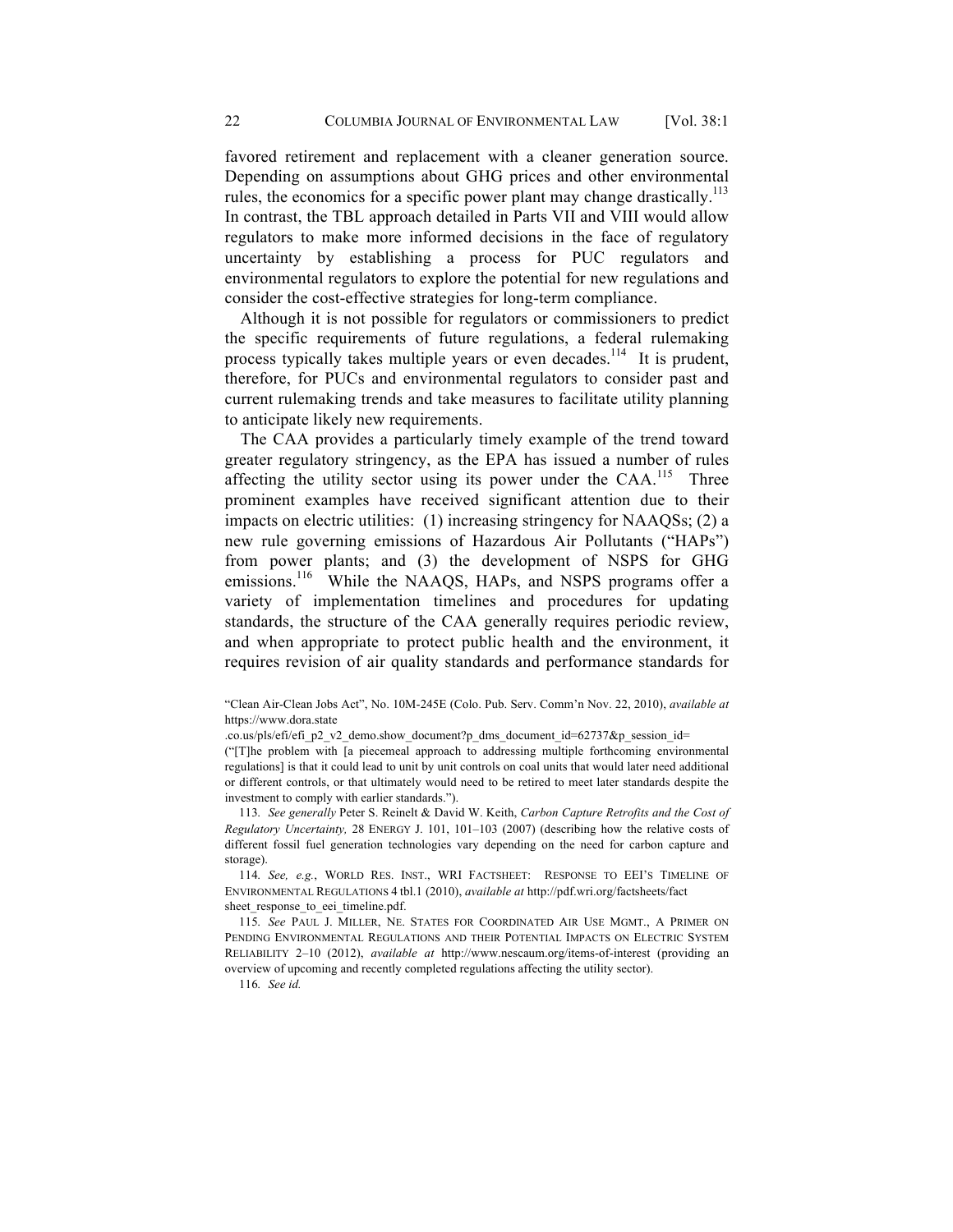regulated sources.117 Particularly important to the intersection between environmental protection and electricity rates, these Sections can lead to new rules that apply to *existing* power plants.<sup>118</sup> Tightening emission limits for existing facilities can be especially costly compared to integrating pollution controls into new construction or major modifications.<sup>119</sup> For example, applying new pollution controls to an existing plant may require additional construction to accommodate new equipment.<sup>120</sup> Whereas new power plants or major modifications can be designed with equipment in place or leave space to install pollution controls in the future. $^{121}$ 

Understanding the statutory mandates, the environmental concerns, and the range of regulatory options under consideration will allow statelevel regulators and PUCs to better evaluate potential impacts of an infrastructure investment on electricity prices, reliability, and impacts on public health and the environment. To that end, utilities regularly assess fuel price scenarios and plan infrastructure around the modeling results.122 The political and regulatory processes are more difficult to predict, leading utilities and PUCs to delay investments until there is sufficient policy certainty to ensure that the investment is necessary and will meet the new standards.<sup>123</sup> However, considering regulatory trends can help PUCs take a broader view of what qualifies as prudent investments—potentially allowing regulatory risk to play a more concrete role in the utility planning process. This section provides an overview of the historic implementation of the CAA provisions that most strongly affect operations at existing facilities. The trends suggest that utilities can expect to face greater stringency over time and that the additional regulatory requirements will likely impact electricity generation in the future.

122. *See infra* Part IV.B.4.

123. *See infra* Parts IV.A, IV.B.1 (describing actions by PUCs in Kentucky and Minnesota that declined to approve investments under uncertainty surrounding renewable energy policy and EPA mercury regulation).

<sup>117.</sup> 42 U.S.C. § 7409 (2006).

<sup>118.</sup> *Id.* §§ 7409, 7410.

<sup>119.</sup> *See* U.S. DEP'T OF ENERGY, REPORT OF THE INTERAGENCY TASK FORCE ON CARBON CAPTURE AND STORAGE 34–35 (2010), *available at* http://www.fe.doe.gov/programs/

sequestration/ccstf/CCSTaskForceReport2010.pdf. For example, size and space requirements for carbon dioxide capture equipment are likely to make carbon capture and storage ("CCS") retrofits challenging and more costly than CCS installations at new plants that are built to accommodate CCS. *Id.*

<sup>120</sup>*. See id.*

<sup>121</sup>*. See id.*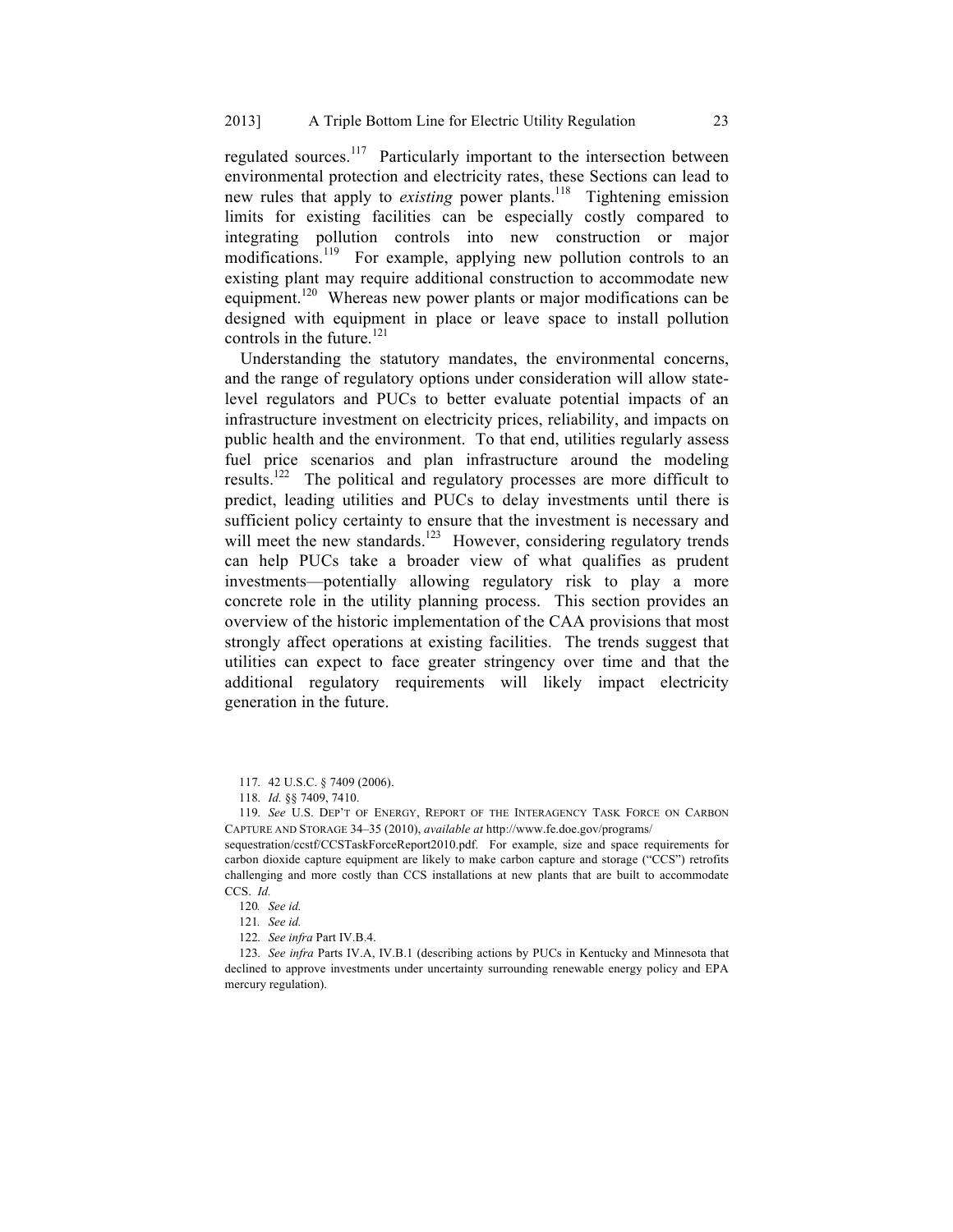## 1. National Ambient Air Quality Standards

The NAAQS program provides a clear example of a regulatory process that continues to evolve toward more stringent requirements as science and technology advance. As one of the central components of the CAA, the EPA establishes a series of NAAQS governing allowable concentrations of certain "criteria" pollutants in the atmosphere.<sup>124</sup> Criteria pollutants are pollutants that "cause or contribute to air pollution which may reasonably be anticipated to endanger public health or welfare . . . [and] the presence of which in the ambient air results from numerous or diverse mobile or stationary sources . . . .<sup>"125</sup> The CAA requires the EPA to review each standard every five years to ensure that they are adequate to protect public health and welfare.<sup>126</sup> These reviews have led the EPA to revise individual air quality standards on numerous occasions.<sup>127</sup>

In the near term, the EPA is likely to adopt a more stringent NAAQS for ozone to reflect the EPA's latest scientific analysis. The current ozone standard of  $0.075$ ppm, $^{128}$  which the EPA adopted in 2008, is more stringent than the previous standard of  $0.08$  ppm.<sup>129</sup> However, it is substantially higher than the standard recommended by the EPA's own scientific advisors, who recommended a standard between 0.060 and  $0.070$  ppm.<sup>130</sup> The EPA attempted to revise the standard in 2011, calling the 2008 departure from agency science "indefensible."<sup>131</sup> In September 2011, the EPA announced that it would postpone reconsideration of the ozone standard until  $2013$ .<sup>132</sup> The EPA has also recently issued a more

124. *National Ambient Air Quality Standards (NAAQS)*, EPA, http://www.epa.gov/air/ criteria.html (last updated Dec. 14, 2012) (listing criteria pollutants, including sulfur dioxide, nitrogen oxides, particulate matter, ozone, carbon monoxide, and lead).

125. 42 U.S.C. §§ 7408(a)(1)(A)–(B) (2006).

126. *Id.* § 7409(d).

127. For example, the EPA has revised the ozone NAAQS five times. *Ozone (O3) Standards— Table of Historical Ozone NAAQS*, EPA, http://www.epa.gov/ttn/naaqs/standards/ ozone/s\_o3\_history.html (last updated Oct. 6, 2012).

128. National Ambient Air Quality Standards for Ozone, 73 Fed. Reg. 16,436, 16,483 (Mar. 27, 2008) (codified at 40 C.F.R. 50, 58).

129. National Ambient Air Quality Standards for Ozone, 62 Fed. Reg. 38,856 (July 18, 1997) (no longer in force).

130. CLEAN AIR SCI. ADVISORY COMM., EPA-CASAC-11-004, CASAC CONSENSUS RESPONSES TO CHARGED QUESTIONS 1–3 (2011), *available at* http://yosemite.epa.gov/sab/sabproduct.

nsf/F08BEB48C1139E2A8525785E006909AC/\$File/EPA-CASAC-11-004-unsigned%2B.pdf.

131. Letter from Lisa Jackson, Adm'r, EPA, to Tom Carper, Senator, U.S. Senate (July 13, 2011) (on file with author).

132. Press Release, White House Office of the Press Sec'y, Statement by the President on the Ozone National Ambient Air Quality Standards (Sept. 2, 2011), *available at*  http://www.whitehouse.gov/the-press-office/2011/09/02/statement-president-ozone-national-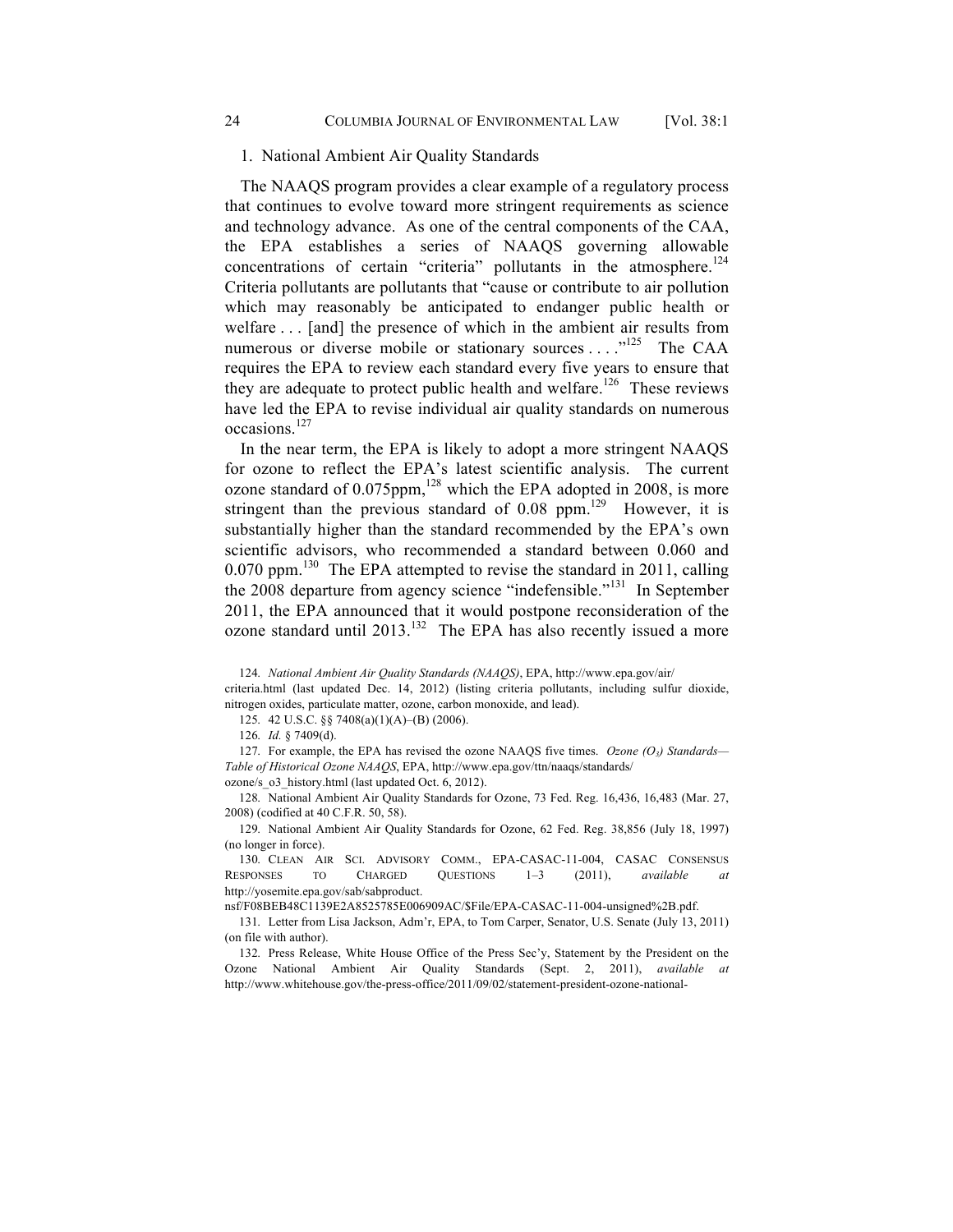stringent NAAQS for particulate matter in response to a growing body of scientific evidence suggesting that the previous standard did not adequately protect human health.<sup>133</sup>

While the NAAQS establish the maximum allowable concentrations of criteria pollutants, the standards are not directly enforceable against individual sources. Rather, the states implement the standards through emission limits for specific sources pegged to reductions achievable through available technology.<sup>134</sup> Individual facilities are subject to different degrees of emissions control according to statewide NAAQS compliance. Air quality permits for power plants and other large sources of pollution generally include technology requirements, but these requirements differ depending on whether an area is in compliance or out of compliance with a NAAQS.135 Under both standards, environmental regulators, typically at the state or local level, determine the applicable technology requirements for new and modified sources on a case-by-case basis. $136$ 

Among other requirements, Section 110 of the CAA contains a "good neighbor" provision, which requires that state implementation plans ("SIPs") ensure that emissions from one state do not interfere with

133. Regional Haze: Revisions to Provisions Governing Alternatives to Source-Specific Best Available Retrofit Technology (BART) Determinations, Limited SIP Disapprovals, and Federal Implementation Plans, 76 Fed. Reg. 82,219 (proposed Dec. 30, 2011) (to be codified at 40 C.F.R. pts. 51, 52).

134. 42 U.S.C. § 7410(a) (2006). In some circumstances, the EPA will implement a federal implementation plan when a state opts not to develop a SIP, or when the Agency determines that a SIP is inadequate to comply with a NAAQS. *Id.* § 7410(c).

135. *Id.* §§ 4207, 7475, 7503. In NAAQS-compliant states ("in attainment"), covered sources must satisfy an emissions rate based on best achievable control technology ("BACT"). *Id.* §§ 7475, 7479. However, facilities located in non-attainment areas are subject to a more stringent standard, the lowest achievable emissions rate ("LAER"). *Id.* § 7503(a)(2).

136. Richard L. Revesz & Allison L. Westfahl Kong, *Regulatory Change and Optimal Transition Relief*, 105 NW. U. L. REV. 1581, 1599 (2011); *see also New Source Review Where You Live*, EPA, http://www.epa.gov/nsr/where.html (last updated July 22, 2011) (stating that most new source review permits are issued by state and local permitting authorities).

ambient-air-quality-standards. While political pressure may delay implementation of a new ozone standard, it is likely that the EPA will implement a new NAAQS within the level recommended by the EPA's scientists, either as a result of the EPA's initiative or by court order. The D.C. Circuit has previously held that the EPA's failure to consider its own science in rulemaking is invalid as arbitrary and capricious and, because of the EPA's failure to consider the recommendations of agency scientists, the 2008 NAAQS could suffer the same fate, forcing the agency to act. *See*  Chlorine Chemistry Council v. EPA, 206 F.3d 1286, 1290 (D.C. Cir. 2000) (vacating EPA water quality standards where the agency established limits for chloroform in drinking water at zero despite scientific evidence that low amounts of chloroform were not dangerous); *see also* Am. Horse Prot. Ass'n v. Lyng, 812 F.2d 1, 7 (D.C. Cir. 1987) (holding that the Secretary of Agriculture's failure to implement rules banning the use of certain equestrian equipment in the face of clear scientific support for a ban was arbitrary and capricious).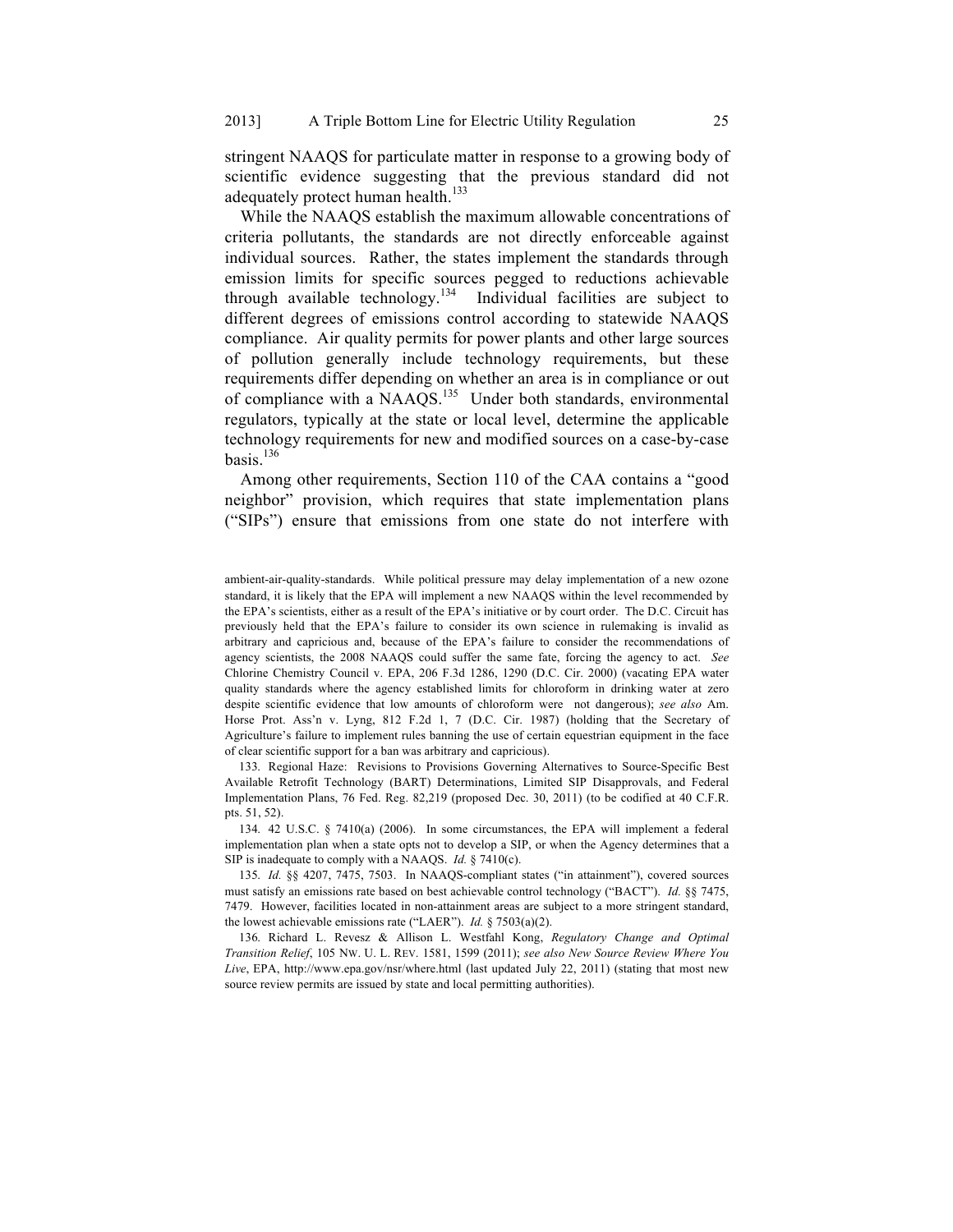NAAQS compliance in other states.<sup>137</sup> The EPA's efforts to enforce this provision—starting with the 1998 nitrogen oxide SIP Call<sup>138</sup>—have focused primarily on the electric power sector. Even though regulation under Section 110 has progressed through a number of iterations and is still undergoing review, utilities have been on notice since late 2003—when the EPA announced the Clean Air Interstate Rule ("CAIR")—that the EPA intends to finalize a comprehensive plan to limit interstate transmission of pollutants.<sup>139</sup>

The EPA designed CAIR to limit interstate transport of nitrogen oxide and sulfur dioxide emissions, the chemical precursors of ozone and fine particulate matter, both criteria pollutants.<sup>140</sup> Specifically, CAIR required certain upwind states to revise their SIPs to include additional limitations on the pollutants. $\frac{141}{10}$  In 2008, the D.C. Circuit overturned CAIR for failing to properly consider the actual contributions of individual states to downwind non-attainment.<sup>142</sup> Three years later, the EPA replaced CAIR with the Cross-State Air Pollution Rule ("CSAPR"), which again called for limitations on emissions of nitrogen oxide and sulfur dioxide.<sup>143</sup> In August 2012, the D.C. Circuit vacated CSAPR, further delaying policy certainty regarding the "good neighbor" provisions of the CAA.<sup>144</sup> In its place, the court required the temporary continuation of  $CAIR$ <sup>145</sup> While the fate of CSAPR remains undecided, $146$  the EPA's continued attempts to regulate the interstate transport of emissions and the D.C. Circuit's decision to allow the

138. EPA established the  $NO<sub>x</sub>$  Budget Trading Program under the  $NO<sub>x</sub>$  State Implementation Plan, also known as the "NO<sub>x</sub> SIP Call." The NO<sub>x</sub> Budget Trading Program ("NBP") was a marketbased cap and trade program created to reduce emissions of nitrogen oxides from power plants and other large combustion sources in the eastern United States. *See* Finding of Significant Contribution and Rulemaking for Certain States in the Ozone Transport Assessment Group Region for Purposes of Reducing Regional Transport of Ozone, 63 Fed. Reg. 57,356, 57,358–59 (Oct. 27, 1998) (codified at C.F.R. pts. 51, 72, 75, 96).

139. Press Release, EPA, Clean Air Proposals Promise Sharp Power Plant Pollution Reductions (Dec. 15, 2003), *available at* http://yosemite.epa.gov/opa/admpress.nsf/e013d

28c3c3eb28b85257359003d480b/b8860b2d46c43fa385256dfd007870df!OpenDocument.

140. Clean Air Interstate Rule, 70 Fed. Reg. 25,162, 25,162 (May 12, 2005) (codified at 40 C.F.R. pts. 51, 72, 73, 74, 78, 96).

141. *Id.*

142. North Carolina v. EPA, 531 F.3d 896, 908 (D.C. Cir. 2008) (per curiam).

143. Cross-State Air Pollution Rule, 76 Fed. Reg. 48,208, 48,208 (codified at 40 C.F.R. pts. 51, 52, 72, 78, 97)

144. EME Homer City Generation, L.P. v. EPA, 696 F.3d 7, 12 (D.C. Cir. 2012).

145. *Id.*

146. EPA has requested *en banc* review of the CSAPR decision. *See* Petition for Rehearing En Banc*,* EME Homer City Generation, L.P. v. EPA, 696 F.3d 7 (D.C. Cir. 2012) (No. 11-1302), 2012 WL 4748805.

<sup>137.</sup> 42 U.S.C § 7410(a)(2)(D)(i)(I) (2006).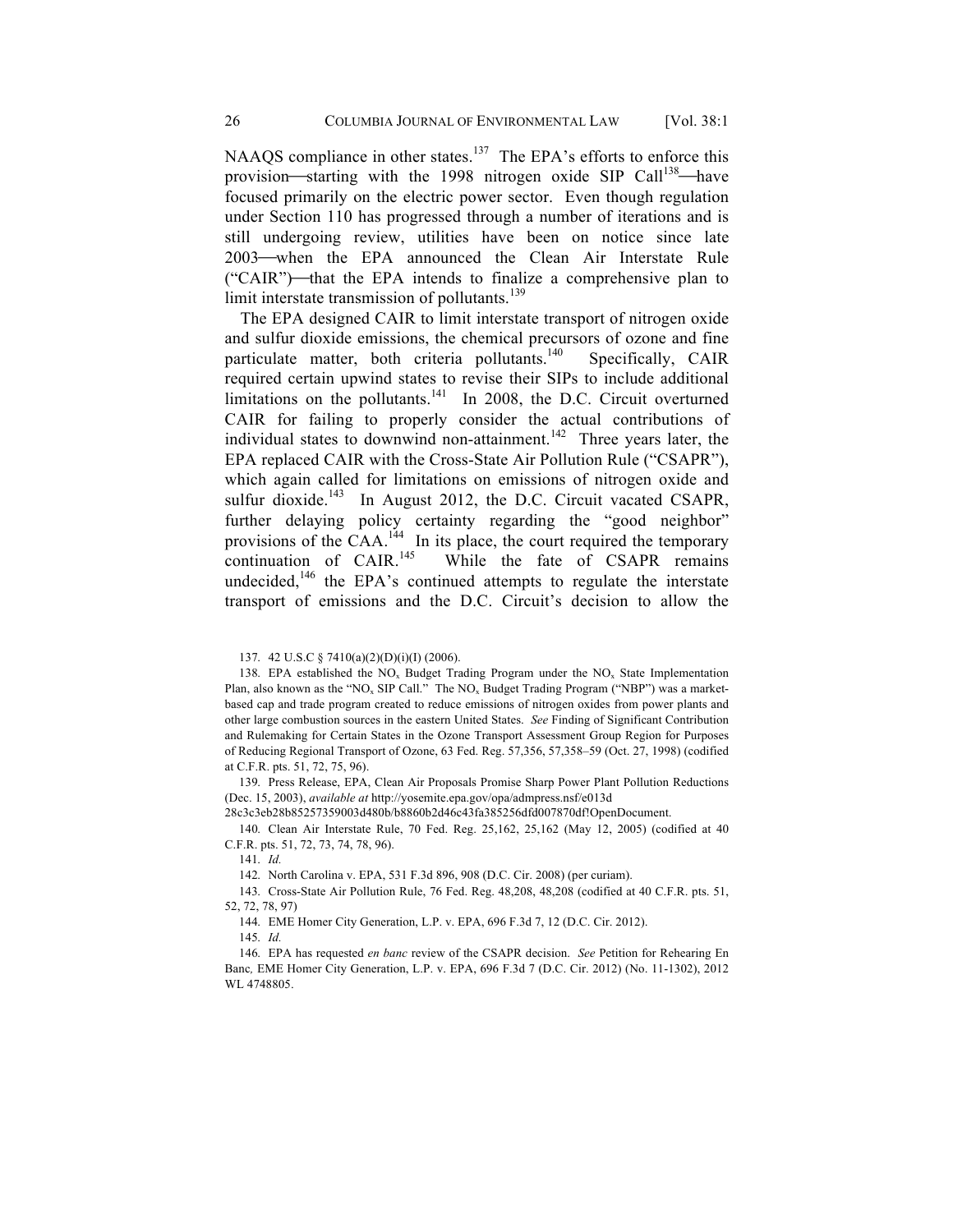temporary administration of CAIR signal a commitment to such regulation.

NAAQS implementation underscores both the need to understand the overall trajectory of environmental regulations and the difficulty of predicting when and how regulations will affect the electric power sector. Because NAAQS revisions can apply to existing facilities (as opposed to only new construction or major modifications),  $147$  either the increased stringency of individual NAAQS or revision of the "good neighbor" provisions could have a direct impact on fossil fuel-fired power plants, potentially leading to the installation of costly new pollution control equipment or the retirement of certain plants.<sup>148</sup>

2. Hazardous Air Pollutants

Section 112 of the CAA authorizes the EPA to regulate HAP emissions.<sup>149</sup> HAPs are particularly dangerous pollutants including, but not limited to, those that are "carcinogenic, mutagenic, teratogenic, neurotoxic, which cause reproductive dysfunction, or which are acutely or chronically toxic."<sup>150</sup> Given their potential to cause acute health problems, HAPs are subject to the highest technology-based standard possible: maximum achievable control technology ("MACT"). MACT standards represent the "[m]aximum degree of reduction in emissions of the hazardous air pollutants . . . that the [EPA] Administrator, taking into consideration the cost of achieving such emission reduction, and any non-air quality health and environmental impacts and energy requirements, determines is achievable for new or existing sources . . . ...<sup>151</sup> Section 112 further directs the EPA to review and Section 112 further directs the EPA to review and revise these MACT standards at least every eight years.<sup>152</sup> Where improved emissions reduction technologies become available, MACT standards are likely to be revised to reflect those changes, making new and modified conventional power generating units more expensive to operate.

<sup>147.</sup> *See* 42 U.S.C. § 7410(a)(1) (2006) (The Clean Air Act grants states flexibility in achieving NAAQS, which can include reducing emissions from existing sources).

<sup>148.</sup> *See* THE BRATTLE GRP., POTENTIAL COAL PLANT RETIREMENTS AND RETROFITS UNDER EMERGING ENVIRONMENTAL REGULATIONS 18 (2011), *available at* http://www.brattle.com/

\_documents/UploadLibrary/Upload981.pdf (projecting total capital expenditures for coal plants to comply with the MATS Rule and the court-vacated CSAPR of \$70–130 billion by 2020).

<sup>149.</sup> 42 U.S.C. § 7412 (2006).

<sup>150.</sup> *Id.* § 7412(b)(2).

<sup>151.</sup> *Id.* § 7412(d)(2).

<sup>152.</sup> *Id.* § 7412(c)(1).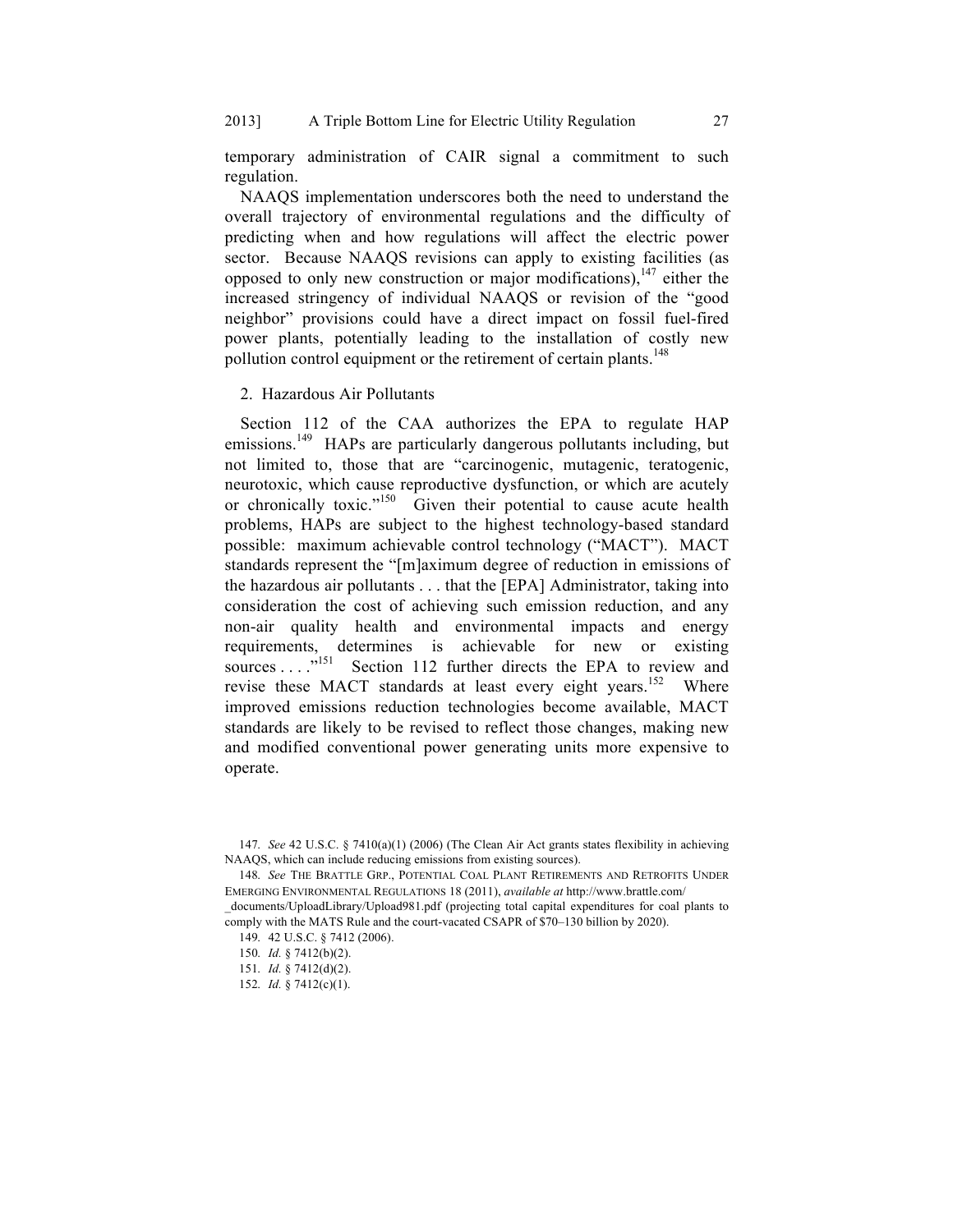Emissions limits for mercury in particular have long been in the regulatory pipeline,<sup>153</sup> providing notice to state regulators that power plants would very likely face HAP limits, and exemplifying the difficulty of predicting the timing and stringency of an emissions limitation. The EPA has had the obligation and authority to regulate HAPs since the passage of the CAA in 1970.<sup>154</sup> The 1990 CAA Amendments further included a list of 188 distinct pollutants that created a high likelihood of adverse human health effects, including mercury.155 However, it would be another twenty years before the EPA released comprehensive limits for mercury emissions from coal-fired power plants in December  $2011.<sup>156</sup>$ 

Despite the long rule development process, there were reliable indications that the electric power sector would face limitations on emissions of HAPs. As a prelude to the regulation of mercury under the HAPs rules, the 1990 CAA Amendments required the EPA to determine whether it was "appropriate and necessary" to regulate mercury emissions from the power sector.<sup>157</sup> The EPA under the Clinton Administration completed its studies of mercury emissions from power plants in 2000, concluding that regulating mercury from fossil fuel-fired power plants was "appropriate and necessary."<sup>158</sup> Under the Bush Administration, the EPA subsequently delisted mercury as a hazardous air pollutant and sought to limit it through a trading program rather than regulating it as a HAP.159 The EPA enacted the Clean Air Mercury Rule ("CAMR") in 2005, seeking to avoid the increased costs to utilities associated with employing MACT.<sup>160</sup> However, a number of states brought suit against the administration, arguing that the administration

153. Keith Harley, *Mercurial but Not Swift: US EPA's Initiative to Regulate Coal Plant Mercury Emissions Changes Course as it Enters a Third Decade*, 86 CHI.-KENT L. REV. 277, 277 (2011).

154. Act of Dec. 31, 1970, Pub. L. No. 91-604, 84 Stat. 1676 (amending the Clean Air Act to improve U.S. air quality standards).

155. 42 U.S.C. § 7412(b).

156. National Emission Standards for Hazardous Air Pollutants From Coal- and Oil-Fired Electric Utility Steam Generating Units and Standards of Performance for Fossil-Fuel-Fired Electric Utility, Industrial-Commercial-Institutional, and Small Industrial-Commercial-Institutional Steam Generating Units, 77 Fed. Reg. 9304, 9367 (Feb. 16, 2012) (to be codified at 40 C.F.R. pts. 60, 63).

157. 42 U.S.C. § 7412(n)(1)(A)–(C).

158. Regulatory Finding on the Emissions of Hazardous Air Pollutants from Electric Utility Steam Generating Units, 65 Fed. Reg. 79,825, 79,830 (Dec. 20, 2000).

159. Revision of December 2000 Regulatory Finding on the Emissions of Hazardous Air Pollutants From Electric Utility Steam Generating Units and the Removal of Coal- and Oil-Fired Electric Utility Steam Generating Units From the Section 112(c) List, 70 Fed. Reg. 15,994, 16,002– 03 (Mar. 29, 2005) (codified at 40 C.F.R. pt. 63).

160. *Id.* at 15,999 (noting the extremely high costs that electric utilities will face) (quotation marks omitted).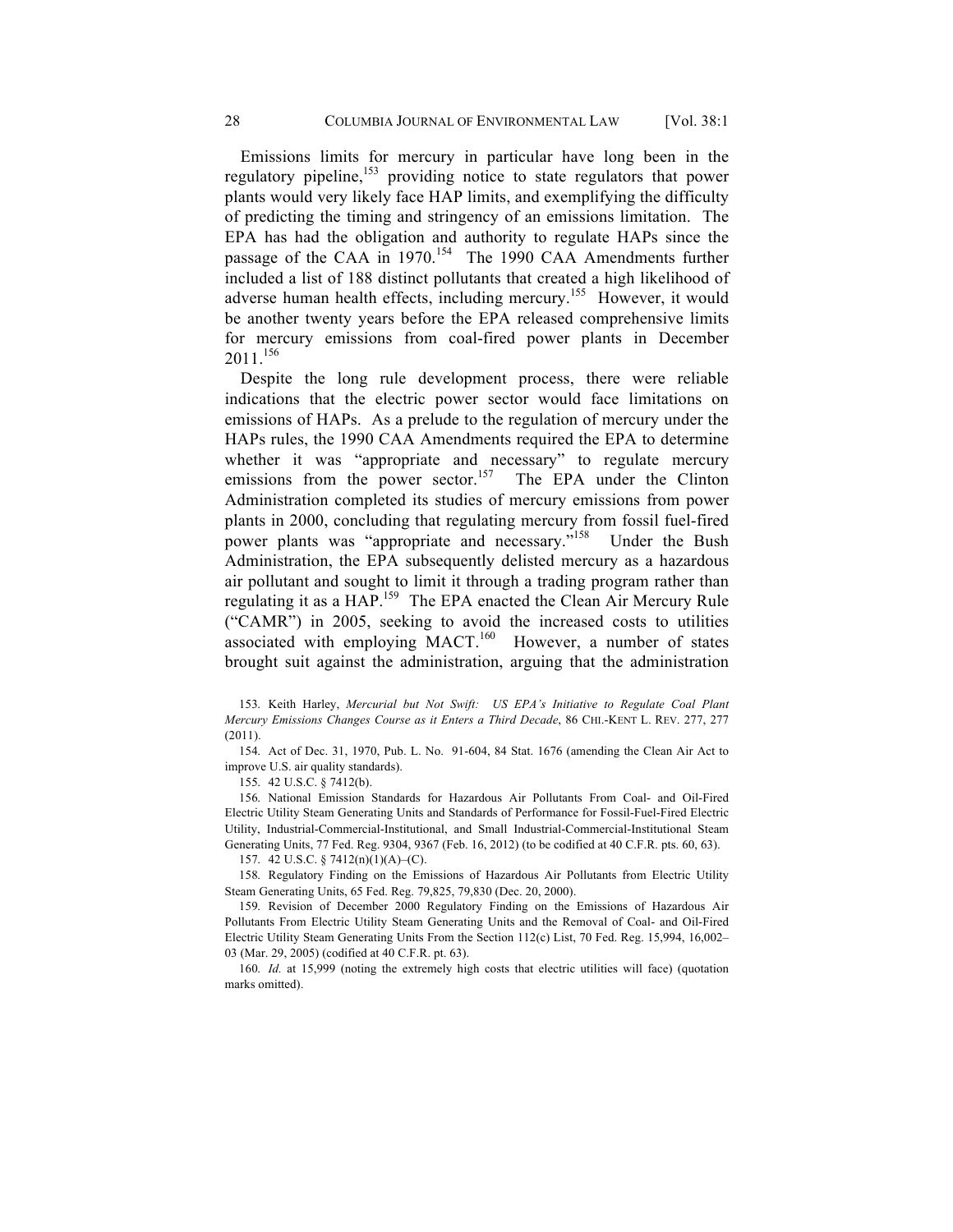did not provide sufficient justification for its delisting of mercury.<sup>161</sup> In a 2008 decision, the D.C. Circuit found for the states, vacating CAMR and remanding it to the EPA for reconsideration.<sup>162</sup>

In February 2012, four decades after the first hints that mercury could be regulated as a hazardous air pollutant, and over ten years after the EPA first indicated its intention to regulate mercury from fossil fuel-fired power plants, the EPA released the first iteration of the final Utility  $MATS$  rule.<sup>163</sup> Although this long-delayed rule may suggest a strategy of waiting to install pollution control technologies until the regulatory requirements are known, as many utilities did, regulatory certainty emerged between 2000 and 2011. The study issued in 2000,<sup>164</sup> the D.C. Circuit's remand to the EPA to develop a new rule in  $2005$ , <sup>165</sup> and the Obama Administration's announcement on March 16, 2009 that it would release a new rule restricting HAPs from power plants<sup>166</sup> all represented steps towards increased regulatory certainty. In such a context, for example, an informed regulator could have recognized this trend towards increased regulation of mercury emissions, as well as the CAA's statutory text that requires compliance within three years after the EPA finalizes a HAPs emission limit.<sup>167</sup> The regulator could have then called on power plant operators to develop cost-effective compliance options. With that information, state regulators at the PUC, environmental agency, and energy office could have worked together to assess the benefits of acting to reduce mercury emissions before the EPA finalized the Utility MATS rule, thereby helping utilities minimize their operating costs through long-term planning. In addition, the state regulators could have avoided concerns about grid reliability due to the number of retirements likely to occur during the three-year compliance window.<sup>168</sup>

163. National Emission Standards for Hazardous Air Pollutants From Coal- and Oil-Fired Electric Utility Steam Generating Units and Standards of Performance for Fossil-Fuel-Fired Electric Utility, Industrial-Commercial-Institutional, and Small Industrial-Commercial-Institutional Steam Generating Units, 77 Fed. Reg. 9304, 9367 (Feb. 16, 2012) (to be codified at 40 C.F.R. pts. 60, 63).

164. Regulatory Finding on the Emissions of Hazardous Air Pollutants from Electric Utility Steam Generating Units, 65 Fed. Reg. 79,825, 79,830 (Dec. 20, 2000).

165. New Jersey, 517 F.3d at 583–84.

166. National Emission Standards for Hazardous Air Pollutants From Coal- and Oil-Fired Electric Utility Steam Generating Units and Standards of Performance for Fossil-Fuel-Fired Electric Utility, Industrial-Commercial-Institutional, and Small Industrial-Commercial-Institutional Steam Generating Units, 76 Fed. Reg. at 24,976.

167. 42 U.S.C. § 7412(i)(3) (2006).

168. Recent studies by the Brattle Group and the North American Electric Reliability Corporation ("NERC") suggest that current and pending environmental regulations may account for capacity reductions of between thirty-six and sixty-five gigawatts ("GW") by 2020. Accounting for

<sup>161.</sup> New Jersey v. EPA, 517 F.3d 574, 581 (D.C. Cir. 2007).

<sup>162.</sup> *Id.* at 583–84.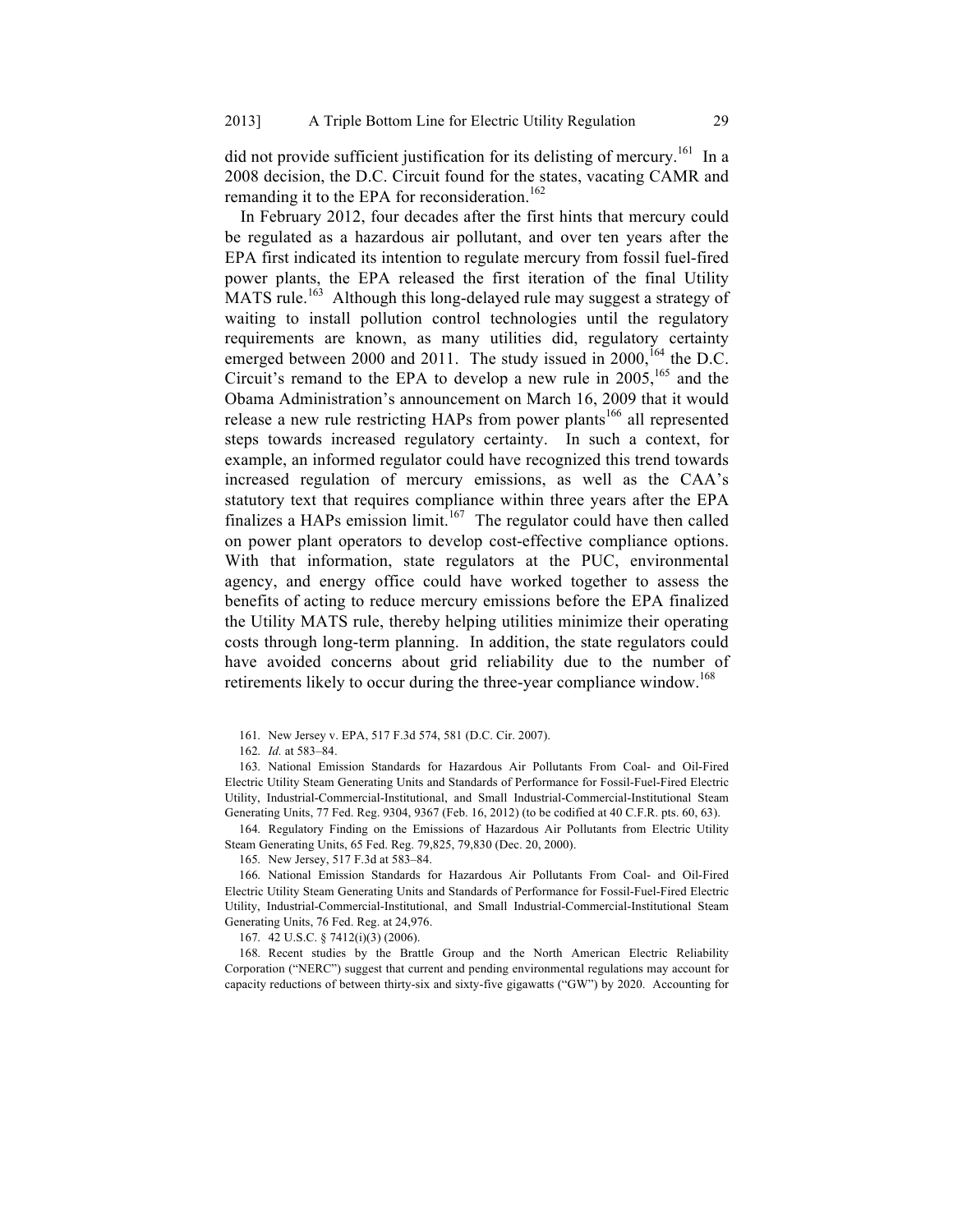The future cost of operating a coal-fired power plant will depend upon future policy to address climate change.<sup>169</sup> Electricity generation is the nation's single largest source of GHG emissions, and coal in particular has a higher carbon content than both petroleum and natural gas.<sup>170</sup> A requirement to capture carbon dioxide emissions during the typical fortyto sixty-year lifetime of a power plant would add significant costs that many utility regulators do not consider.<sup>171</sup> The cost-effectiveness of retrofitting an existing coal-fired unit to comply with new restrictions on conventional pollutants depends on the timing and stringency of future climate policy.172

After the U.S. Supreme Court's 2007 decision in *Massachusetts v. EPA*, finding that GHG emissions from mobile sources met the definition of a pollutant under the  $CAA$ ,<sup>173</sup> the EPA has issued a number of rules that affect GHG emissions from fossil fuel-fired power plants. The two rules with the most significant potential impact on the sector include the "Tailoring Rule" for new, large sources of GHG emissions and major modifications that result in an increase of GHG emissions (including the vast majority of fossil fuel-fired power plants) and the proposed NSPS rule for new natural gas combined cycle turbines and coal-fired boilers. The Tailoring Rule requires Prevention of Significant Deterioration ("PSD") permits for new sources and major modifications that emit over 100,000 tons of carbon dioxide per year ("TPY") or increase GHG emissions by 75,000 TPY, respectively.<sup>174</sup> PSD permits contain a BACT requirement, granting regulators the authority to mandate technologies to

169. *See, e.g.*, Dalia Patino-Echeverri et al., *Economic and Environmental Costs of Regulatory Uncertainty for Coal-Fired Power Plants*, 43 ENVTL. SCI. & TECH. 578, 578 (2009).

170. EPA, 430-R-12-001, INVENTORY OF U.S. GREENHOUSE GAS EMISSIONS AND SINKS: 1990– 2010, at 3–11 (2012), *available at* http://www.epa.gov/climatechange/Downloads/ghg

emissions/US-GHG-Inventory-2012-Main-Text.pdf.

171. For example, the Minnesota PUC recently voted to allow utilities to omit carbon price projections in their long-term planning process for another five years. *See* Leslie Brooks Suzukamo, *Minnesota Allows Utilities More Time to Account for Carbon Emissions Costs,* PIONEER PRESS (Oct. 18, 2012, 12:01 AM), http://www.twincities.com/business/ci\_21804033

/minnesota-allows-utilities-more-time-account-carbon-emission.

174. Prevention of Significant Deterioration and Title V Greenhouse Gas Tailoring Rule, 75 Fed. Reg. 31,514, 31,516 (June 3, 2010) (codified at 40 C.F.R. pts. 51, 52, 70, 71).

the effects of CSAPR and MATS, the Brattle Group found that a range of reductions between fifty to sixty-five GW were possible by 2020. BRATTLE GRP., *supra* note 148, at 11. Whereas, a 2011 study by NERC found that CSAPR and MATS would contribute reductions between thirty-six to fifty-nine GW by 2018. N. AM. ELEC. RELIABILITY CORP., *supra* note 107, at 117.

<sup>172.</sup> Patino-Echeverri et al., *supra* note 169, at 578.

<sup>173.</sup> Massachusetts v. EPA, 549 U.S. 497, 528 (2007).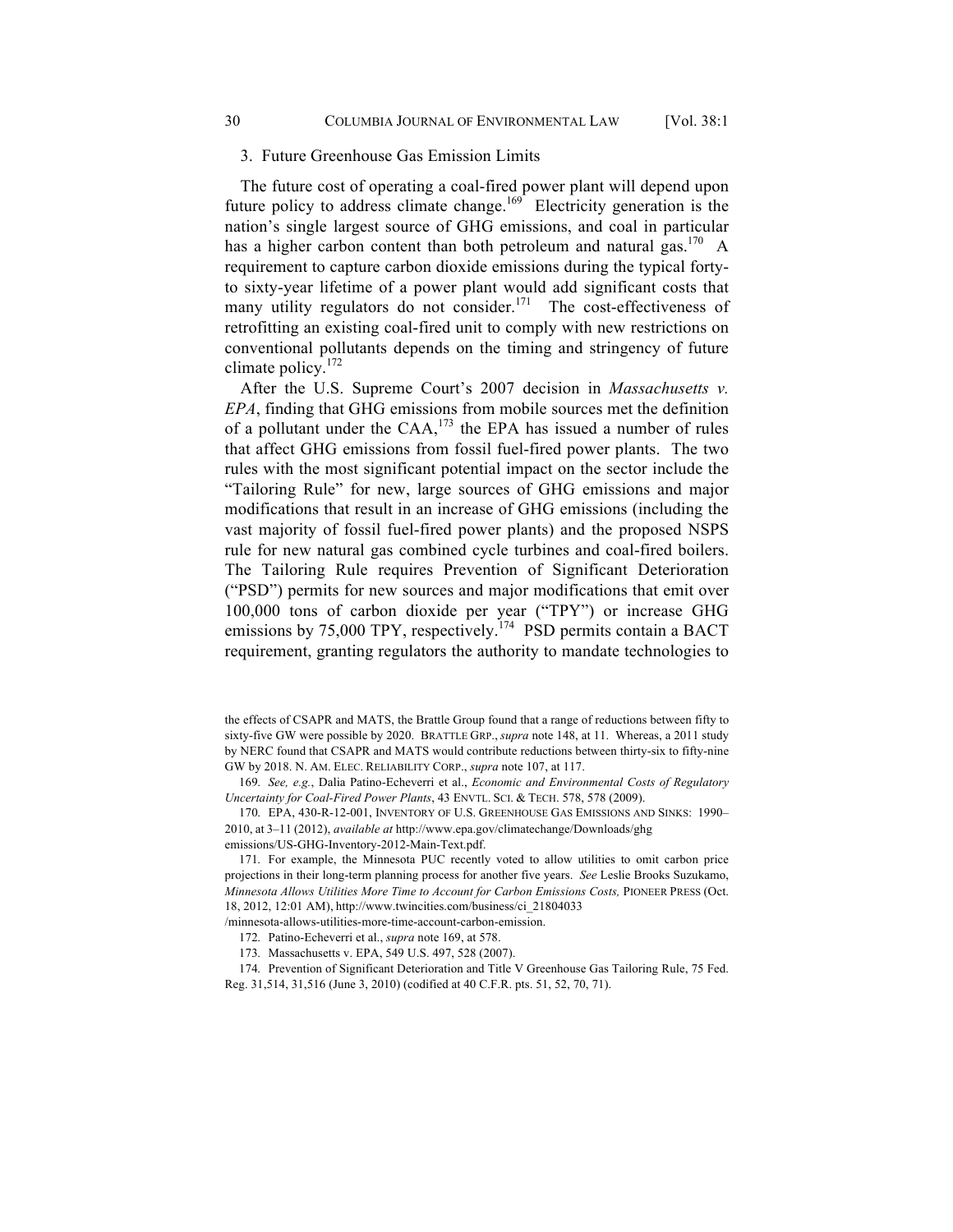limit GHG emissions.<sup>175</sup> In March 2012, the EPA published a proposed NSPS rule limiting carbon dioxide emissions from new fossil fuel-fired power plants.<sup>176</sup> If finalized, it will require that all coal-fired boilers meet the GHG emission levels of a combined cycle natural gas turbine, essentially mandating that any new coal plant install carbon capture technologies.<sup>177</sup>

In the long term, potential climate policy adds significant risk to new investments.<sup> $178$ </sup> A coal-fired power plant built today is expected to be operational for decades, $179$  and a policy that regulates existing facilities and puts a price on carbon emissions during that timeframe might significantly increase its operating costs. Similar to the Utility MATS timeline described above, the stringency of future GHG emission limits is unknown. Therefore state regulators cannot predict what actions will be required of a utility or how the regulation will affect electricity prices. Yet, like the Utility MATS rule process, the level of certainty is increasing. The EPA is targeting GHG emissions, and will likely issue more rules for this purpose in the future unless Congress limits the EPA's authority to do so.<sup>180</sup>

Once the NSPS rule becomes final, the CAA will require states to implement, subject to the EPA's guidance and approval, new performance standards for GHG emissions from existing sources.<sup>181</sup> This requirement applies to existing sources when two criteria are met: (1) the existing facility would be subject to NSPS requirements if it were a new facility; and (2) the pollutant is not regulated as a criteria pollutant under the NAAQS program or as a HAP.<sup>182</sup> Despite this statutory requirement, EPA Administrator Lisa Jackson has indicated that the EPA

177. *Id.* at 22,392.

178. *See* Patino-Echeverri et al., *supra* note 169, at 578.

179. It is common for coal-fired power plants to operate for forty or more years. Many power plants built during the 1970s are still operating today. *See EPA's IPM Base Case v.4.10*, EPA, http://www.epa.gov/airmarkt/progsregs/epa-ipm/docs/v410/NEEDSv410.zip (last updated Sept. 10, 2010) (data referenced appears in columns R and Q).

180. Standards of Performance for Greenhouse Gas Emissions for New Stationary Sources: Electric Utility Generating Units, 77 Fed. Reg. at 22,392.

181. 42 U.S.C. § 7401 (2006); 42 U.S.C. § 7411 (2006); Monast et al., *supra* note 78, at 10,206.

182. The EPA must develop "standards of performance for any existing source for any air pollutant (i) for which air quality criteria have not been issued or which is not included on a list published under section 7408(a) of this title or emitted from a source category which is regulated under section 7412 of this title but (ii) to which a standard of performance would apply if such existing source were a new source." 42 U.S.C. § 7411(d).

<sup>175</sup>*. Id.* at 31,520.

<sup>176.</sup> Standards of Performance for Greenhouse Gas Emissions for New Stationary Sources: Electric Utility Generating Units, 77 Fed. Reg. 22,392 (proposed Apr. 13, 2012) (to be codified at 40 C.F.R. pt. 60).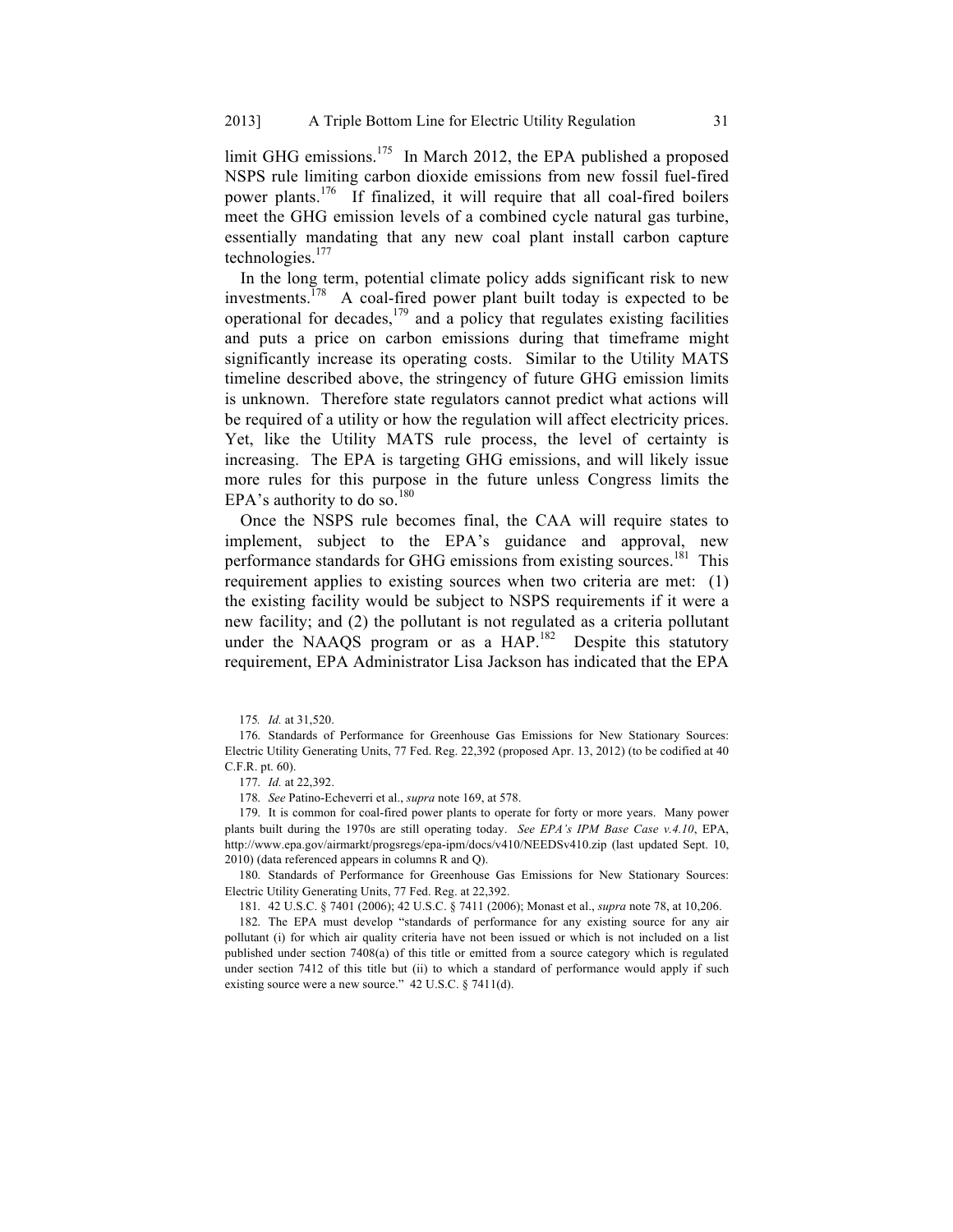has no current plans to issue performance standards for existing sources.<sup>183</sup> Nonetheless, assuming that the EPA finalizes the NSPS GHG rule, existing fossil fuel-fired units will very likely face limits on GHG emissions. While state regulators cannot predict with certainty the timing or stringency of the requirements, they can anticipate that new requirements will eventually apply and hedge the impact on their respective states by considering how GHG emission limits may affect the existing electricity infrastructure.

## 4. Implications of Regulatory Trends on Infrastructure Planning

Given the uncertainty under the NAAQS process and the EPA's evolving approach to GHG regulation under the CAA, ratepayers and utility shareholders could benefit if state regulators evaluate the potential long-term cost impacts of utility investment proposals under multiple regulatory scenarios. Ignoring those potential impacts, on the other hand, may lead to higher prices and concerns about reliability if a rule induces a large number of plant retirements in a short period of time.

Evaluating potential long-term operating costs under multiple regulatory scenarios does not necessarily result in accurate predictions of costs or compliance obligations. Politics, court cases, technological advances, and scientific knowledge may affect the regulatory pathways.<sup>184</sup> The scenario analysis does, however, allow regulators and facility operators to consider the relative costs of taking action in the near term to hedge against the risk of more stringent future regulations versus the cost of waiting until there is regulatory certainty before acting.<sup>185</sup> Assessing the trends and the likelihood of future regulations may also provide regulators with some certainty regarding future requirements.

CSAPR provides a useful example. Although the D.C. Circuit overturned CSAPR, the EPA still has a legal obligation to enforce the good neighbor requirements in Section 110 of the CAA.<sup>186</sup> Because the good neighbor requirements turn on a *state's* contribution to downwind pollution (as opposed to an individual facility's contribution), there is a direct correlation between the amount of nitrogen oxide and sulfur dioxide pollution coming from an upwind state and the impact of the regulation on the state's electricity sector.<sup>187</sup> By relying on the EPA's

- 185. *See* DAVID HOPPOCK ET AL., *supra* note 24, at 31.
- 186. 42 U.S.C. § 110(a)(2)(D)(i)(I).

<sup>183.</sup> Timothy Gardner, *Government Proposes First Carbon Limits on Power Plants*, REUTERS, Mar. 27, 2010, *available at* http://www.reuters.com/article/2012/03/27/us-usa-carbonidUSBRE82Q0W120120327.

<sup>184.</sup> *See, e.g.*, EME Homer City Generation, L.P. v. EPA, 696 F.3d 7, 12 (D.C. Cir. 2012).

<sup>187.</sup> *Id.*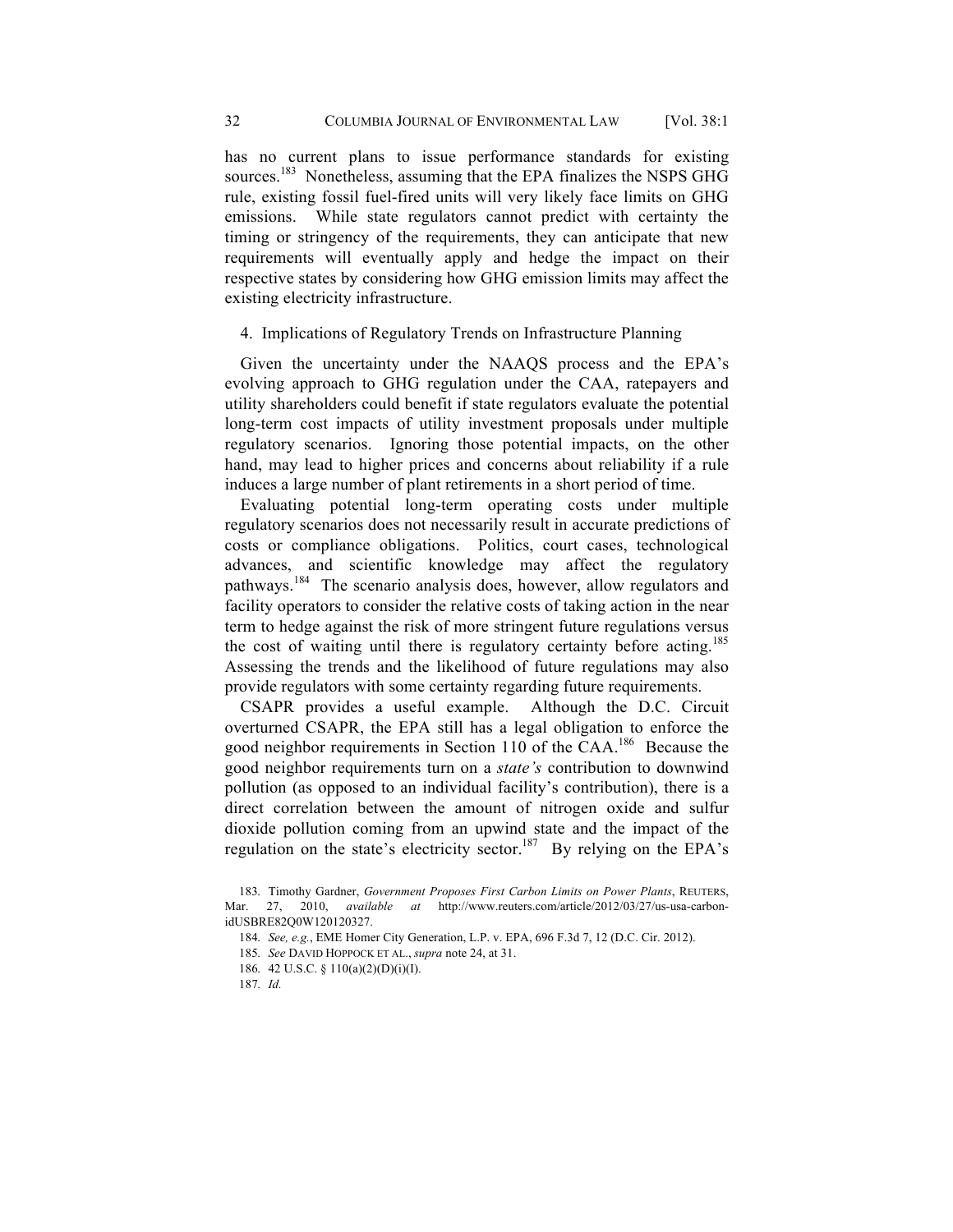analysis of which states' nitrogen oxide and sulfur dioxide emissions affect the air quality in downwind states, regulators in upwind states can anticipate the degree to which a new good neighbor rule will affect its electricity sector. Early efforts to reduce nitrogen oxides and sulfur dioxide through pollution controls or investment in generation options that pollute less could, therefore, reduce impacts,<sup>188</sup> even if the exact requirements are not known.

More generally, the regulatory trends described above, as well as the remaining uncertainty, demonstrate the value of investments in electric power generation options that produce less, or no, air emissions. For example, solar, wind, and nuclear facilities do not emit GHGs or pollutants subject to NAAQS, and therefore are reliable hedges against future regulations in these areas.<sup>189</sup> Advanced coal-fired power plants that capture carbon emissions would likely meet any new GHG emission  $\lim$  limits.<sup>190</sup> Even conventional natural gas combined cycle turbines can hedge against future regulations, because these facilities do not emit sulfur dioxide and emit fifty percent of the GHGs per kilowatt-hour of electricity originating from a conventional coal-fired plant.<sup>191</sup> There may be very legitimate reasons not to pursue one or more of the options listed above, including construction costs, $\frac{192}{192}$  concerns about waste disposal, $^{193}$ land use concerns,<sup>194</sup> or concerns about fuel price volatility (especially

188. For example, avoiding rate impacts of multiple retrofits within a short compliance period and retrofits to recently constructed or modified plants.

189. Because the output of wind and solar power vary throughout the day with changes in wind speed and insolation, other generators (typically natural gas) must ramp up and down quickly to continuously balance the grid, affecting their emissions of nitrogen oxide and carbon dioxide. *See, e.g.*, Warren Katzenstein & Jay Apt, *Air Emissions Due to Wind and Solar Power,* 43 ENVTL. SCI. & TECH. 253, 253–58 (2009). These additional emissions from backup generators offset a portion of the emissions reductions from increased use of non-emitting generation. *Id.* (finding that over a wide range of renewable energy penetration, approximately eighty percent of expected emissions reductions are realized due to additional emissions from ramping up and down natural gas generators).

190. *See* Standards of Performance for Greenhouse Gas Emissions for New Stationary Sources: Electric Utility Generating Units, 77 Fed. Reg. 22,392 (proposed Apr. 13, 2012) (to be codified at 40 C.F.R. pt. 60).

191. *See Clean Energy,* EPA, http://www.epa.gov/cleanenergy/energy-and-you/affect/ natural-gas.html (last updated Oct. 17, 2012).

192. Patino-Echeverri et al., *supra* note 169, at 584 ("[I]t seems sensitive to delay [greenhouse gas] regulation until more about feasibility, performance, and costs of control technologies . . . .").

193. Hank C. Jenkins-Smith et al., *New Perspectives on Nuclear Waste Management,* 1 RISKS, HAZARDS & CRISIS PUB. POL'Y 1, 3 (2010).

194. Vasilis Fthenakis & Hyung Chul Kim, *Land Use and Electricity Generation: A Life-cycle Analysis*, 13 RENEWABLE & SUSTAINABLE ENERGY REVS. 1151, 1465 (2009) (stating that critics of renewable energy often cite land-use concerns).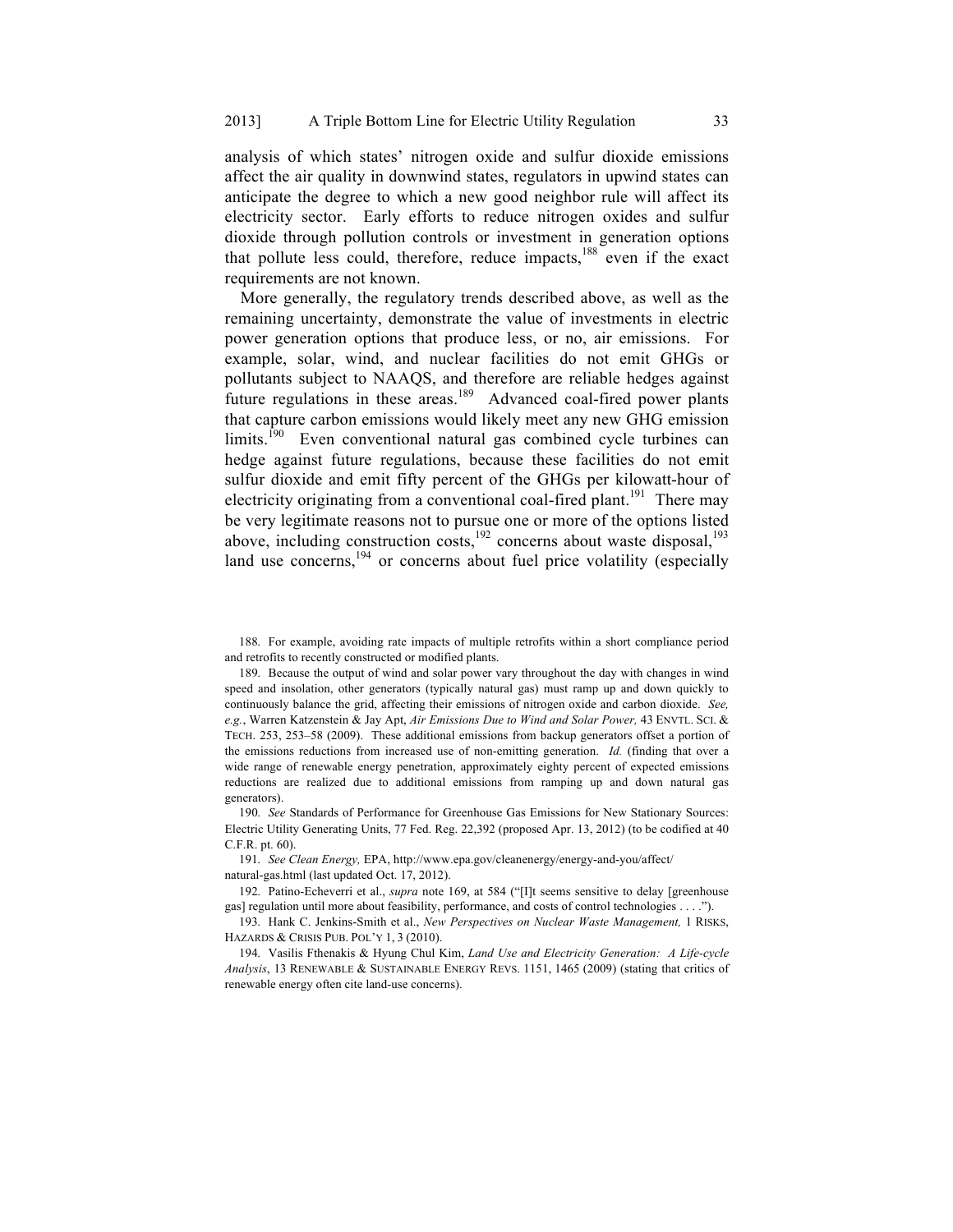for natural gas).<sup>195</sup> It is prudent, however, to consider the range of options against the likelihood of costly environmental regulations in the future, and the public health benefits of near-term reductions in air and water pollution.

# IV. UTILITY REGULATION THAT CONSIDERS ENVIRONMENTAL IMPACTS AND LONG-TERM CONSUMER PRICES

Some states are already taking steps to consider longer-term impacts of electric utility investments, both through PUC decisions and through legislation. This section describes recent examples of PUC decisions that address environmental risk by allowing utilities to consider future compliance costs when making specific investments, then summarizes legislative actions in Minnesota, North Carolina, and Colorado that allow utilities to prepare for future federal requirements. While not a comprehensive list, these examples demonstrate the opportunities for states to allow electric utilities to hedge against regulatory uncertainty and pursue infrastructure investments that are more environmentally sound, even if the investments may not have the lowest cost in the near term. The TBL approach proposed in Part VI builds upon these approaches, providing a broad and actionable framework for states to integrate their energy, environmental, and consumer protection goals. The examples also demonstrate that the value of the TBL for electric utility regulation is not limited to a particular region of the country, energy portfolio, or political ideology.

# A. Examples at the Public Utility Commission Level

In most traditionally regulated states, PUCs must determine that a proposed investment in a new electric generating facility serves the public convenience and necessity before the utility can begin construction.<sup>196</sup> Utilities often apply for a similar determination before commencing environmental retrofits of existing facilities to help ensure

195. KEN COSTELLO, NAT'L REGULATORY RESEARCH INST., HYDRAULIC FRACTURING: PLACING WHAT WE KNOW TODAY IN PERSPECTIVE 2–3 (2011), *available at* http://www.nrri.org /pubs/gas/NRRI\_Hydraulic\_Fracturing\_Oct11-16.pdf (describing the importance of natural gas prices in PUC and utility decisions and uncertainty surrounding current prices).

<sup>196.</sup> *See generally* EDISON ELEC. INST., STATE GENERATION AND TRANSMISSION SITING DIRECTORY (2012), *available at* http://www.eei.org/ourissues/ElectricityTransmission/ Documents/State\_Generation\_Transmission\_Siting\_Directory.pdf; Hausman & Neufeld, *supra* note 39*,* at 1050.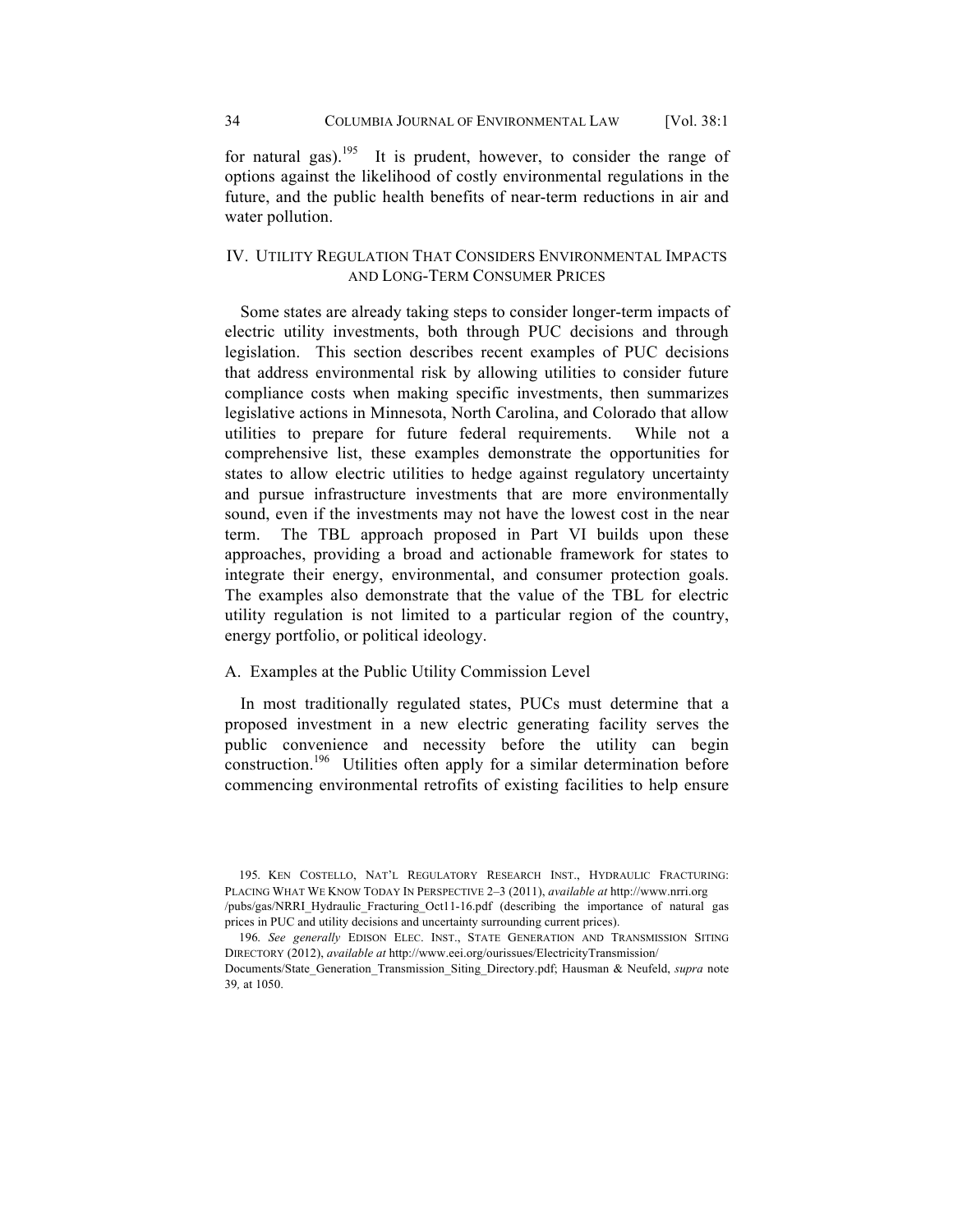that the PUC will allow the utility to recover its costs.<sup>197</sup> In the past, PUCs have found that risky expenditures on cancelled plants, construction overruns, and long-term fuel contracts that have exceeded market rates were imprudent and unrecoverable.<sup>198</sup> PUCs have also found utility investments in new technologies or expensive environmental control equipment to be risky expenditures, given the potential for construction costs to exceed expectations or for anticipated environmental requirements to not materialize.<sup>199</sup>

Despite the risk of high construction costs or absence of expected requirements, some PUCs recognize that there are benefits to considering future environmental regulations with regards to specific investment decisions. For example, a particular investment might not be least-cost in the short term, but might hedge against potentially higher future costs to comply with future environmental requirements. Those PUCs have primarily relied on a broader interpretation of public convenience and necessity to justify these types of hedging investments.

The PUCs in Indiana, West Virginia, and Mississippi have allowed utilities to take likely future environmental regulations into account when making specific investment decisions, allowing utilities to invest in unconventional technology that may help meet GHG standards, and technologies that are more effective at controlling conventional pollutants. The state regulatory commission in each state approved utility plans to build Integrated Gasification Combined Cycle ("IGCC")

199. Reinelt & Keith, *supra* note 113*,* at 101–03 (describing the risk for utilities and regulators of investing in low carbon technologies given uncertainty surrounding future carbon regulation).

<sup>197.</sup> M.J. BRADLEY & ASSOCS. LLC, EP-W-07-064, PUBLIC UTILITY COMMISSION STUDY 20-21 (2011), *available at* http://www.epa.gov/airtoxics/utility/puc\_study\_march2011.pdf.

<sup>198.</sup> *See, e.g.*, BURNS ET AL., *supra* note 52, at 79; Amy R. Templeton*, Prudence of Electric Utilities' Coal Contracts and Fuel Procurement Practices: The Impact on Coal Contract Negotiations*, 89 W. VA. L. REV. 715, 715 (1987). The 1970s ushered in a new era of risk in the power sector due to the oil embargoes, load growth uncertainties, a suite of new federal environmental laws, rapidly changing nuclear safety regulations, construction cost overruns, and cancelled power plants. BURNS ET AL., *supra* note 52, at 79.With the new risk and uncertainty, state commissions became more active in reviewing utility planning processes and investment decisions as well as challenging costs that utilities seek to pass on to consumers*. Id.* Many state commissions turned to the prudent investment test as they responded to the riskier utility environment by seeking the proper allocation of risk between ratepayers and utility company when calculating rates. Templeton, *supra* note 198, at 715 n.2. To apply the test, commissions ask whether a utility's decision was "reasonable under the circumstances" and only allow recovery of prudently incurred costs. BURNS ET AL., *supra* note 52, at iv. Commissions use this test to allow and disallow costs associated with cancelled power plants, construction cost overruns, and long-term contracts for fuel that exceed market rates. *Id.*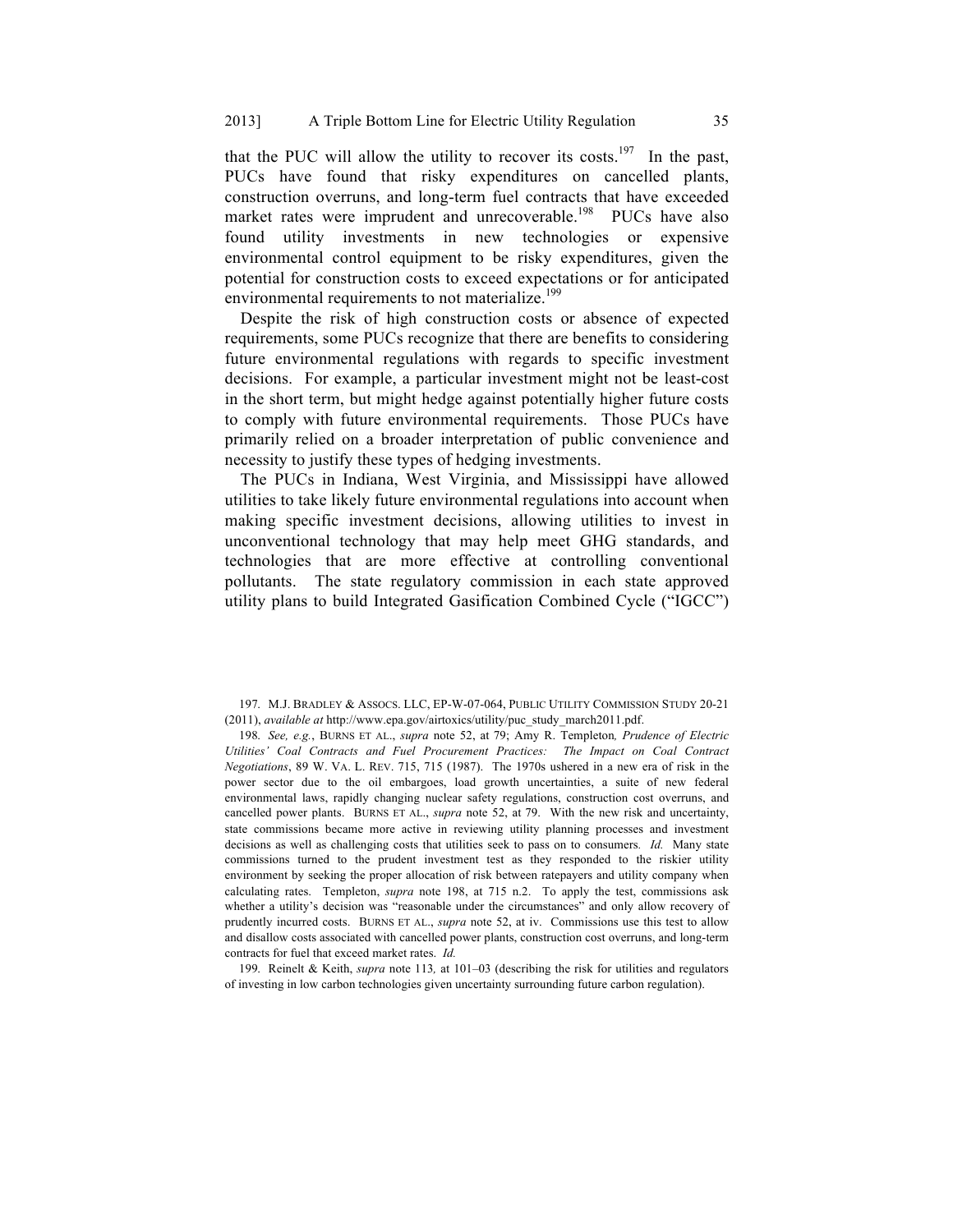coal facilities that use coal to produce a synthesis gas or "syngas" rather than burning the coal directly. $^{200}$ 

In their respective decisions to approve an investment in IGCC technology, the PUCs in Indiana<sup>201</sup> and West Virginia<sup>202</sup> emphasized the environmental benefits of IGCC technology relative to conventional coal-fired power plants. In particular, the Decisions point to lower emissions of regulated pollutants, including nitrogen oxides and sulfur dioxide, and pollutants that the EPA is working toward regulating such as mercury, coal ash, and greenhouse gases.  $203$  In addition, both states have enacted legislation to encourage the continued use of in-state coal and the development of clean coal technology.<sup>204</sup>

Duke Energy expects the IGCC plant in Edwardsport, Indiana to begin commercial operation by early 2013.<sup>205</sup> Appalachian Power Company, however, did not move forward with the West Virginia facility because the plant would have also served customers in Virginia where regulators did not approve cost recovery for the investment.<sup>206</sup> Virginia regulators determined that the technology is not yet commercially proven.<sup>207</sup> They also concluded that the utility's cost estimate was not credible<sup>208</sup> and that they do not have enough information to determine whether IGCC with carbon capture and sequestration would be a cost-effective way to comply with future carbon regulations.<sup>209</sup> While Virginia regulators

201. Joint Petition & Application of Duke Energy Indiana Energy, Inc., No. 43114, slip op. at 42 (Ind. Util. Reg. Comm'n Nov. 20, 2007).

202. Petition of Appalachian Power Co. & Wheeling Power Co., Case No. 06-0033-E-CN, slip op. at 70 (Pub. Serv. Comm'n of W. Va. Mar. 6, 2008).

203. *Id.* at 72.

204. Environmental compliance plans; required information, IND. CODE ANN. § 8-1-27-6 (LexisNexis 2012). Legislative findings; purpose of chapter, IND. CODE ANN. § 8-1-8.8-1 (LexisNexis 2012). Rate incentives for utility investment in qualified clean coal and clean air control technology facilities, W. VA. CODE ANN. § 24-2-1g (LexisNexis 2008).

205. *Edwardsport Integrated Gasification Combined Cycle (IGCC) Station: Project Overview*, DUKE ENERGY, http://www.duke-energy.com/about-us/edwardsport-overview.asp (last visited Jan. 5, 2013).

206. Application of Appalachian Power Co., No. PUE-2007-00068, slip op. at 2 (Va. State Corp. Comm'n Apr. 14, 2008), 2008 WL 1778119, at \*1–3.

209. *Id.* at 7.

<sup>200.</sup> *See* Petition of Miss. Power Co., No. 2009-UA-014 (Miss. Pub. Serv. Comm'n May 26, 2010) (final order on remand granting a certificate of public convenience and necessity); Petition of Appalachian Power Co. & Wheeling Power Co., No. 06-0033-E-CN (Pub. Serv. Comm'n of W. Va. Mar. 6, 2008); Joint Petition & Application of Duke Energy Indiana Energy, Inc., No. 43114 (Ind. Util. Reg. Comm'n Nov. 20, 2007), *available at*  https://myweb.in.gov/IURC/eds/Modules/Ecms/Cases/Docketed\_Cases/ViewDocument.aspx?DocID =0900b631800e36d1 (approving Duke Energy's proposed IGCC plant located in Edwardsport, Indiana in 2007, which began operation in 2012).

<sup>207.</sup> *Id.* at 12.

<sup>208.</sup> *Id.* at 3.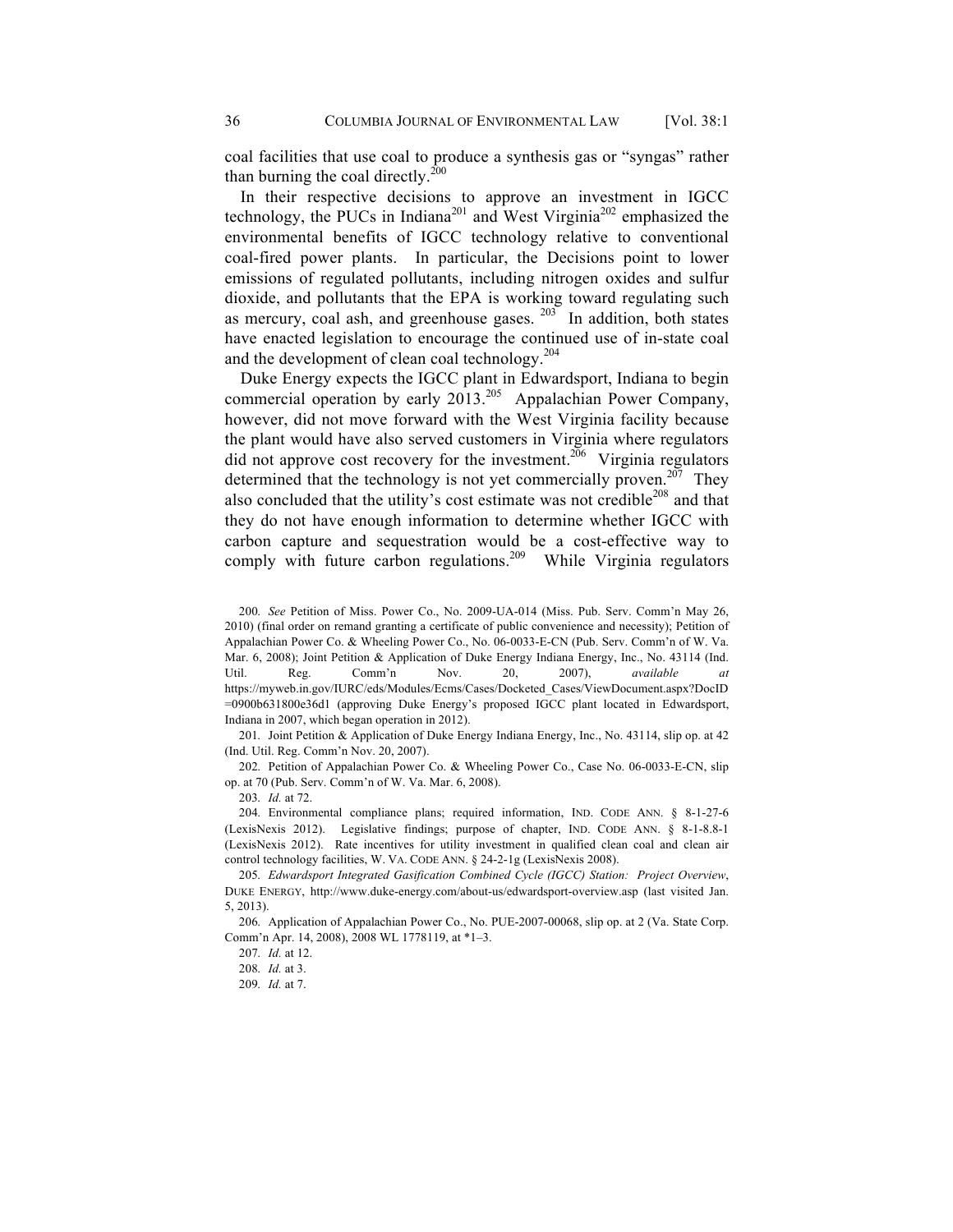differed in their opinion of the technology's maturity, expected cost, and likely cost-effectiveness to address GHGs, the Virginia PUC endorsed the utility's effort to account for future environmental requirements. $210$ This example demonstrates the challenges of state-level regulation of regional electricity markets that would remain even if individual states take steps towards their energy, environmental, and consumer protection goals.

By comparison, the Mississippi Public Service Commission ("MPSC") based its approval of an IGCC plant on the plain language of the public convenience and necessity in its enacting legislation.<sup>211</sup> Approving the \$2.4 billion plant, the MPSC concluded that the high price tag was justified as a means "to promote adequate, reliable and economical  $\left[$  electric $\right]$  service to all citizens of the state<sup> $222$ </sup> because of the price risks associated with natural gas volatility and prospective climate change legislation. Demonstrating how long-term planning can incorporate future environmental requirements, the MPSC found that IGCC serves to mitigate a number of risks associated with increasingly stringent environmental standards. Specifically, the MPSC found climate change legislation was likely and that such legislation would undoubtedly make carbon dioxide emissions more costly as utilities became subject to emissions caps or new technology requirements.<sup>213</sup> With technology capable of capturing sixty-five percent of carbon dioxide, IGCC facilities would avoid the costs of installing environmental retrofits.<sup>214</sup> Furthermore, federal and state support for clean coal technology like IGCC could help offset the costs of development.<sup>215</sup> Although current natural gas prices are low<sup>216</sup> over fifty percent of electrical generation in Mississippi is natural gas-fired, $^{217}$  and the MPSC found that increased reliance on natural gas could leave Mississippi consumers footing substantially larger bills in the event of future price increases.<sup>218</sup> In

<sup>210.</sup> *Id.* at 16.

<sup>211.</sup> Petition of Miss. Power Co., No. 2009-UA-014, ¶ 108 (Miss. Pub. Serv. Comm'n, Apr. 24, 2012) (on file with author) (granting a certificate of public convenience and necessity).

<sup>212.</sup> MISS. CODE ANN. § 77-3-2(c) (2010).

<sup>213.</sup> Petition of Miss. Power Co., No. 2009-UA-014, ¶ 108 (describing the likelihood of regulations that would result in "explicit or implicit requirements to capture and sequester [carbon dioxide] from stationary sources").

<sup>214.</sup> *Id.*

<sup>215.</sup> *Id.* ¶ 114.

<sup>216.</sup> *See id.* ¶ 123.

<sup>217.</sup> *Id.* ¶ 139.

<sup>218.</sup> *See id.* ¶ 160.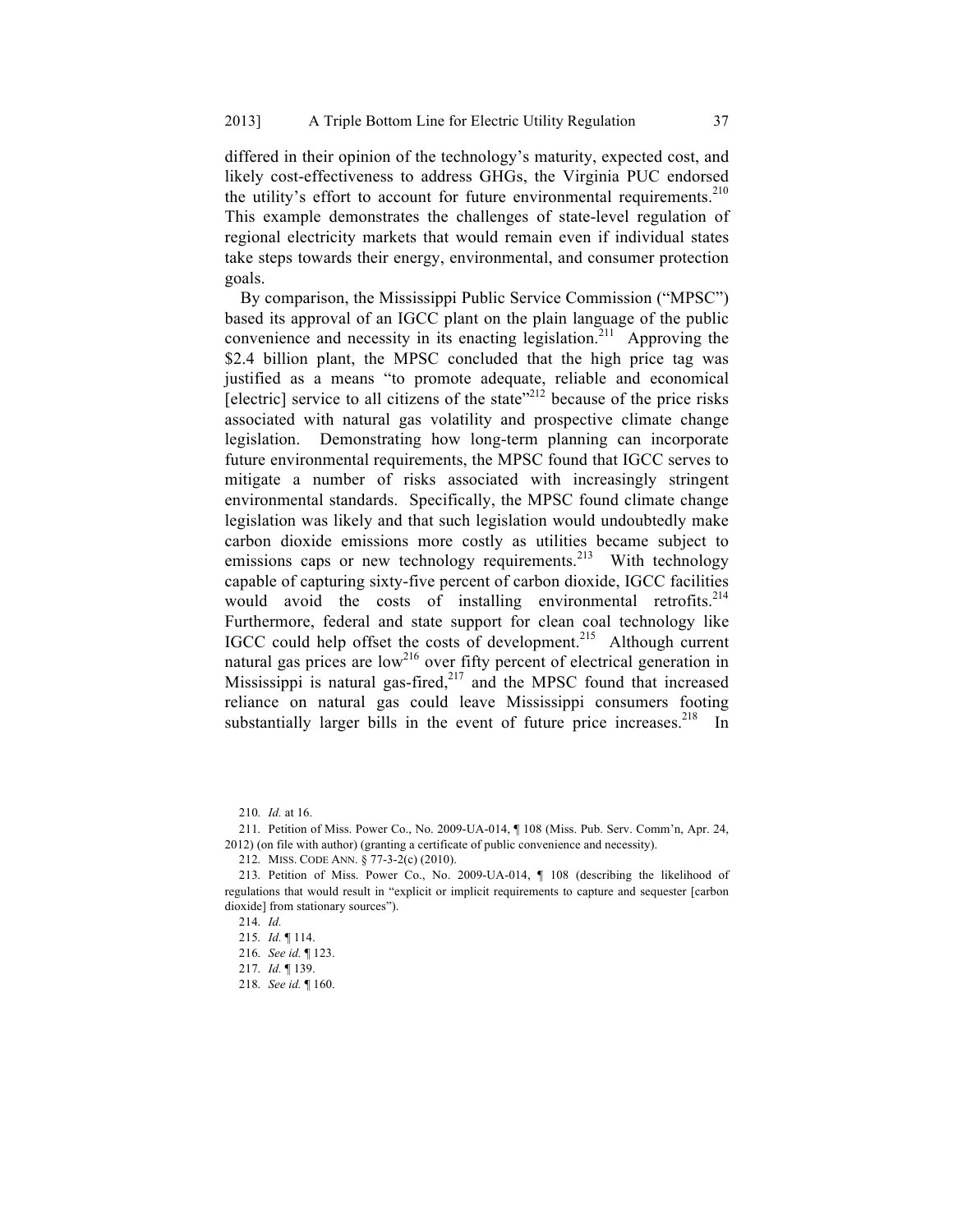contrast, the Kemper County, Mississippi project would use lignite coal mined on site at a relatively consistent price.<sup>219</sup>

With these risks and benefits in mind, Mississippi Power and the MPSC evaluated a number of alternative generation methods across more than twenty gas price and carbon compliance forecasts.<sup>220</sup> While initially more expensive than natural gas or other fuels, IGCC facilities proved a better long-term economic choice across the majority of scenarios.<sup>221</sup> Faced with a decision between strategic time preferences,<sup>2</sup> the MPSC expressed a preference for long-term planning.<sup>223</sup> Recognizing that technological advances may eventually limit such tradeoffs, the MPSC saw little benefit in waiting for uncertain advantages:

Whether it's oil embargos, nuclear catastrophes, environmental regulations, climate change, renewables or shale gas, the one certainty is that change, ingenuity, innovation and hope for a better future will always exist. Nevertheless, a public utility must prudently plan for its future, in part, to guard against uncertainty. The Kemper Project provides a long-term baseload generation solution that exists today and will provide a diversified and stable fuel source for the future, avoiding an overreliance on natural gas and its corresponding price volatility. The Commission finds that there is no benefit to waiting for ten more years to find a forty year solution that exists today.<sup>224</sup>

In these instances, the PUCs in Indiana, West Virginia, and Mississippi acted independently, without a specific mandate to consider potential regulations or other future price vulnerabilities.<sup>225</sup> Statutory rules in Mississippi require that the MPSC grant a certificate to construct a new generation facility only where "convenience and necessity requires, or will require, such construction."<sup>226</sup> Although the clause "will require" suggests a broader temporal dimension to MPSC decisions, the MPSC must still make a slight logical leap in order to consider the effect of prospective regulations on future generation facilities.<sup>227</sup> While the

219. *Id.*  220. *Id.* ¶¶ 118–21. 221. *Id.* ¶ 130. 222. *Id.* ¶ 135. 223. *Id.* ¶ 141. 224. *Id.* 225. *Compare* COLO. REV. STAT. § 40-3.2-206(3)(c) (West 2004 & Supp. 2012) (requiring the

PUC to "incorporate a reasonable estimate for the cost of reasonably foreseeable emission regulation consistent with the commission's existing practice"), *with* MISS. CODE ANN. § 77-3-14(1) (2010).

226. MISS. CODE ANN. § 77-3-14(1).

227. *Compare id.*, *with* KY. REV. STAT. ANN. § 278.020(1) (LexisNexis 2009).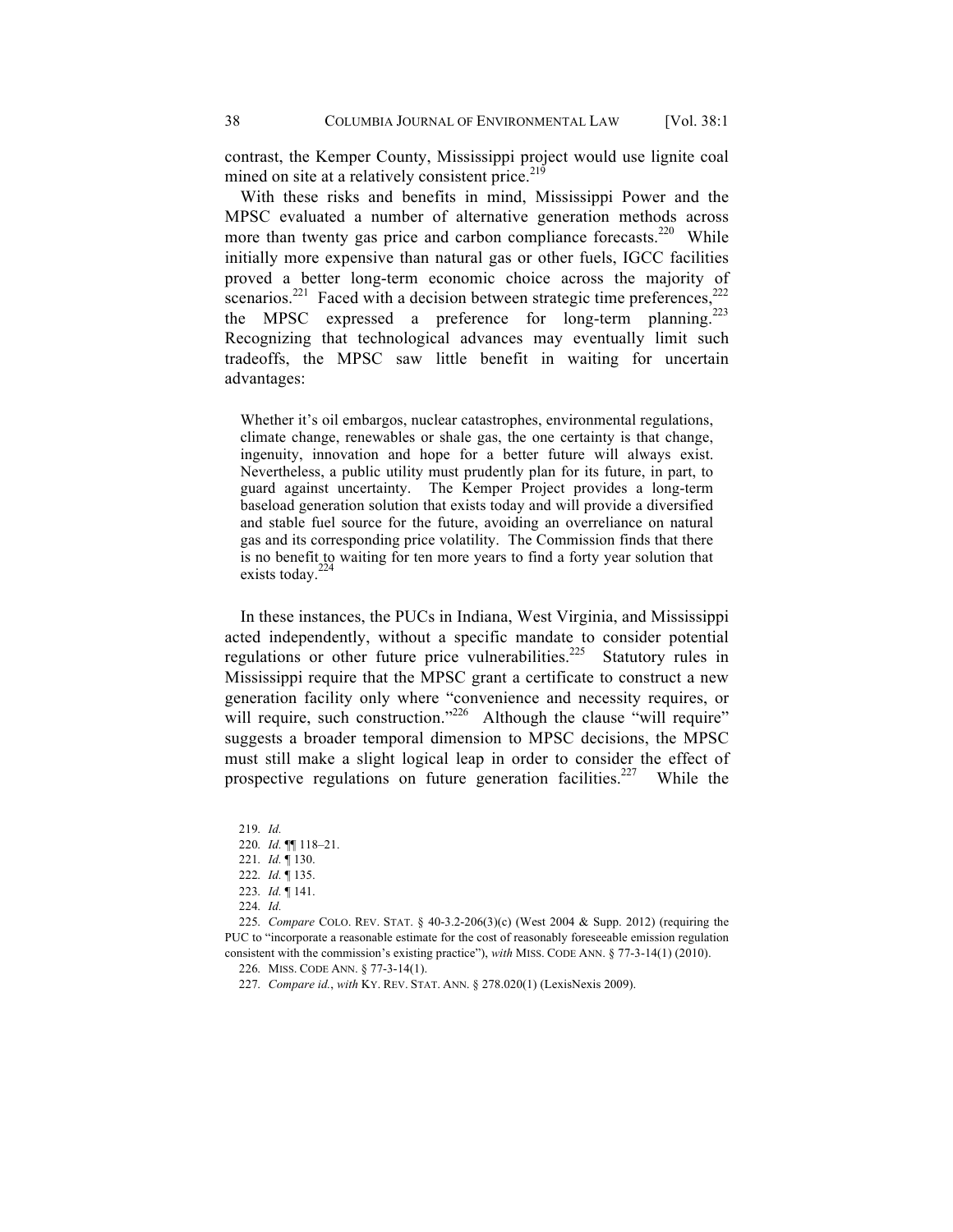decision to approve the Kemper County project has subsequently come under fire from environmental advocacy groups critical of coal, $^{228}$  the MPSC's innovative interpretation of its statutory authority demonstrates the possibility for similar interpretive moves in other states.

A recent decision by the Kentucky Public Service Commission ("KPSC"), however, illustrates the limits of a solely PUC-based approach to integrating environmental considerations into energy infrastructure decisions.<sup>229</sup> In 2009, Kentucky Power filed an application with the KPSC seeking approval to enter into an agreement to purchase 100 megawatts of electrical output from FPL Energy Illinois Wind, LLC over a twenty-year period.<sup>230</sup> In this instance, the KPSC declined to consider prospective environmental regulations. In its application, Kentucky Power asserted that the Power Purchase Agreement would allow it to meet likely renewable portfolio mandates at both the state and federal level. $^{231}$  If renewable portfolio requirements were enacted, Kentucky Power argued, increased demand for qualifying renewable energy would allow renewable facility operators to charge higher prices, causing increased rates.<sup>232</sup> The KPSC, however, denied the application, finding that it lacked statutory authority to consider the effect of such prospective regulations. $^{233}$ 

Citing support from both statutory text and court decisions, the KPSC found it was constrained to consider only requirements "known and measurable."<sup>234</sup> Furthermore, the KPSC prioritized the option with the lower current costs: "'least cost is one of the fundamental principles utilized when setting rates that are fair, just, and reasonable."<sup>235</sup> Kentucky Revised Statutes Chapter 278, relied upon by the KPSC,

229. Application of Ky. Power Co., No. 2009-00545, slip op. at 1 (Ky. Pub. Serv. Comm'n June 28, 2010) *available at* http://psc.ky.gov/order\_vault/orders\_2010/200900545\_0628 2010.pdf (order denying request for wind contract).

230. *Id.*

231. *Id.* at 2 ("Kentucky Power states that, although no national renewable portfolio standard ("RPS") currently exists, there have been efforts by the federal government to reduce the emission of carbon dioxide and require increasing amounts of energy to be generated by renewable resources. At the state level, Kentucky Power cites a 2008 report issued by Kentucky Governor Steven L. Beshear entitled 'Intelligent Energy Choices for Kentucky's Future: Kentucky's 7-Point Strategy for Energy Independence.' That report also proposed a renewable energy standard which would require utilities over time to increase their use of renewable sources of generation.").

235. *Id.* at 5.

<sup>228.</sup> Christa Marshall, *Carbon Capture: Southern Co.'s Kemper Project Running \$366M Over Budget*, CLIMATEWIRE (June 14, 2012), http://www.eenews.net/climatewire/rss/2012/06/ 14/3.

<sup>232.</sup> *Id.* at 2–3.

<sup>233.</sup> *Id.* at 7.

<sup>234.</sup> *Id.*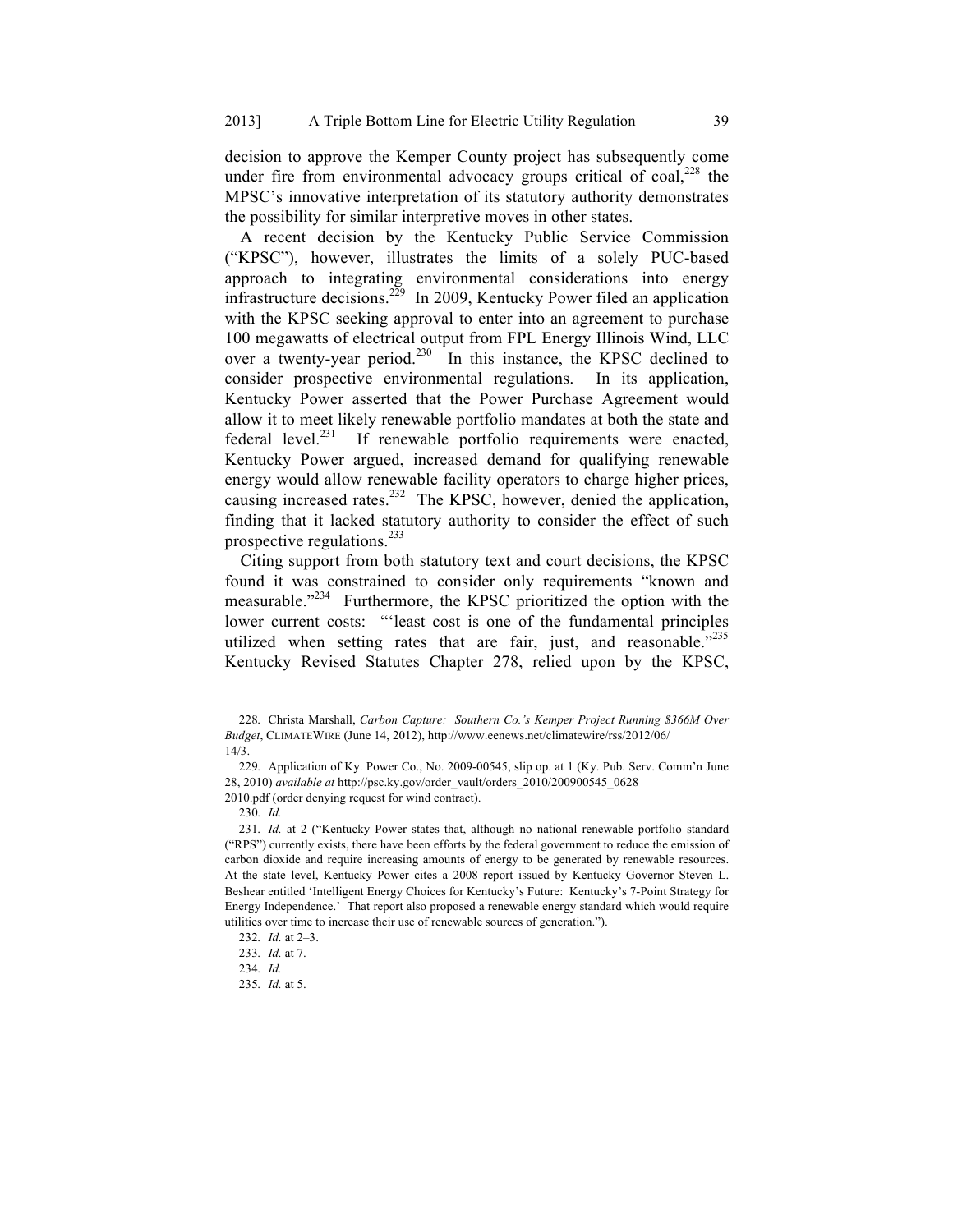provides that new generating capacity may be bought, or built, only where "public convenience and necessity require the service or construction."<sup>236</sup> Importantly, the Statute does not require that such decisions be made according to immediate least-cost, rather, the statute seems to grant the KPSC substantial discretion to interpret "public convenience and necessity."<sup>237</sup>

It is unclear from the statutory authority cited by the KPSC that the Kentucky legislature intended to hamstring the KPSC from considering prospective environmental regulations.<sup>238</sup> The enabling legislation provides little in the way of constraints or direction, but grants the KPSC<br>broad deference.<sup>239</sup> Moreover, the long planning, permitting and Moreover, the long planning, permitting, and construction horizons involved in electrical generation would seem to require anticipating prospective regulations. Were least-cost considered over the full twenty-year period of the contract, wind generation would very likely satisfy the requirement.<sup>240</sup> The dissenting commissioner provided a similar analysis to that argued by this Article:

As a Commissioner, I am concerned that ratepayers in a state like Kentucky with no nuclear power, and little potential for in-state renewables . . . will be facing large rate increases. This modest proposal would have guaranteed a price for 20 years for at least a small portion of Kentucky Power's generation mix and thus I believe it is in fact needed.<sup>241</sup>

Relying on PUCs to adequately respond to environmental risks may have limitations. Absent specific legislative requirements to consider these risks, commissioners may exercise their wide-ranging discretion to deny utility attempts to "get ahead" of environmental regulations by implementing innovative technologies and renewable portfolios. Unfortunately, focusing primarily or exclusively on near-term costs may result in both poor environmental outcomes and higher costs for ratepayers.

## B. Examples at the Legislative Level

As the examples above demonstrate, while some PUCs may interpret their role in assessing whether an investment serves public convenience

<sup>236.</sup> KY. REV. STAT. ANN. § 278.020(1) (LexisNexis 2009).

<sup>237.</sup> *See id.*

<sup>238.</sup> *See id.*

<sup>239.</sup> *See id.*

<sup>240.</sup> Application of Ky. Power Co., No. 2009-00545, slip op. at 9–10 (Gardner, V. Chairman, dissenting).

<sup>241.</sup> *Id.* at 9.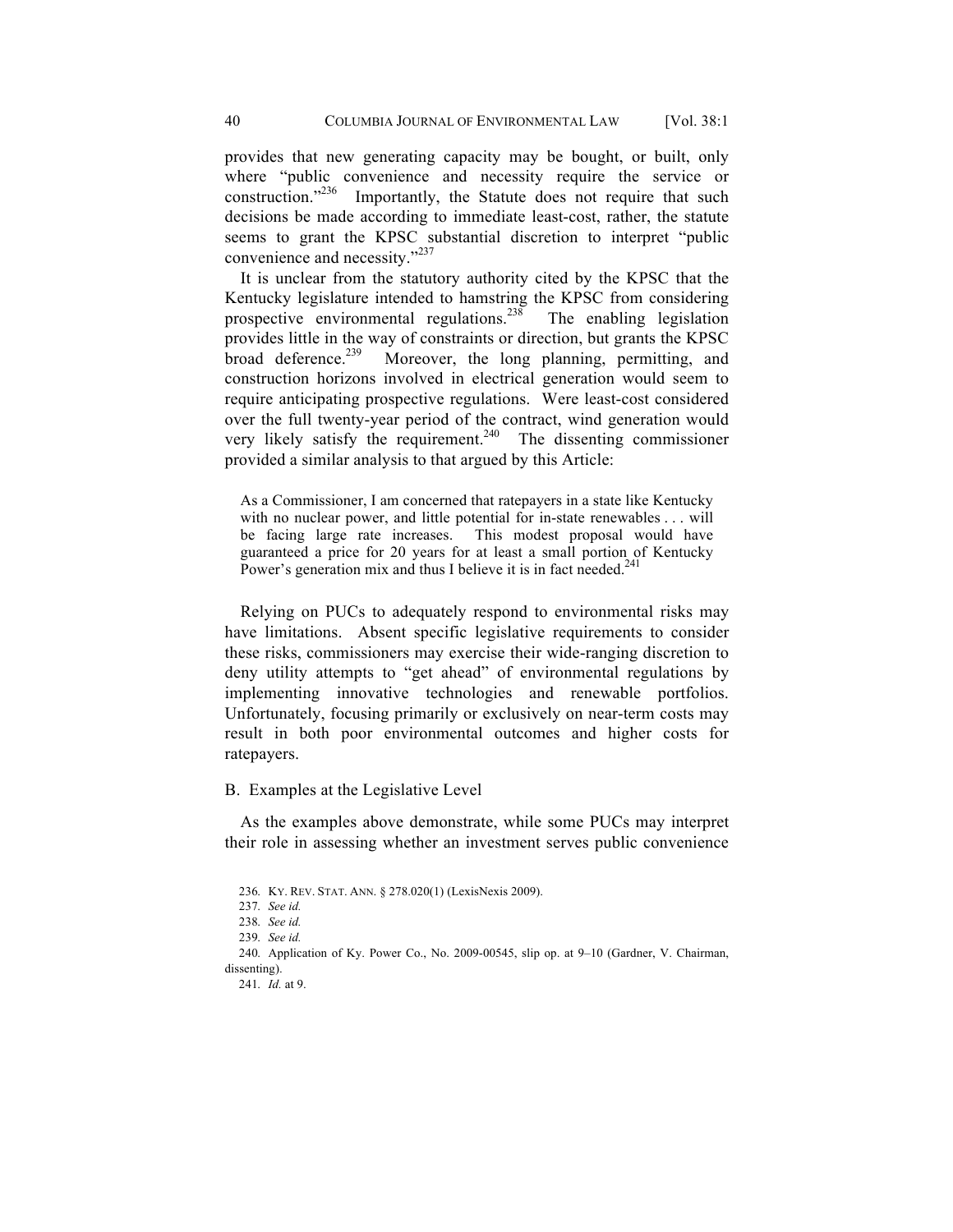and necessity to include considerations of environmental risk, others may not. However, states can influence PUC priorities through legislation that explicitly allows or requires utilities to take future environmental requirements into account when making investment decisions. State legislatures have the opportunity to clarify what costs and risks PUCs should prioritize, consistent with other state priorities such as avoiding overreliance on a single fuel source or risk exposure to future climate change legislation. Minnesota and Colorado recently passed laws establishing such requirements. States can also adopt legislation that provides regulatory certainty, requiring utilities to make investments well in advance of new regulations when doing so promotes state environmental goals. Examples from North Carolina and Colorado demonstrate how well-designed legislation can reduce risk in the electricity sector while promoting state environmental goals.

## 1. Minnesota: Advance Determination of Prudence

Minnesota recently passed legislation that allows utilities to apply for an Advance Determination of Prudence ("ADP") for environmental projects.242 In contrast to a Certificate of Public Convenience and Necessity ("CPCN"), $^{243}$  which does not guarantee recovery in most states, an ADP provides greater assurance of cost recovery and can allow utilities to begin recouping costs before the equipment is operational.<sup>244</sup> By assuring the utility that it will recover costs, ADP can remove the utility's incentive to wait until rules are final to make investments during short compliance periods. It also reduces the risk for the investor, which can lower the utility's cost of capital (and total project cost for ratepayers).<sup>245</sup> The Minnesota law requires that a utility's application

244. N.D. CENT. CODE § 49-05-16 (1999) ("In this section ... resource addition means construction, modification, purchase, or lease of an energy conversion facility, renewable energy facility, demand response system, transmission facility, or a contract to acquire energy, capacity, or demand response for the purpose of providing electric service .... (7) There is a rebuttable presumption that a resource addition located in the state is prudent."); M.J. BRADLEY & ASSOCS., *supra* note 197, at 20–21.

245. M.J. BRADLEY & ASSOCS., *supra* note 197, at 21.

<sup>242.</sup> MINN. STAT. ANN. § 216B.1695 (West 2010).

<sup>243.</sup> In the 1970s and 80s, many commissions did not allow recovery of costs associated with cancelled plants (and coal contracts above-market price) even though commissions granted CPCNs for construction based on high projected demand that never came to be. *See* BURNS ET AL., *supra* note 52, at 83; Templeton, *supra* note 198, at 715. During this period commissions began to rely heavily on "prudence reviews" to determine which costs were allowable in rates. Templeton, *supra* note 198, at 715.In many cases commissions allowed recovery of construction costs for cancelled plants on the basis that they were prudently incurred at the time, but in some cases commissions disallowed costs on the basis that they were imprudent or imprudent after a point in time, therefore costs incurred after a certain date are not allowed in rate base. *Id.*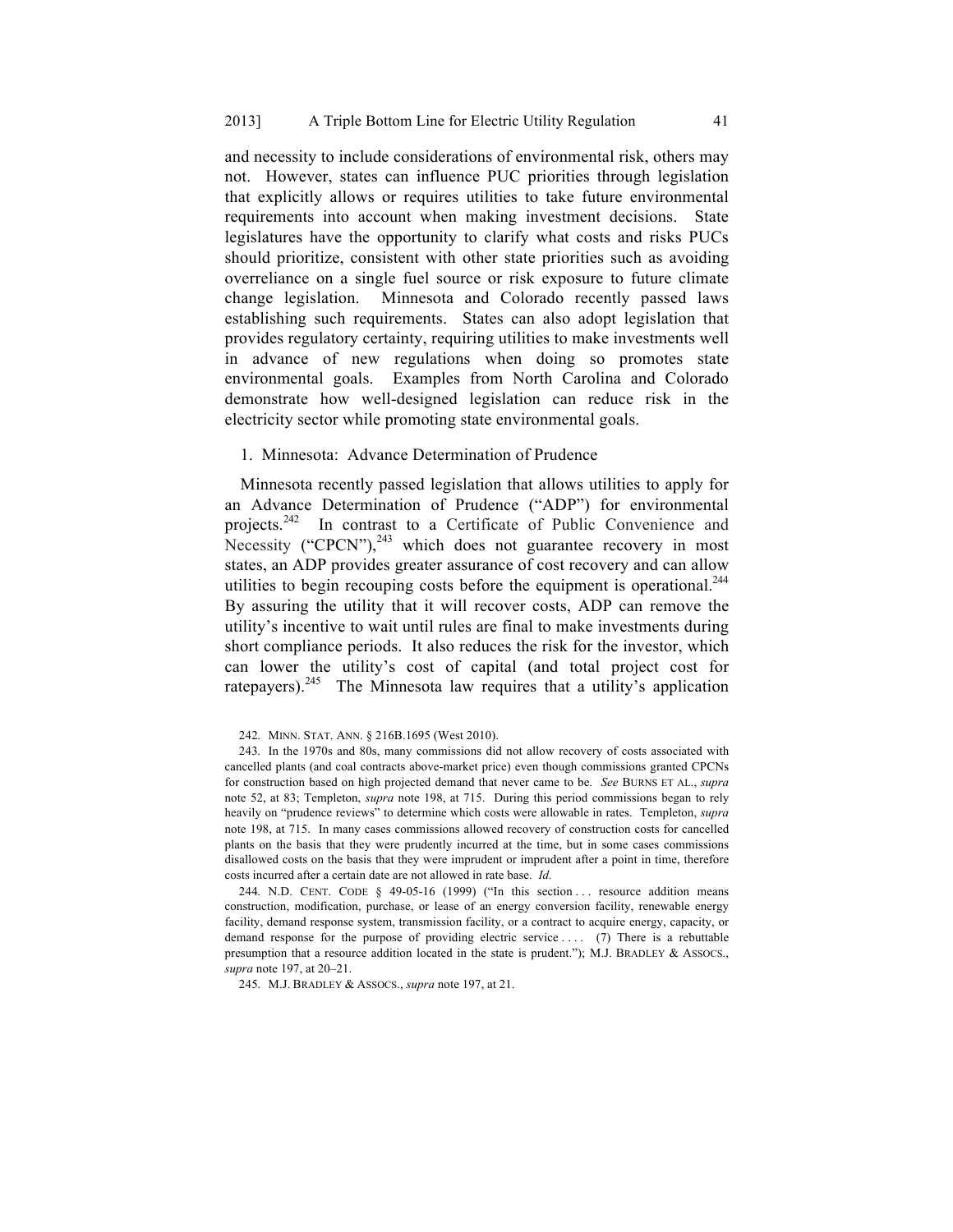include an assessment of "all anticipated state and federal regulations related to the production of electricity from the  $\dots$  facility."<sup>246</sup> It also allows the utility to begin recovering costs for an approved project in the next rate case.<sup>247</sup>

Otter Tail Power Company applied for an ADP under the new law in early 2011 for pollution controls on a coal-fired power plant located in South Dakota, which Otter Tail Corporation ("Otter Tail") owns jointly with Montana-Dakota Utilities Co. and NorthWestern Energy. The utilities proposed to install new controls for nitrogen oxides and sulfur dioxide that comply with South Dakota's updated SIP under EPA's Regional Haze Program.<sup>248</sup> In addition, they submitted plans to install mercury controls at the same time in "anticipation that such controls w[ould] be required by the EPA within the . . . project construction timeframe."249

Though the rule was not yet final, Otter Tail anticipated that the proposed mercury control equipment would allow the facility to comply with the Utility MATS rule, including control of metals, acid gases, and organic hazardous air pollutants.<sup>250</sup> By installing the mercury controls at the same time as the equipment to meet the Regional Haze requirements, the utilities planned to tie in both the Regional Haze control equipment and mercury control equipment during the plant's scheduled outage in 2015, in order to reduce overall costs. $^{251}$ 

In its application, Otter Tail Power Company explained that planned outages for routine maintenance occur once every three to five years at the facility, $252$  and scheduling additional outages for baseload facilities tends to increase costs because it requires the utility to dispatch plants with higher costs to meet base demand during that period.<sup>253</sup> Otter Tail also explained that it expects materials and labor costs to escalate as the federal compliance deadline for the Utility MATS rule approaches and

247. *See id.*

<sup>246.</sup> MINN. STAT. ANN. § 216B.1695 (West 2010).

<sup>248.</sup> Otter Tail Power Co.'s Petition for an Advance Determination of Prudence for its Big Stone Air Quality Control System Project, No. E-017/M-10-1082, slip op. at 7 (Minn. Pub. Utils. Comm'n Nov. 9, 2011), *available at* https://www.edockets.state.mn.us/EFiling/

edockets/searchDocuments.do?method=showPoup&documentId={ED337DA8-E0E2-40EE-A647- 361BF4A13FF1}&documentTitle=201111-68265-01 (stating findings of fact and conclusions of law).

<sup>249.</sup> *Id.*

<sup>250.</sup> *See id.* at 21.

<sup>251.</sup> *See id.* at 17.

<sup>252.</sup> *See id.*

<sup>253.</sup> METIN CELEBI ET AL., BRATTLE GRP., SUPPLY CHAIN AND OUTAGE ANALYSIS OF MISO COAL RETROFITS FOR MATS 42 (2012), *available at* http://www.brattle.com/\_documents/ UploadLibrary/Upload1039.pdf.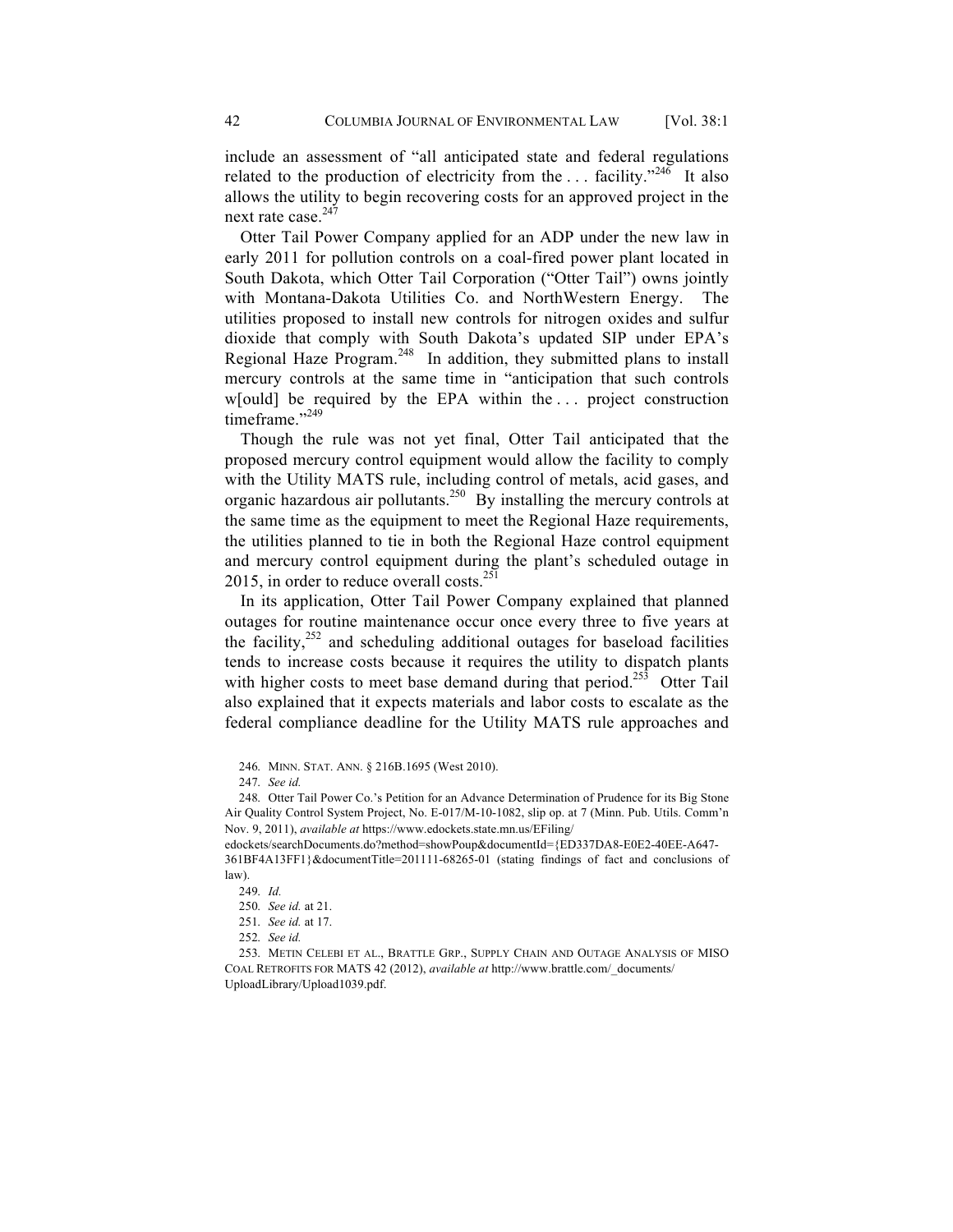many companies retrofit plants to meet the new requirement.<sup>254</sup> It concluded that ratepayers would benefit from early action to comply with the impending rule. $255$ 

The Minnesota PUC waited until the EPA finalized the Utility MATS rule to issue its order granting Otter Tail the ADP for the Big Stone air quality project. $256$  However, because utilities must consider future environmental regulations in their ADP application, $257$  it seems to grant the Minnesota PUC latitude to preapprove projects that will help utilities comply with future environmental regulations.

# 2. North Carolina: The Clean Smokestacks  $Act^{258}$

North Carolina adopted the Clean Smokestacks Act ("Session Law 2002-4" or "Clean Smokestacks Act") in 2002, which requires the state's major investor-owned utilities, Duke and Progress Energy,<sup>259</sup> to reduce nitrogen oxide emissions from their in-state coal plants seventy-seven percent by 2009 and sulfur dioxide emissions seventy-three percent by  $2013.<sup>260</sup>$  To achieve these goals, the law allows utilities to choose between retrofitting existing plants with environmental control technology and retiring uncontrolled plants.<sup>261</sup> The law also includes a five-year cap on base rates and allows accelerated recovery of retrofit capital costs to balance the utilities' need to recoup investments with price protection for consumers.<sup>262</sup>

Over a nine-year period Duke installed controls or other measures to reduce nitrogen oxide emissions from all of its coal plants in North Carolina and Progress installed nitrogen oxide controls on all coal plants it will not retire.<sup>263</sup> By the end of 2011, Duke and Progress will have

255. *See id.*

256. Big Stone Plant Air Quality Control System Project Quarterly Report § 3 (2012), *available at* http://www.psc.nd.gov/database/documents/11-0165/105-010.pdf.

257. MINN. STAT. ANN. § 216B.1695 (West 2010).

258. *See generally* HOPPOCK ET AL., *supra* note 27 (analyzing the effects of North Carolina's Clean Smokestacks Act on ratepayers and air quality).

259. Duke Energy and Progress Energy merged on July 2, 2012, and now operate as Duke Energy. *See Duke Energy and Progress Energy Have Merged*, DUKE ENERGY, https://www.dukeenergy.com/corporate-merger/ (last visited Jan. 5, 2013).

260. *See* Clean Smokestacks Act, 2002 N.C. Sess. Laws 4 (codified as amended at N.C. GEN. STAT. § 62-143 (2011) and N.C. GEN. STAT. §§ 143-215.105–.114C (2011)).

261. *Id.*

262. *See* N.C. GEN. STAT. § 62-133.6 (2011).

263. *See* N.C. DEP'T OF ENV. & NATURAL RES. & N.C. UTILS. COMM'N, IMPLEMENTATION OF THE "CLEAN SMOKESTACKS ACT" 21 (2010), *available at* http://daq.state.nc.us/news/leg/2010 \_Clean\_Smokestacks\_Act\_Report\_Final.pdf.

<sup>254.</sup> *See* Otter Tail Power Co.'s Petition for an Advance Determination of Prudence for its Big Stone Air Quality Control System Project, No. E-017/M-10-1082, slip op. at 43.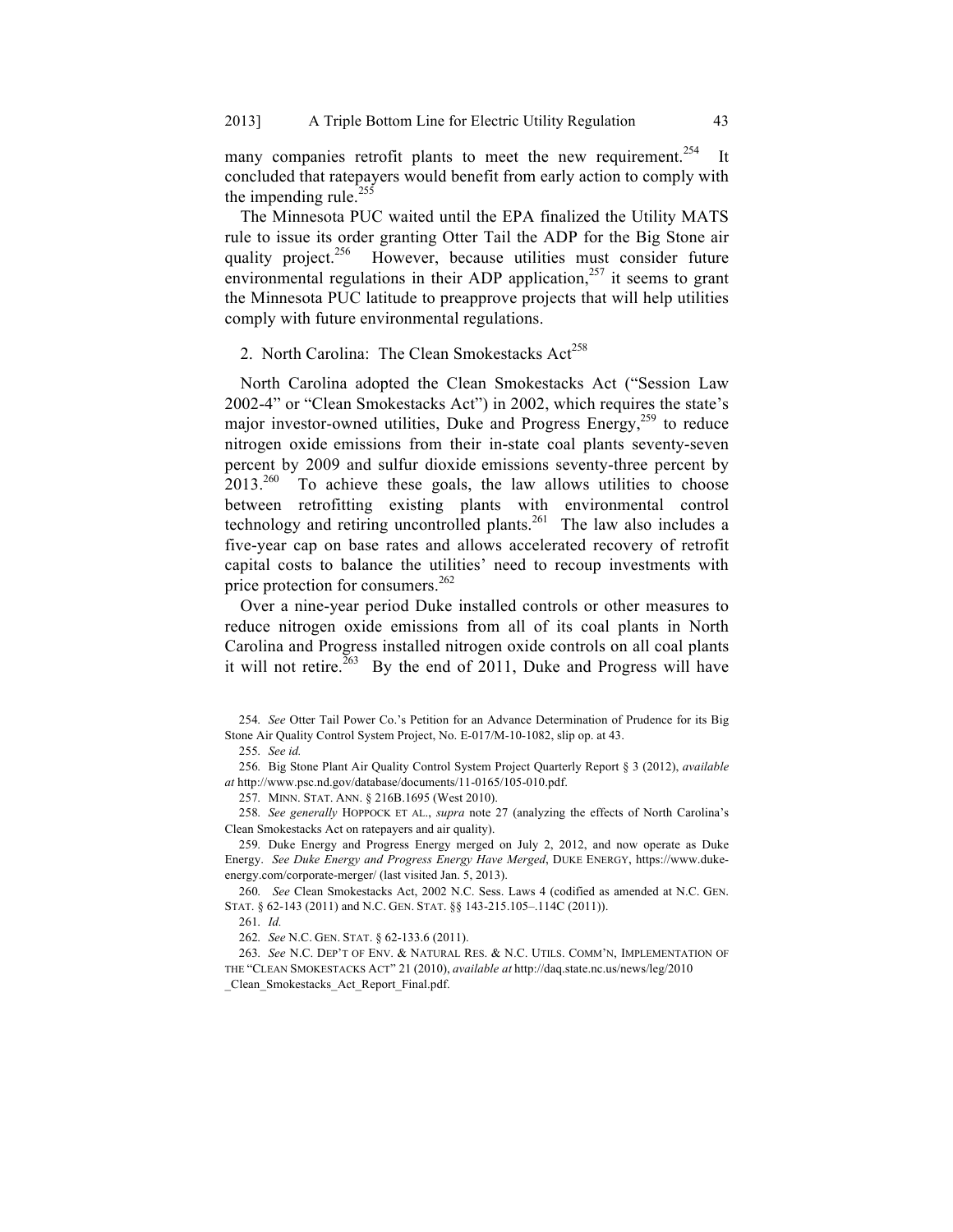retired or installed sulfur dioxide scrubbers on all in-state coal plants.<sup>264</sup> The Clean Smokestacks Act has thus facilitated the retirement of 2.8 gigawatts of uncontrolled coal plants.<sup>265</sup>

The Clean Smokestacks Act helped North Carolina meet the thencurrent NAAQS, and facilitated compliance with additional federal standards put in place after the Clean Smokestacks Act became law. By 2008, the EPA redesignated six out of the seven ozone nonattainment areas of North Carolina as attainment or maintenance areas.<sup>266</sup> Today, North Carolina utilities are in a good position to comply with the acid gas requirements of the Utility MATS rule and with future EPA regulation of air pollution that crosses state boundaries as a result of the emissions abatement requirements in the Clean Smokestacks Act.<sup>267</sup>

The Clean Smokestacks Act also facilitated utility long term planning by providing regulatory certainty. This certainty helped Duke and Progress avoid potential reserve margin impacts of environmental standards that could create cost and reliability risks for customers.<sup>268</sup> By giving Duke and Progress a head start compared to other utilities, the Clean Smokestacks Act also mitigated the risk of cost escalation for sulfur dioxide scrubbers and nitrogen oxide controls leading up to federal compliance deadlines.<sup>269</sup> Without the mandate to reduce emissions, it may have been difficult for the utilities to convince the North Carolina Utilities Commission to take early action. Intervenors who are opposed to any short-term increases in cost would have likely opposed any plans to reduce emissions at existing plants prior to the release of finalized regulations from the EPA. $270$ 

The flexibility and extended compliance timeframe of the Clean Smokestacks Act allowed Duke Energy and Progress Energy to adjust their compliance plans as market conditions changed. The utilities have elected to retire some coal plants they had originally slated to retrofit

266. *See Detailed Raw Ozone Data*, N.C. DEP'T OF ENV'T. & NATURAL RES., http://www.ncair.org/monitor/data/o3design/ (last visited Jan. 5, 2013) (providing one- and eighthour ozone averages from 1997 to 2011); *see also* HOPPOCK ET AL., *supra* note 29, at 22.

267. *See* N. AM. ELEC. RELIABILITY CORP., *supra* note 107, at 73–78 (describing the impacts of four probable EPA regulations currently in the process of being proposed on existing power suppliers); N.C. DEP'T OF ENV'T & NATURAL RES. & N.C. UTILS. COMM., *supra* note 263, at 15–16.

268. N. AM. ELEC. RELIABILITY CORP., *supra* note 107, at 174–79.

269. *See* HOPPOCK ET AL., *supra* note 29, at 8 (discussing environmental compliance cost escalation during short compliance timelines).

270. Claude M. Vaughan, Jr. & James K. Sharpe, *The Public Utility Regulatory Policies Act: Implications for Regulatory Commission Reform*, 41 PUB. ADMIN. REV. 387, 389–90 (1981) (describing the roles and interests of intervenors).

<sup>264</sup>*. See id.*

<sup>265.</sup> *See* HOPPOCK ET AL., *supra* note 29, at 11 tbl.3, 22.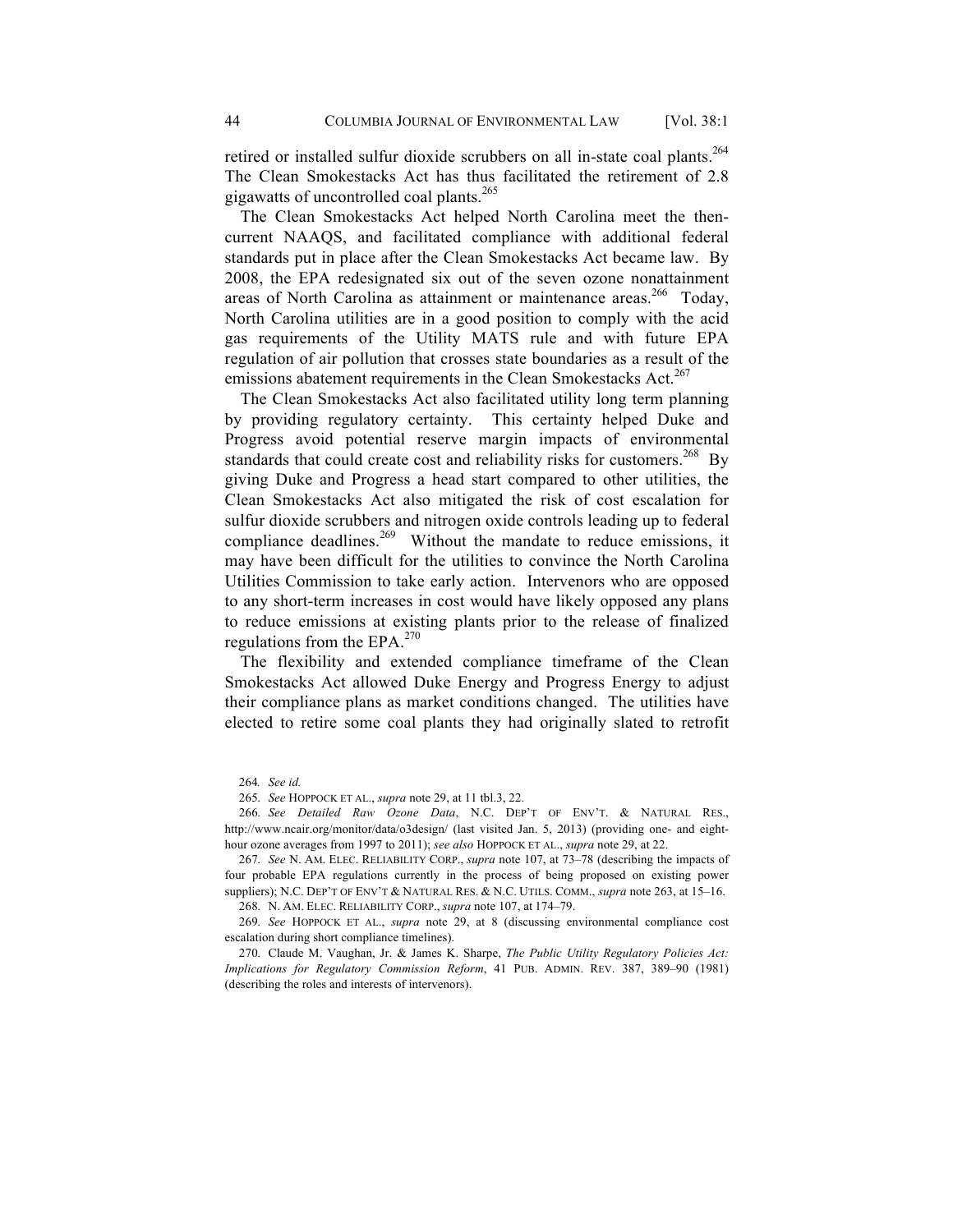with pollution controls due to decreases in natural gas prices and increases in coal plant construction costs.<sup>271</sup> Given shorter federal compliance timelines, utilities in other states that must now make similar investments to comply with EPA rules may not have the same ability to adjust plans as conditions change.

# 3. Colorado: The Clean Air-Clean Jobs Act

Colorado adopted the Clean Air-Clean Jobs Act ("CACJA") in May of  $2010^{272}$  The CACJA requires Colorado's two investor-owned utilities, Black Hills Energy and Xcel Energy, to reduce nitrogen oxide emissions from roughly half of their coal-fired generating capacity to at least seventy percent below 2008 levels by 2017.<sup>273</sup> To that end, the CACJA requires that each utility submit an emissions reduction plan to the utilities commission for approval by August  $2010$ .<sup>274</sup> The CACJA suggests that utilities replace coal with natural gas, but allows multiple means of emission reduction.<sup>275</sup> Emission reduction plans must be "consistent with the current and *reasonably foreseeable* requirements of the  $[CAA]^{276}$  and utilities must "[i]ncorporate a reasonable estimate for the cost of reasonably foreseeable emission regulation."277 To ensure the plans appropriately account for future environmental regulation, the Department of Public Health and Environment provides guidance to the PUC in evaluating the plans.<sup>278</sup> Under the CACJA, utilities may also recover costs prudently incurred in implementing their approved reduction plans, $279$  and enter into long-term contracts to purchase natural gas to hedge against future price volatility.<sup>280</sup>

Managing the cost of EPA regulations—such as the Utility MATS rule and forthcoming rules governing greenhouse gases—through advanced

<sup>271.</sup> *See* N.C. DEP'T OF ENV'T. & NATURAL RES. & N.C. UTILS. COMM'N, *supra* note 263, at 2, 5, 21.

<sup>272.</sup> 2010 Colo. Legis. Serv. Ch. 140 (West) ("An Act concerning incentives for electric utilities to reduce air emissions, and, in connection therewith, requiring plans to achieve such reductions that give primary consideration to replacing or repowering coal generation with natural gas and also considering other low-emitting resources, and making an appropriation.").

<sup>273.</sup> The seventy to eighty percent reduction is measured against the 2008 emissions of plants covered under the utility's plan (those plants that constitute 900MW or half of the generating capacity*).* COLO. REV. STAT. ANN. §§ 40-3.2-204(2)(a), -205(1)(a) (West 2004 & Supp. 2012).

<sup>274.</sup> *Id.* § 40-3.2-204(1).

<sup>275.</sup> *Id.* § 40-3.2-202.

<sup>276.</sup> *Id.* § 40-3.2-204(2)(b)(IV) (emphasis added).

<sup>277.</sup> *Id.* § 40-3.2-206(3)(c).

<sup>278.</sup> *Id.* §§ 40-3.2-203(2), -204(2)(b).

<sup>279.</sup> *Id.* § 40-3.2-207.

<sup>280.</sup> *Id.* § 40-3.2-202(2).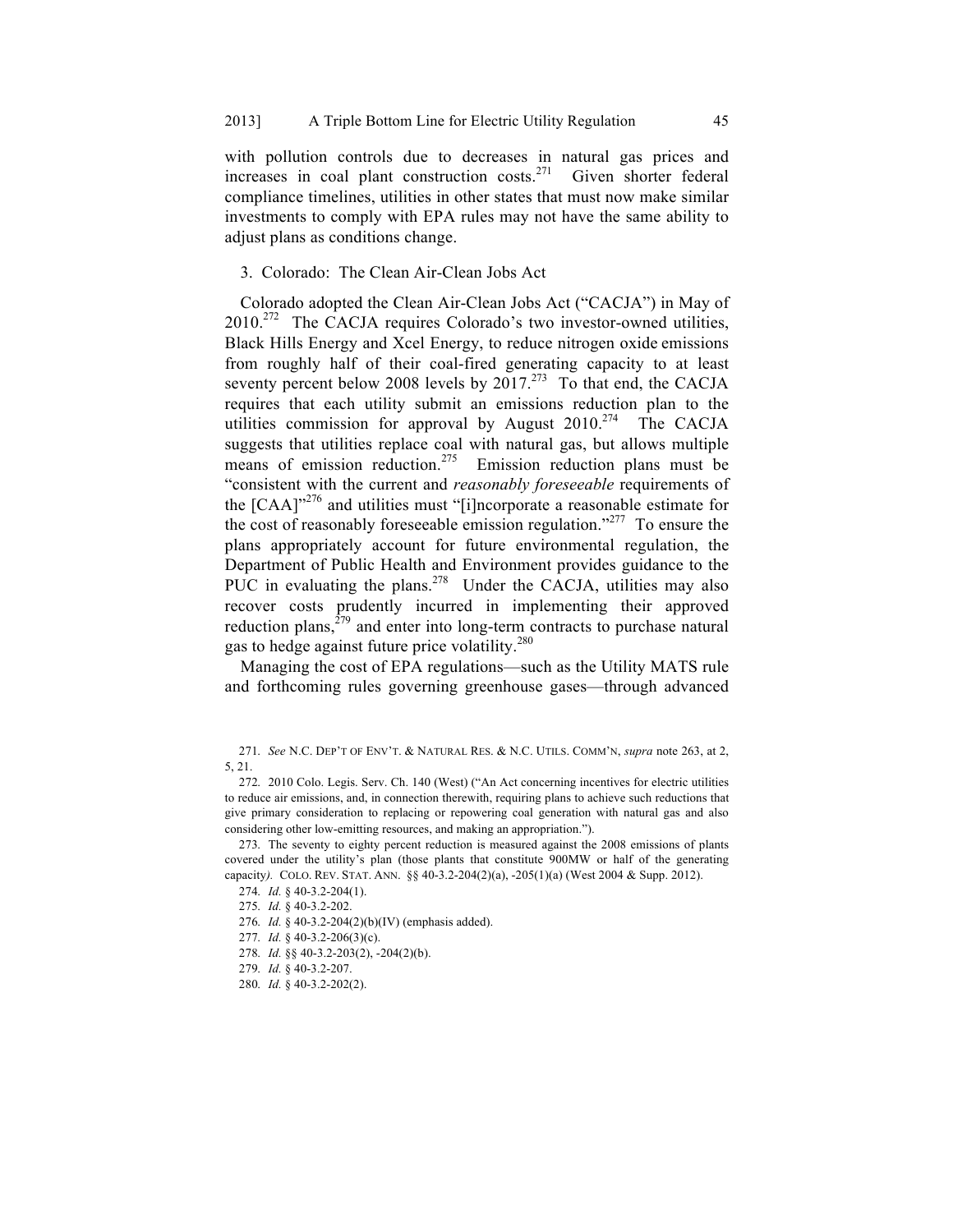planning and a coordinated effort is one explicit goal of the CACJA.<sup>281</sup> Although the CACJA requires that utility plans meet reasonably foreseeable new requirements, the legislation will also be instrumental in meeting existing requirements for regional haze and ozone.<sup>282</sup>

Like North Carolina's Clean Smokestacks Act, the CACJA directly addresses the uncertainty utilities face with regard to future environmental requirements. For Colorado's investor-owned electric utilities, the CACJA negotiated a future in which coal retirements and retrofits are already planned, making it easier to meet forthcoming EPA rules while maintaining reliability. Because Colorado utilities are now planning ahead, they have a longer time horizon for compliance, mitigating the risk of construction and equipment price escalation during shorter federal compliance periods. The comprehensive planning approach allows utilities and regulators to take a broad, long-term view and tackle multiple problems at once—among them, ground-level ozone, regional haze, air toxics, and greenhouse gases. Such a comprehensive approach to environmental compliance is difficult for utilities to execute if they take on federal standards as they come because compliance timelines and techniques are often determined by statute.<sup>283</sup> Though the CACJA requires utilities to make investments that will raise rates in the near term, it protects ratepayers in the long term by reducing the price risk associated with future environmental compliance and allowing utilities to hedge against natural gas price volatility.

# V. CHALLENGES TO ALIGNING ENVIRONMENTAL AND CONSUMER PROTECTION GOALS

While the above examples demonstrate the potential for states to successfully integrate energy, environmental, and consumer protection goals, states must overcome key challenges within the existing regulatory system. This Part briefly describes three key challenges aligning state energy, environmental, and consumer protection goals—the adjudicatory

<sup>281.</sup> *See id.* § 40-3.2-202(1) ("The General Assembly hereby finds . . . that the federal 'Clean Air Act' . . . will likely require reductions in emissions from coal-fired power plants operated by rateregulated utilities in Colorado. A coordinated plan of emission reductions . . . will enable Colorado rate-regulated utilities to meet the requirements . . . at a lower cost . . . ."); *see also* Ronald J. Binz, *Colorado's Clean Air-Clean Jobs Act Remakes State's Electric Fleet*, NAT. GAS & ELECTRICITY, Feb. 2011, at 8, 8–9 (citing the Colorado legislature's declaration that a coordinated approach will cost less than a piecemeal approach).

<sup>282.</sup> *See* Binz, *supra* note 282, at 8.

<sup>283.</sup> *See, e.g.*, *supra* note 166 and accompanying text (describing the statutory requirement for existing sources to comply with regulations governing hazardous air pollutants within three years of promulgation).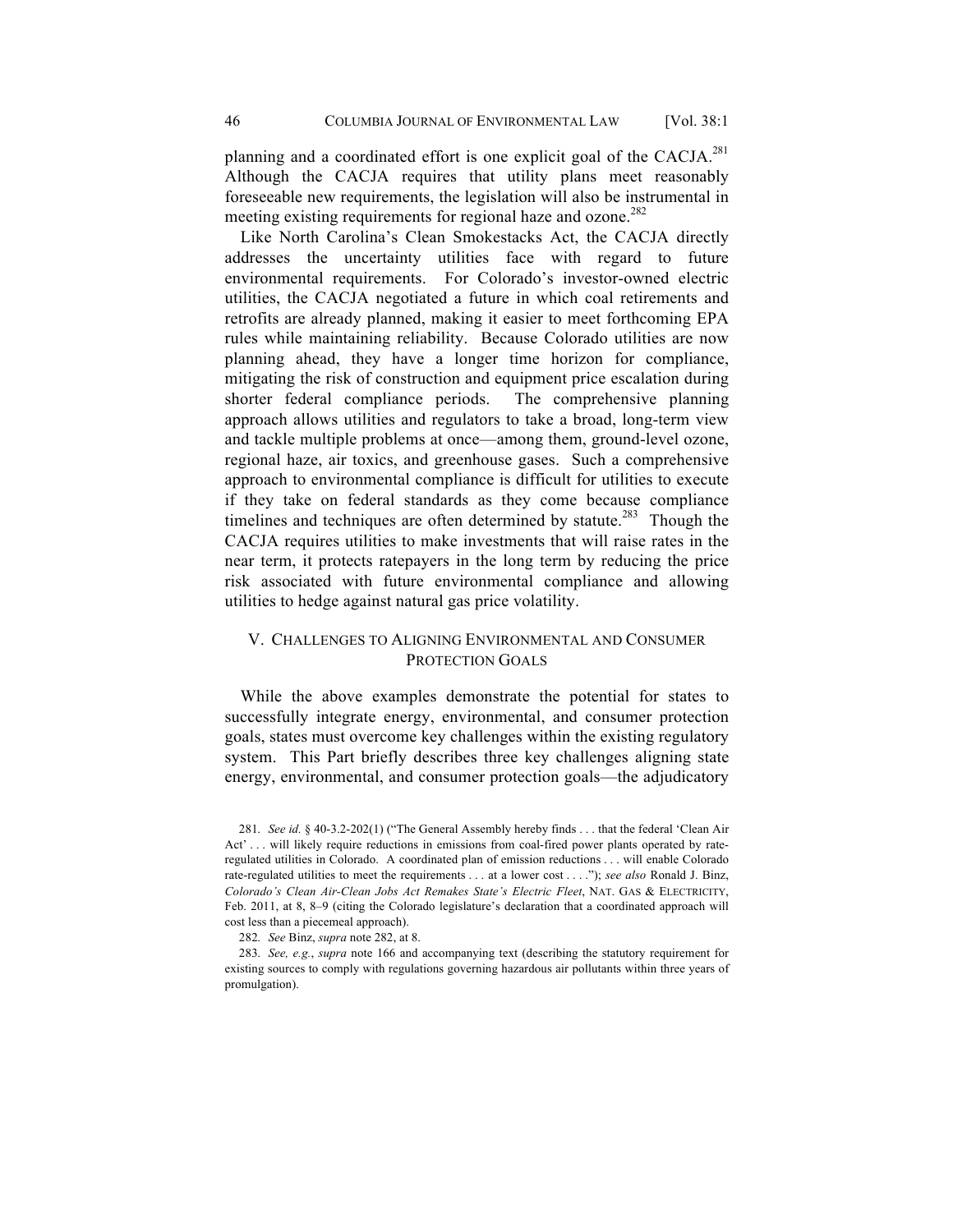role of the PUC, lack of policy coordination, and regulatory uncertainty. The following Parts introduce the TBL approach and describe strategies that states can adopt to overcome these challenges.

## A. Traditional Adjudicatory Role of Public Utility Commissions

PUCs often function as quasi-judicial bodies, adjudicating matters such as rate determinations, certificates of public convenience and necessity, and handling complaints from individuals about the quality of utility service.<sup>284</sup> During these proceedings, utility commissioners act like judges, applying "general rules to a specific interest."<sup>285</sup> As such, PUC members are subject to many of the same limitations as judges, including a limited ability to engage in independent fact-finding<sup>286</sup> and a general restriction from engaging in *ex parte* communications during a formal decision-making process or with any party outside of a PUC hearing.<sup>287</sup> These limits on *ex parte* communications protect the due process rights of the parties and maintain transparency of the hearing process by allowing opposing parties the opportunity to hear and respond to information presented to the commissioners.<sup>288</sup> However, rules against *ex parte* communications can create a barrier to commissioners consulting with expert environmental staff on issues that arise during proceedings, such as whether more stringent future regulations are likely or what an existing rule currently requires.<sup>289</sup>

# B. Lack of Policy Coordination

The state's organizational structure may also fail to encourage—or may even discourage—communication between utilities and environmental regulators on issues of mutual concern, hindering fully informed decision making and collaborative problem solving that can reduce overall costs for consumers. For example, utility commissioners may not be aware of impending environmental regulations or regulations

<sup>284.</sup> MIKE BULL, MINN. HOUSE RESEARCH DEP'T, THE MINNESOTA PUBLIC UTILITIES COMMISSION AND RELATED AGENCIES: STRUCTURE AND FUNCTION 7 (2002), *available at*  http://www.ictregulationtoolkit.org/en/Document.1438.pdf; Fitzpatrick, *supra* note 46, at 106, 109– 10.

<sup>285.</sup> Gerald E. Dahl, *Advising Quasi-Judges: Bias, Conflicts of Interest, Prejudgment, and Ex Parte Communications*, COLO. LAW., Mar. 2004, at 69, 69.

<sup>286.</sup> *Id.*

<sup>287</sup>*. Id.* at 71.

<sup>288.</sup> *Id.*

<sup>289.</sup> GORMLEY, JR., *supra* note 5, at 32. For example, South Carolina prohibits *ex parte* communications between a commissioner or commission employee and any "public or elected official." S.C. CODE ANN. § 58-3-260(B) (Supp. 2011).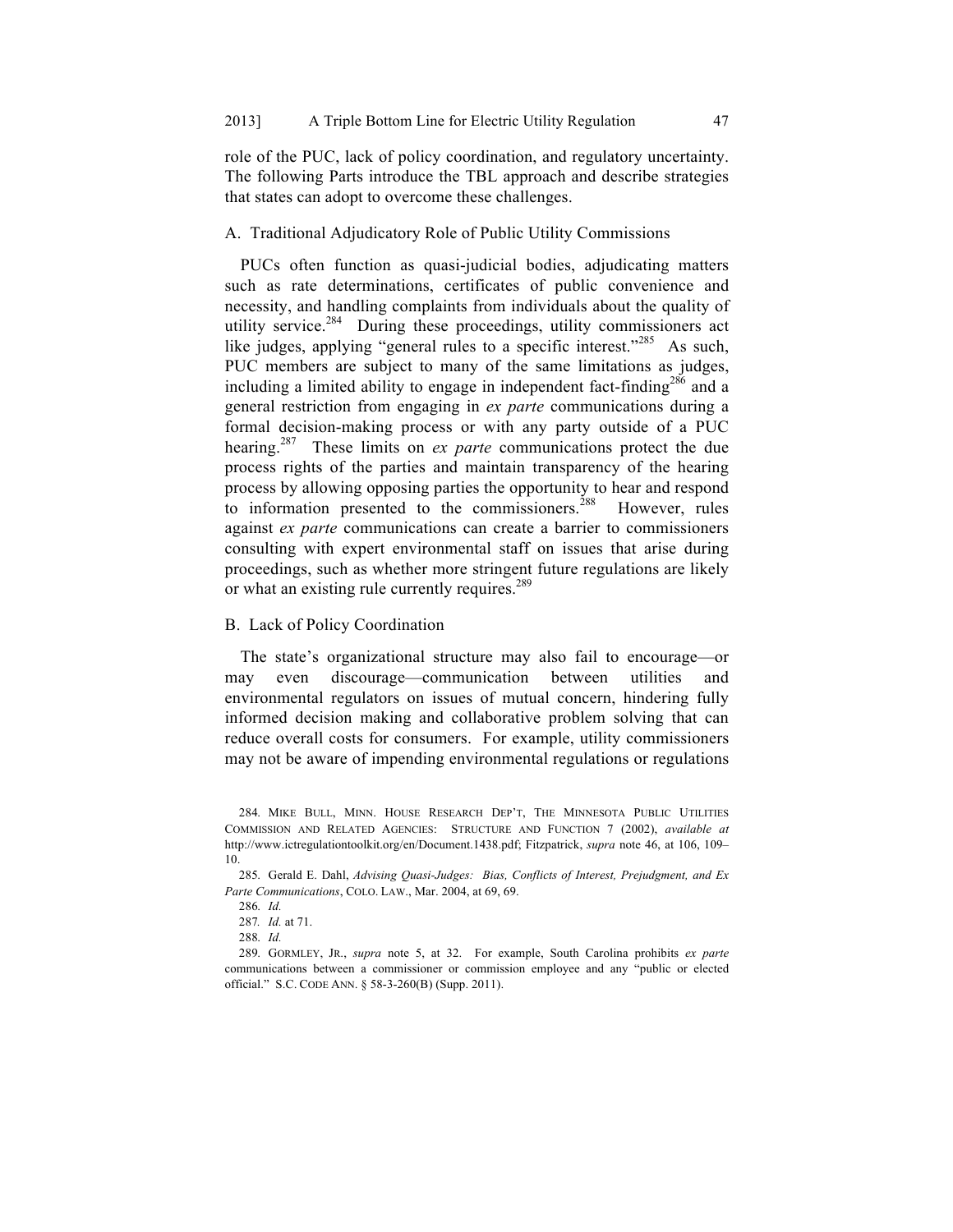that are required by statute but may take longer periods of time for the EPA to promulgate, such as the Utility MATS rule. This knowledge gap may prevent PUCs from considering opportunities for utilities to make investments that will help achieve existing or future environmental goals.

C. The Challenge of Regulatory Uncertainty in the Public Utility Commission Context

PUCs, especially those overseeing traditionally regulated markets with utilities operating as monopolies, face a significant challenge when assessing regulatory uncertainty. A primary function of the PUC is to ensure that electric utilities provide affordable, reliable electricity, and to provide a check on utilities' monopoly power.<sup>290</sup> The PUC sets rates based on the amount of capital invested by the utility to serve customers, plus a fair rate of return.<sup>291</sup> One way for a utility to increase profits is to get a higher rate of return approved.<sup>292</sup> The other way is to increase the amount of capital invested, including investments in pollution control technology or more expensive but cleaner generating technology.<sup>293</sup> If a PUC allows a utility to justify a more expensive capital investment in anticipation of future greenhouse gas emission limits, for example, the utility will then pass the cost of that investment along its customers.<sup>294</sup> Utilities, therefore, may have an incentive to exaggerate the likelihood of future regulation in order to increase the return for shareholders—a practice commonly referred to as "gold-plating."<sup>295</sup> As a result, PUCs are often unwilling, or unable, to take regulatory uncertainty into account when evaluating a utility's capital investment plan, even if hedging that uncertainty would be in the best interest of its customers over the long term.

# VI. THE TRIPLE BOTTOM LINE APPROACH FOR ELECTRIC UTILITY **REGULATION**

A more coordinated, informed decision-making process among state actors could improve outcomes across the three related goals of affordable electricity, reliable electricity, and protection of public health

<sup>290.</sup> *See supra* Part II.A (broadly describing the function of state public utility commissions).

<sup>291.</sup> Martha L. Louder et al., *Market Valuation of Regulatory Assets in Public Utility Firms,* 71 ACCT. REV. 357, 359 (1996).

<sup>292.</sup> AYNSLEY KELLOW, TRANSFORMING POWER: THE POLITICS OF ELECTRICITY PLANNING 22 (1996).

<sup>293.</sup> *Id.*

<sup>294.</sup> Louder et al., *supra* note 291, at 359.

<sup>295.</sup> KELLOW, *supra* note 292, at 22.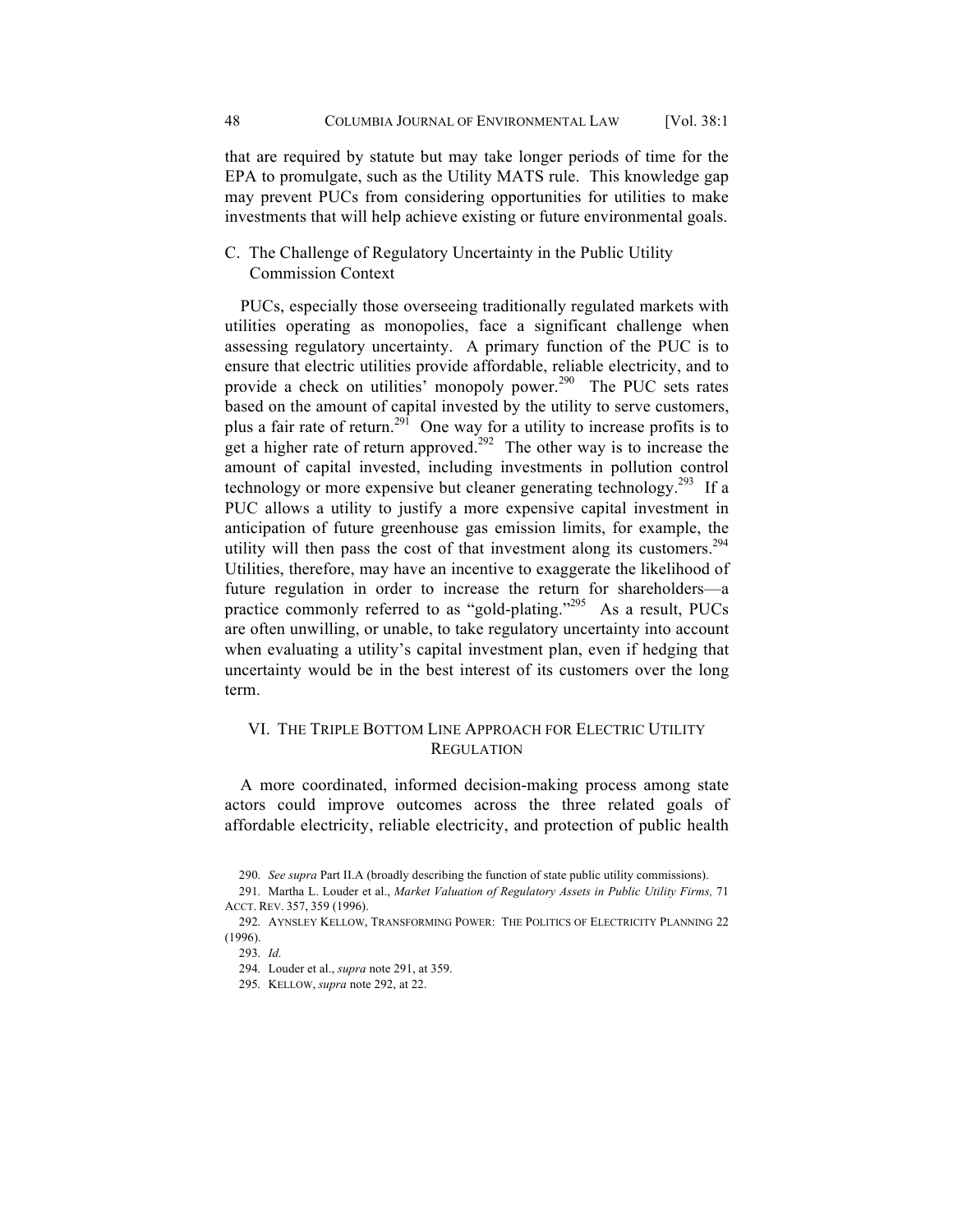and the environment. A TBL approach to state electric utility regulation built around the following three simple, measurable policy objectives can provide a framework for evaluating the interactions between energy, environmental, and consumer protection goals:

(1) Affordability—electricity prices should remain at a level that allows individual consumers to power their homes and allow a healthy business sector;

(2) Reliability—the electricity grid should deliver a sufficient amount of electricity to meet demand; and

(3) Protect Public Health and the Environment—the electricity sector should minimize or eliminate harmful pollutants, including GHG emissions.

The TBL concept in its most general form is an effort to encourage private corporations to take a more holistic view of business impacts and value by measuring a firm's social and environmental impacts in addition to financial health.<sup>296</sup> Based on the principle of "what you measure is what you get, because what you measure is what you are likely to pay attention to," TBL reporting encourages business sustainability by changing how business leaders view value.<sup>297</sup> Today, the TBL approach is not only a set of voluntary business practices, but has become a common criterion for private and public sector efforts to incorporate sustainability into decision making. $298$ 

The TBL approach proposed in this Article does not focus on creating new policy goals, but rather on optimizing state-level policy goals and mandates that already exist. States currently seek to maintain healthy air quality, maintain electricity rates that consumers can afford, and ensure a

297. Hindle, *supra* note 296.

298. *See, e.g.*, Philip L. Comella, *Acquiring or Selling the Privately Held Company 2011*, *in* CORPORATE LAW AND PRACTICE COURSE HANDBOOK SERIES 241, 258 (2011) ("Many major companies are now focusing, at least as a matter of policy, on what is called the 'triple bottom line': financial, social, and environmental responsibilities."); Makena Coffman & Karen Umemoto, *The Triple-Bottom-Line: Framing of Trade-Offs in Sustainability Planning Practice*, 12 ENVTL. DEV. & SUSTAINABILITY 597, 599 (2010); Timothy F. Slaper & Tanya J. Hall, *The Triple Bottom Line: What Is It and How Does It Work?*, 86 IND. BUS. REV. 4, 4 (2011) ("Interest in triple bottom line accounting has been growing across for-profit, nonprofit and government sectors. Many businesses and nonprofit organizations have adopted the TBL sustainability framework to evaluate their performance, and a similar approach has gained currency with governments at the federal, state and local levels.").

<sup>296.</sup> JOHN ELKINGTON, CANNIBALS WITH FORKS: THE TRIPLE BOTTOM LINE OF 21ST CENTURY BUSINESS 69–94 (1997); Tim Hindle, *Triple Bottom Line—It Consists of Three Ps: Profit, People, and Planet*, THE ECONOMIST (Nov. 19, 2007), http://www.economist.com/node /14301663.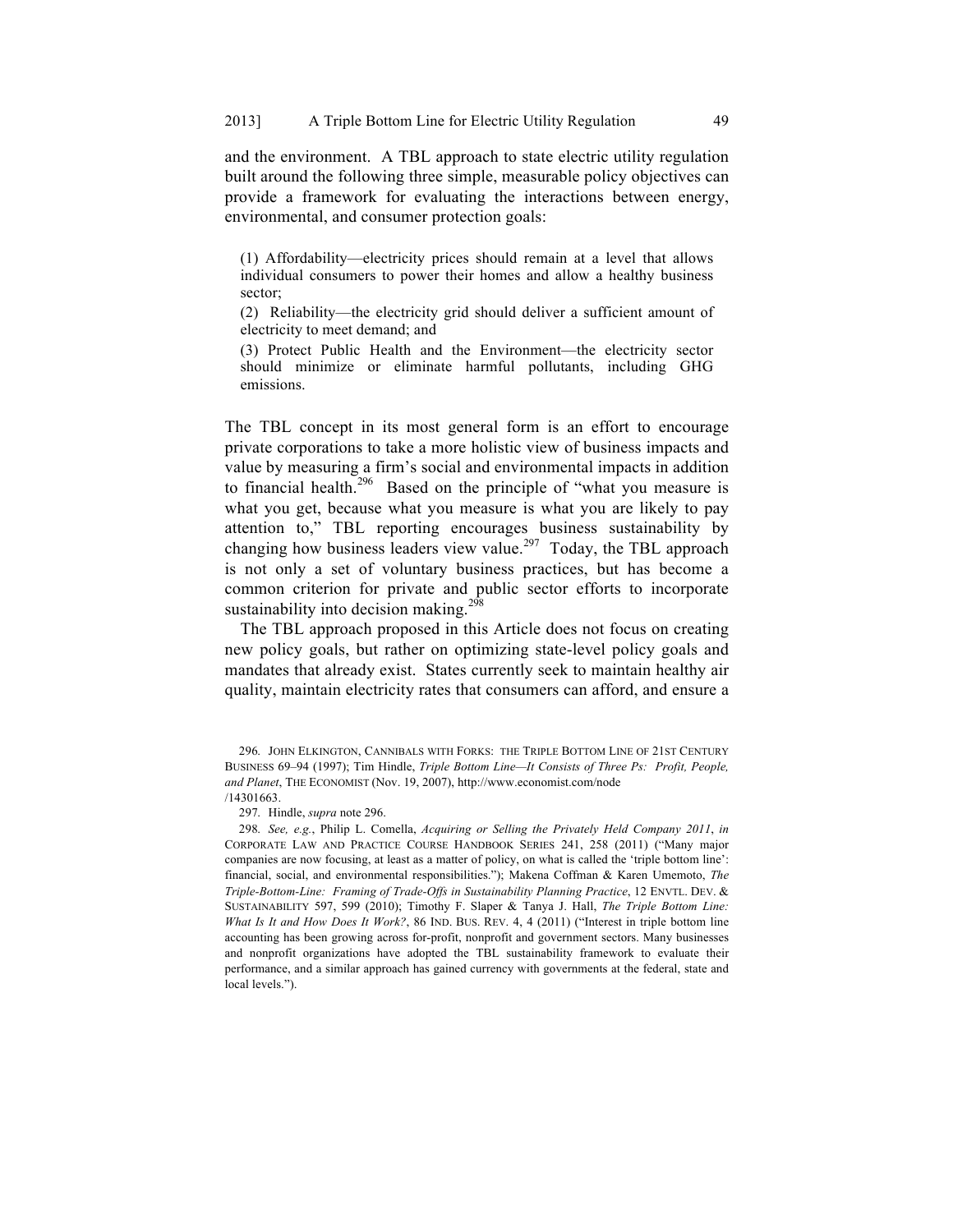reliable electricity grid, and they are largely successful with all three goals. Rather than propose that state governments reorient decision making around sustainability, what is needed is better coordination, information sharing, and evaluation criteria which ensure that each state agency responsible for regulating an aspect of electric utility operations does so in a manner that facilitates achievement of the full suite of goals rather than one or two of the three TBL pillars. The TBL approach proposed here includes processes, information sharing, and individual decision evaluation to ensure that actions at various agencies contribute to a consistent approach or, at the very least, do not frustrate achieving the three broad goals defined here.

In practice, making the TBL approach operational in the utility sector requires: (1) long-term planning that accounts for potential shifts in the relative cost of generation technologies over time, including shifts that result from new environmental regulations; (2) allowing utilities to make the investments necessary to meet demand and providing the opportunity to earn a rate of return sufficient to attract low-cost capital; and (3) maintaining a diverse portfolio that includes energy efficiency and longterm power purchase agreements for renewable energy to hedge against potential increases in the cost of fossil-fuel fired electricity.

With an understanding of how the multiple agencies and policy objectives interact to influence utility investments, consumer electric bills, and environmental quality, states can be more deliberate about that interaction to improve outcomes on all three pillars of the TBL. Specific opportunities to act fall into four broad strategies: (1) sharing information among state regulators overseeing electric utility operations; (2) considering future environmental regulations when planning for utility investments; (3) creating mandates or incentives for energy efficiency or diversification of generation resources that hedge against fuel or compliance cost increases; and (4) providing regulatory certainty through state law.

## A. Sharing Information Across State Agencies

Information sharing among regulators who oversee different aspects of utility operations—and who are primarily responsible for different aspects of the TBL approach—can create more informed decision making and greater consistency across state agencies.<sup>299</sup> For instance, PUCs may incorporate state environmental regulators' expertise when

<sup>299.</sup> *See supra* Part IV.B.3 (describing the information sharing requirements of the Colorado Clean Air-Clean Jobs Act).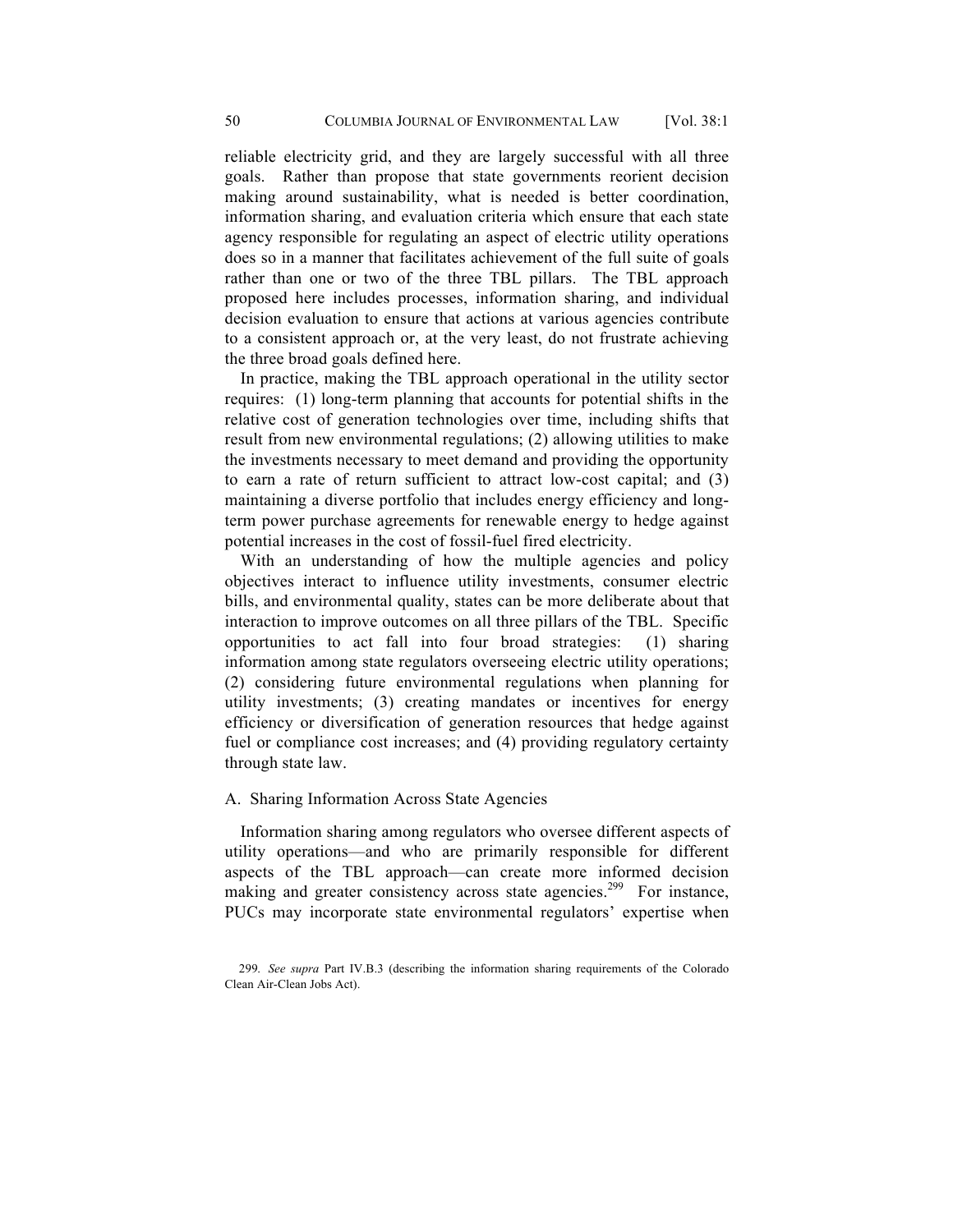determining whether a proposed pollution control investment constitutes prudent planning or unnecessary gold-plating. Similarly, PUC members with expertise in long-term planning processes by utilities may help inform state regulators in creating state air quality plans. State agencies can share information in a number of ways, some of which agencies could pursue under their current mandates and others that might require action within the state legislature. Information sharing may take many forms, including regularized written reports, regular interaction, formal testimony before PUC members, and agency reorganization.

#### 1. Reports

PUCs, environmental agencies, and state energy offices could transmit information through written reports. Just as agencies may submit regular reports to state legislatures,  $300^\circ$  state energy and environmental agencies could report to each other via written reports on a regular basis. The abundance of decentralized information that energy and environmental regulators currently produce,<sup>301</sup> combined with resource constraints, can make it difficult for regulators to efficiently identify the information that is most relevant to a specific decision-making process. Interagency reports, however, might make it easier for individuals to identify and access pertinent TBL information that improves decision making. Interagency reports would include summaries of recent dockets and rulemakings, data on efficiency or renewable energy incentive programs, and forecasts of upcoming dockets or new rules. Importantly for PUCs, these reports would identify future issues before they are raised in dockets and thus subject to rules of *ex parte* communications.

In addition to annual reports, environmental regulators could also produce reports for specific PUC proceedings. For example, a report might analyze the impact of a proposed facility on state NAAQS compliance, future regulations that that may impact the new facility, and the range of options to mitigate environmental impacts. The regulators would avoid *ex parte* concerns by: (1) making these reports available to all parties and potentially to the public; or (2) by bringing in

<sup>300.</sup> For example, the North Carolina Clean Smokestacks Act requires the North Carolina Utilities Commission and Division of Air Quality to submit annual reports to the legislature on implementation of the Act. *See* N.C. GEN. STAT. § 143-215.108 (2011).

<sup>301.</sup> For example, utility regulators require utilities to periodically develop long term resource plans while the EPA regularly conducts extensive scientific reviews of air quality standards. *See infra* Part VI.B.1 (describing integrated resource planning); *see also Final Reports by Fiscal Year,*  EPA, http://yosemite.epa.gov/sab/sabproduct.nsf/WebReportsbyYear

CASAC!OpenView (last visited Jan. 5, 2013) (cataloguing the EPA's scientific reviews of air quality standards from 1979 to 2013).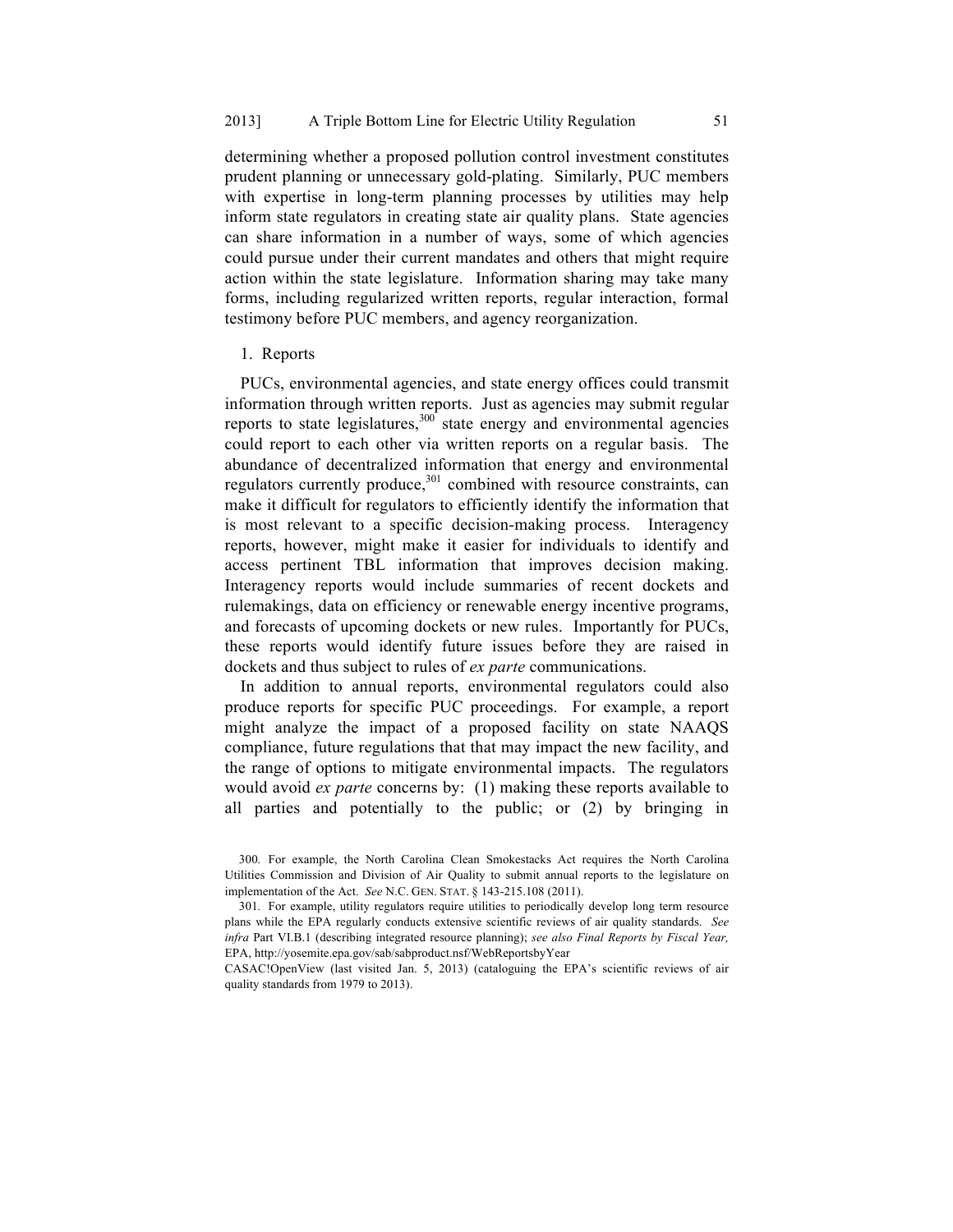environmental regulators as intervenors in the proceeding, following the common precedent of a state entity representing the consumers' interests in the PUC hearing process.

2. Regular Interaction Among Political Appointees and Staff at the Public Utility Commission and State Agencies

Regular meetings between utility commissioners, agency administrators, and staff would also facilitate information sharing and build a rapport between state agencies. These meetings would provide a forum for informal discussions of shared challenges,  $302$  a chance to identify areas where agencies may be able to help each other,  $303$  and a place for administrators and staff to build relationships.<sup>304</sup> Interagency meetings would also include joint training sessions, in which administrators and staff from all three agencies would learn about new policies and programs, develop new skills, and inform each other about their own areas of expertise. Research on multi-agency cooperation in other sectors suggests that joint training and team building exercises are common characteristics of successful efforts. $305$  Other keys to success include strong leadership, staff morale, clear planning processes, and a supportive and respective institutional culture.<sup>306</sup> Interagency meetings should aim to achieve these milestones.

302. For example, all three agencies confront similar challenges in predicting the future impact of renewable energy and energy efficiency policies on electricity demand: PUCs during long-term planning processes, in rate cases when intervenors propose that efficiency can make new capacity unnecessary, and when determining lost revenue requirements associated with energy efficiency investments; environmental agencies in air quality planning; and state energy offices when evaluating the performance of state-led efficiency programs. *See National Action Plan on Energy Efficiency,* EPA, http://www.epa.gov/cleanenergy

/energy-programs/suca/resources.html (last updated Oct. 17, 2012).

303. DAVID FARNSWORTH, REGULATORY ASSISTANCE PROJECT, PREPARING FOR EPA REGULATIONS: WORKING TO ENSURE RELIABLE AND AFFORDABLE ENVIRONMENTAL COMPLIANCE 39 (2011), *available at* http://www.raponline.org/document/download/id/ 919.

304. Noting the value of shared information and interagency relationships, the National Associations of Clean Air agencies ("NACAA"), State Energy Officials ("NASEO"), and Regulatory Utility Commissions ("NARUC") encouraged member agencies to meet regularly within their state at a joint conference in Washington, DC on July 9–10, 2012. *See* ENVIRONMENTAL PROTECTION & CLEAN RELIABLE ENERGY: GOVERNMENTS WORKING TOGETHER, AGENDA (n.d.), *available at* http://www.narucmeetings.org/EventDocuments/

3NAgenda1.pdf (detailing events at the joint conference).

305. Patricia Sloper, *Facilitators and Barriers for Co-Ordinated Multi-Agency Services*, 30 CHILD: CARE, HEALTH & DEV. 571, 575–76 (2004).

306. *Id.*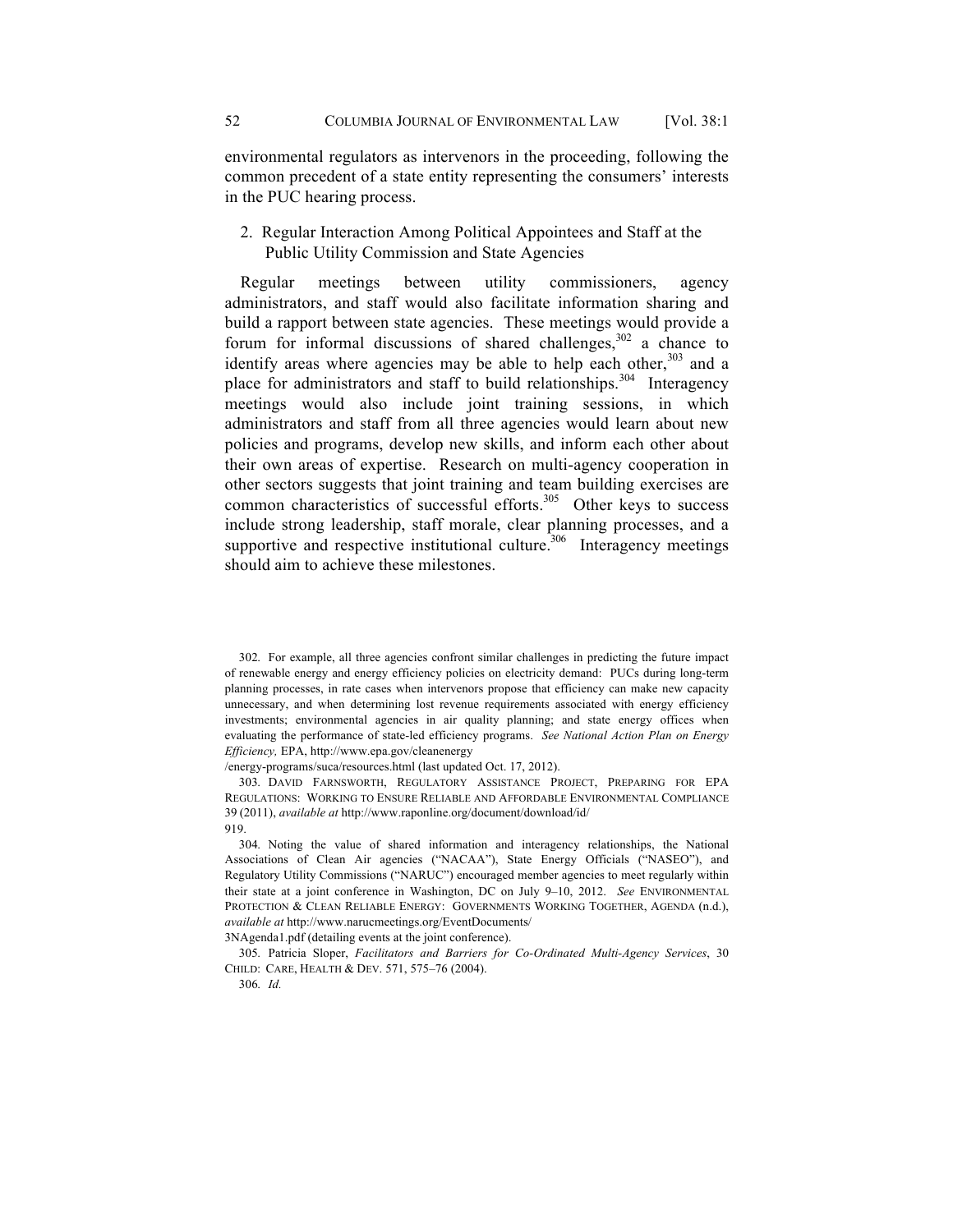## 3. Testimony

Because PUCs are quasi-judicial bodies, formal testimony carries great weight at PUC hearings. State environmental regulators and energy officials may hesitate to testify for a number of reasons, $307$  but their testimony at PUC proceedings would provide a foundation in the record that commissioners could rely on to evaluate utility decisions against the state's TBL objectives. Various industries, consumers, environmentalists, and other special interests already intervene regularly at PUC proceedings,<sup>308</sup> and while consumer advocate designated by the state argues for affordable and reliable electricity,  $309$  there is rarely a party officially representing the state's public health and environmental goals. However, Colorado experimented with an alternative to this participatory scheme when it required the state's environmental agency to guide the Colorado PUC in determining whether the utilities' CACJA compliance plans were "consistent with existing and reasonably foreseeable [environmental] requirements."310 States could follow Colorado's lead by requiring environmental regulators and energy officials to testify as expert witnesses at all relevant PUC proceedings, such as proposals to install pollution controls, to implement new energy efficiency programs, or to build new power plants. In exchange, utility regulators and their staffs could also offer valuable insight on environmental rulemakings. PUCs could offer formal comments concerning the feasibility, costs, and other important factors of proposed rules into environmental agencies' formal decision-making processes.

4. Reorganize to Streamline Goal Setting, Accountability, and Communication

Finally, states could consider reorganizing state agencies to streamline the process of setting goals, accountability, and communication.

<sup>307.</sup> For example, environmental regulators may be concerned with the political implications of testifying, or not have the time and resources to participate.

<sup>308.</sup> *See, e.g.*, Jeffry Pollock, *Electric Utility Regulation: Procedures, Parameters, and Current Issues from an Intervenor's Perspective*, *in* INDUSTRY APPLICATIONS SOCIETY 37TH ANNUAL PETROLEUM & CHEMICAL INDUSTRY CONFERENCE 65, 67 (1990) (describing the interests and opportunities for industrial intervenors in utility rate cases); James M. Van Nostrand & Erin P. Honaker, *Preserving the Public Interest Through the Use of Alternative Dispute Resolution in Utility Retail Rate Cases*, 27 PACE ENVTL. L. REV. 227, 230, 245 (2009) (describing the presence and role of special interest intervenors in rate cases).

<sup>309.</sup> Vaughan, Jr. & Sharpe, *supra* note 270, at 390 (noting that in most states, the Attorney General's office is responsible for representing consumer interests).

<sup>310.</sup> COLO. REV. STAT. ANN. § 40-3.2-204 (West 2004 & Supp. 2012).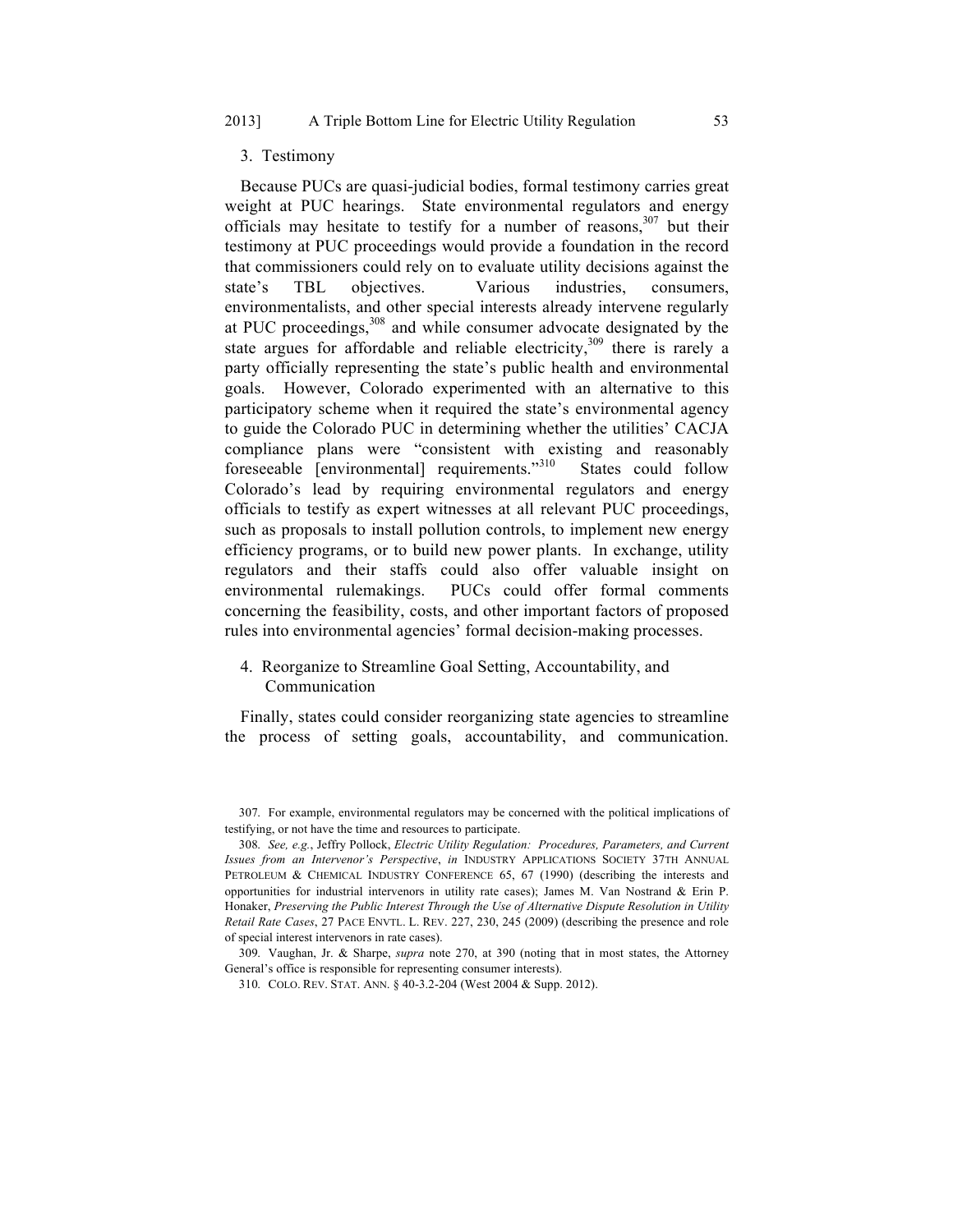Massachusetts<sup>311</sup> and Connecticut<sup>312</sup> implemented reorganizations in 2007 and 2011, respectively, to unite their PUCs, energy offices, and environmental agencies within a single department. In both states, the new departments of energy and environment boast a mission of achieving TBL objectives described here.<sup>313</sup> Two years after the reorganization Ken Kimmell—then General Council for the Massachusetts Executive Office of Energy and Environmental Affairs and his co-author Lorie Burt described the effort as a success: "Instead of competing for resources and attention [the Massachusetts Department of Environmental Protection] and the Department of Energy Resources are working together to achieve the same broad policy goals."<sup>314</sup>

States have received mixed results, however, from past efforts to reorganize and streamline multiagency objectives such as child welfare, health care, and education<sup>315</sup> through the merger of different agencies or the creation of specialized interagency teams. For example, human services employees in Florida reported progress toward integration of services and improved client services following reorganization in 1975, which aimed to more adequately cover clients with multiple problems.<sup>316</sup> While some states may benefit from joint leadership and regular interaction among key actors, reorganization can also be disruptive. Reorganization sometimes requires employees to relocate within the organization or to a different physical location.<sup>317</sup> As a result, employees may need to develop new relationships and communication patterns to perform their normal tasks, in addition to the new relationship and communication patterns needed to implement the TBL approach. As such, other states may find that it is less disruptive to pursue interagency coordination within their existing structure.

314. Ken Kimmell & Laurie Burt, *Massachusetts Takes on Climate Change,* 27 UCLA J. ENVTL. L. & POL'Y 295, 298 (2009).

315. *See, e.g.*, Larry Polivka et al., *Human Services Reorganization and Its Effects: A Preliminary Assessment of Florida's Services Integration 'Experiment'*, 41 PUB. ADMIN. REV*.* 356, 356–65 (describing the relative success of reorganization); Sloper, *supra* note 305, at 572 (describing the difficulty of achieving successful multi-agency coordination in the health, education, and social services sectors).

316. *See* Polivka et al., *supra* note 315, at 356–65.

317. *See generally* Rufus. E. Miles, *Considerations for a President Bent on Reorganization*, 37 PUB. ADMIN. REV. 155 (1977) (describing factors that a President should consider when deciding whether to reorganize federal agencies).

<sup>311.</sup> MASS. ANN. LAWS ch. 21A, § 1 (LexisNexis 2007 & Supp. 2012).

<sup>312.</sup> CONN. GEN. STAT. ANN. § 22a-1a (West 2007 & Supp. 2012).

<sup>313.</sup> *About Us: Executive Office of Energy and Environmental Affairs,* MASS.GOV, http://www. mass.gov/eea/utility/about-us.html (last visited Jan. 27, 2013); *About Us*, DEP'T ENERGY & ENVTL. PROT., http://www.ct.gov/dep/cwp/view.asp?a=2690&q=322476&depNav GID=1511 (Jan. 27, 2013).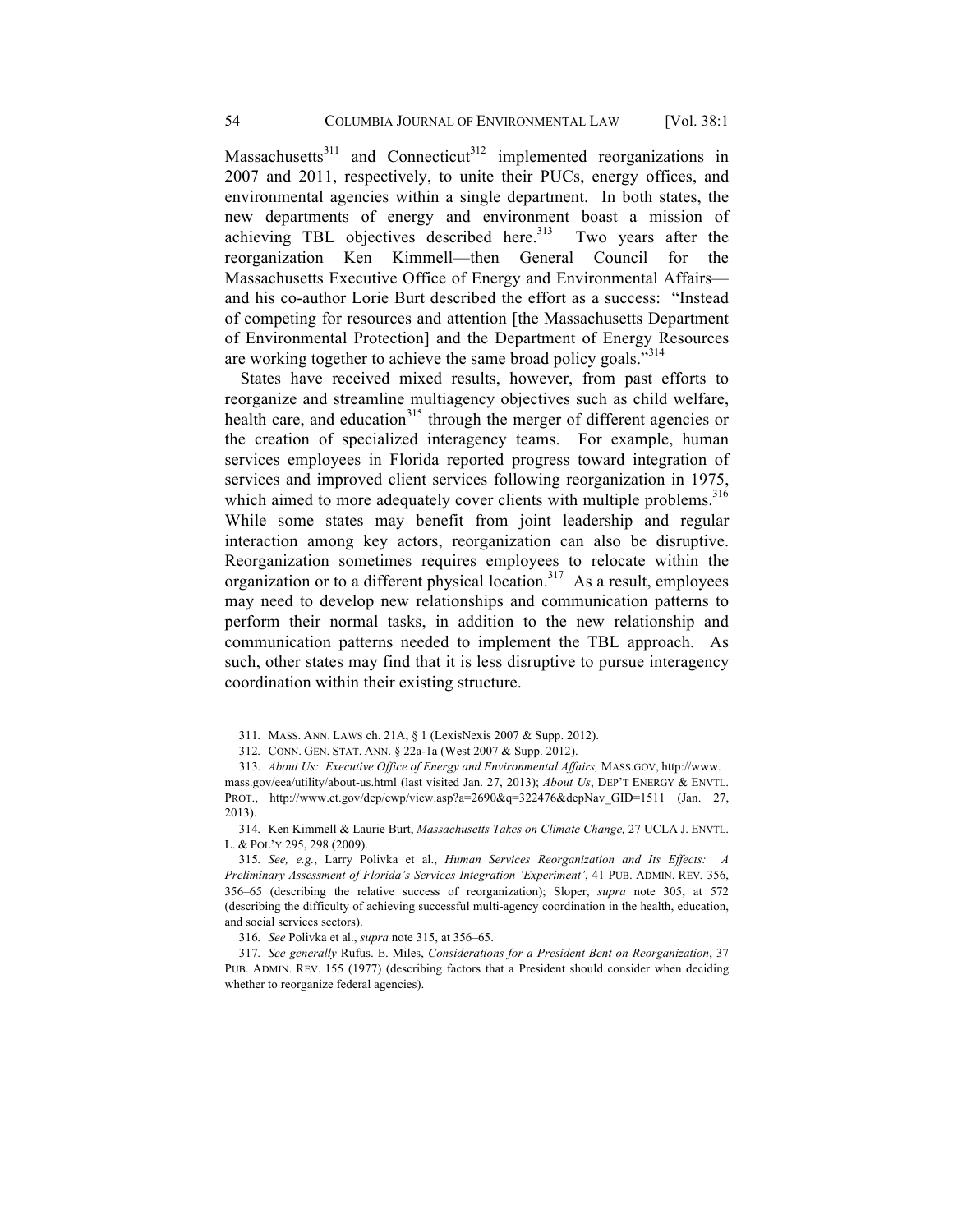# B. Considering Future Environmental Regulation In Investment Planning

As the examples described above of recent decisions in Indiana, West Virginia, and Mississippi demonstrate,  $318$  PUCs can incorporate future environmental requirements into their evaluations of utility investments, applying the TBL approach through the lens of long-term affordability. PUCs engage in two processes that the TBL can inform: long-term planning (often called "integrated resources planning") and individual investment proposals.

## 1. Integrated Resource Planning Process

Most states with traditional regulation require utilities to develop longterm planning documents called Integrated Resource Plans ("IRPs").<sup>319</sup> IRPs combine a utility's long-term demand forecasts with scenarios for meeting that demand, including the utility's preferred portfolio.<sup>320</sup> States typically require utilities to consider both demand-side strategies (for example, energy efficiency at the residential and industrial levels) and supply-side strategies (for example, energy efficiency at the utilities' level).<sup>321</sup> The level of involvement of the state's PUC and the frequency with which utilities must update their IRPs varies by state, $322$  but the IRP process is generally an appropriate venue for both utilities and regulators to explore the risk of making low-cost investments today that could become expensive to operate under potential future scenarios. Utilities and regulators routinely evaluate other types of risk through their IRPs, including fuel price volatility and extreme weather.<sup>323</sup> In many states, utilities already incorporate estimates of future carbon prices into some scenarios to account for future climate policy risk.<sup>324</sup> If utilities are not already sufficiently evaluating the potential for future climate policy or

<sup>318.</sup> *See supra* Part IV.A.

<sup>319.</sup> *See generally* RACHEL WILSON & PAUL PETERSON, SYNAPSE ENERGY ECON., INC., A BRIEF SURVEY OF STATE INTEGRATED RESOURCE PLANNING RULES AND REQUIREMENTS (2011), *available at* http://www.cleanskies.org/wp-content/uploads/2011/05/ACSF\_IRP-Survey\_

Final\_2011-04-28.pdf.

<sup>320.</sup> *Id.*

<sup>321.</sup> *Id.*

<sup>322.</sup> WILSON & PETERSON, *supra* note 319, at 7–8.

<sup>323.</sup> Karl Bokenkamp et al., *Hedging Carbon Risk: Protecting Customers and Shareholders from the Financial Risk Associated with Carbon Dioxide Emissions*, 18 ELECTRICITY J., July 2005, at 11, 12.

<sup>324.</sup> *See generally* GLEN BARBOSE ET AL., ERNEST ORLANDO LAWRENCE BERKELEY NAT'L LAB., READING THE TEA LEAVES: HOW UTILITIES IN THE WEST ARE MANAGING CARBON REGULATORY RISK IN THEIR RESOURCE PLANS (2008), *available at* http://emp.lbl.gov/sites /all/files/REPORT%20lbnl-44e\_0.pdf.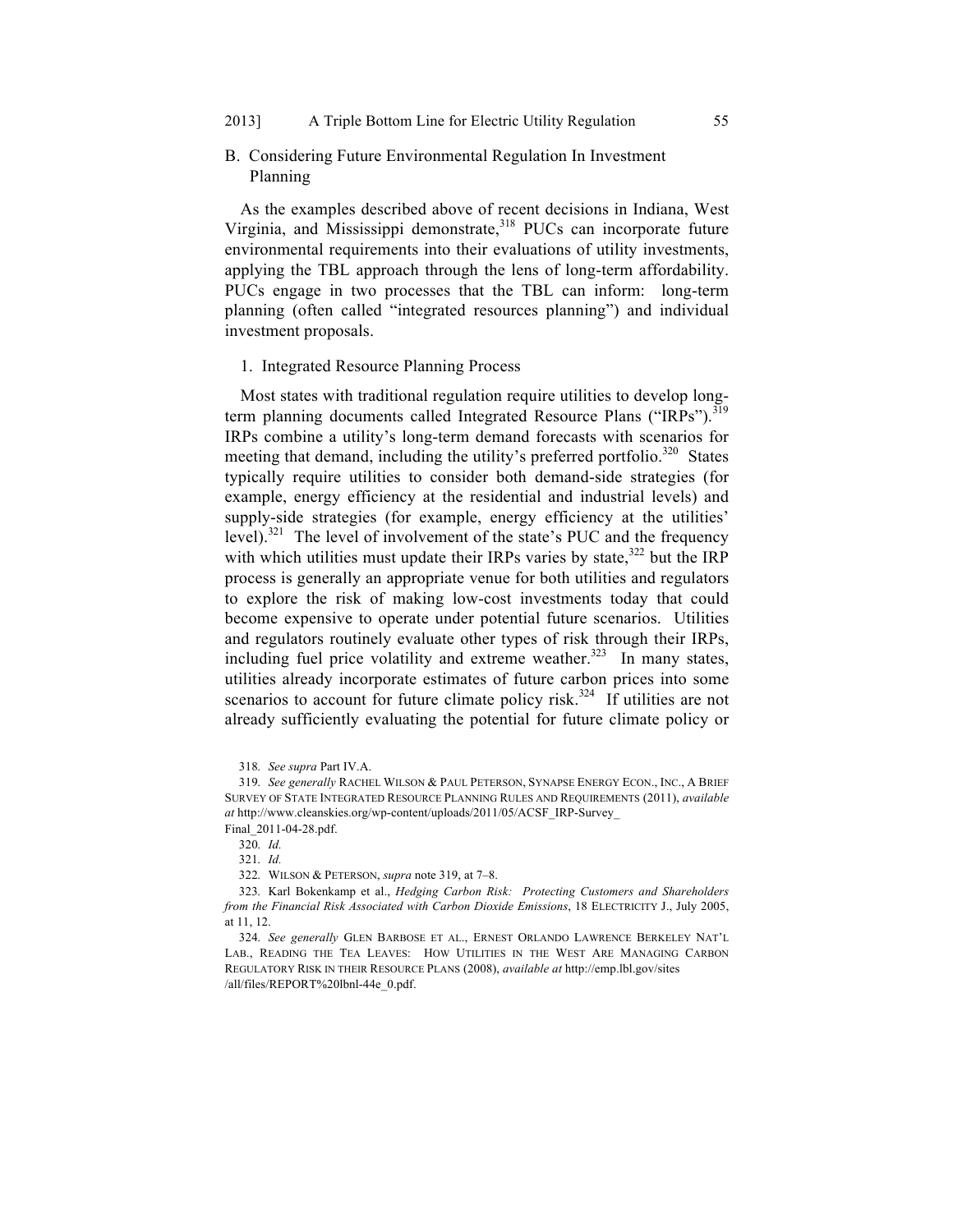other reasonably likely future environmental requirements, PUCs that have authority to approve (or disapprove) utility IRPs under state law could request that utilities incorporate different levels of environmental policy stringency into their IRP scenarios.<sup>325</sup> In other states, new legislation could establish the requirement that environmental regulators comment on a utility IRP to help the PUC determine whether the utility sufficiently addresses likely future requirements. Colorado's CACJA compliance planning process provides a model for this type of interaction.<sup>326</sup>

## 2. Specific Utility Investments

As the previously described examples in Indiana, West Virginia, and Mississippi demonstrate, PUCs have some latitude to consider the impacts of specific investment decisions on state public health and the environmental goals when evaluating specific utility proposals.<sup>327</sup> If PUCs interpret their responsibility to protect the public convenience and necessity to include the long-term availability of affordable and reliable energy in their state, it is appropriate to consider the impacts of likely future policies that address the state's third TBL pillar—a healthy environment.<sup>328</sup> This need is especially acute in the context of the long life cycle of most utility investments and in view of the history of increasingly stringent environmental requirements.<sup>329</sup> Maintaining a balanced energy portfolio is critical to successfully implementing this approach. Just as the Mississippi PUC determined that the state's heavy reliance on natural gas put consumers at risk and justified an investment in an IGCC coal facility, other PUCs may find that an overreliance on other technologies that are likely to face new regulations is not good for consumers.<sup>330</sup>

<sup>325.</sup> WILSON & PETERSON, *supra* note 319, at 7–8 (PUCs give varying amounts of weight to certain resources and operate under different planning horizons that may correspond to stronger or weaker regulatory regimes.)

<sup>326.</sup> COLO. REV. STAT. ANN. §§ 40-3.2-203(2), -204(2)(b) (West 2004 & Supp. 2012).

<sup>327.</sup> *See supr*a Part III (describing the relationship between environmental regulations and consumer prices and the prudence of considering future environmental regulations in electricity infrastructure decisions).

<sup>328.</sup> *Id.*

<sup>329.</sup> *Id.*

<sup>330.</sup> *See* sources cited *supra* notes 213–30 and accompanying text (describing the Mississippi PSC's decision to approve a IGCC coal-fired power plant).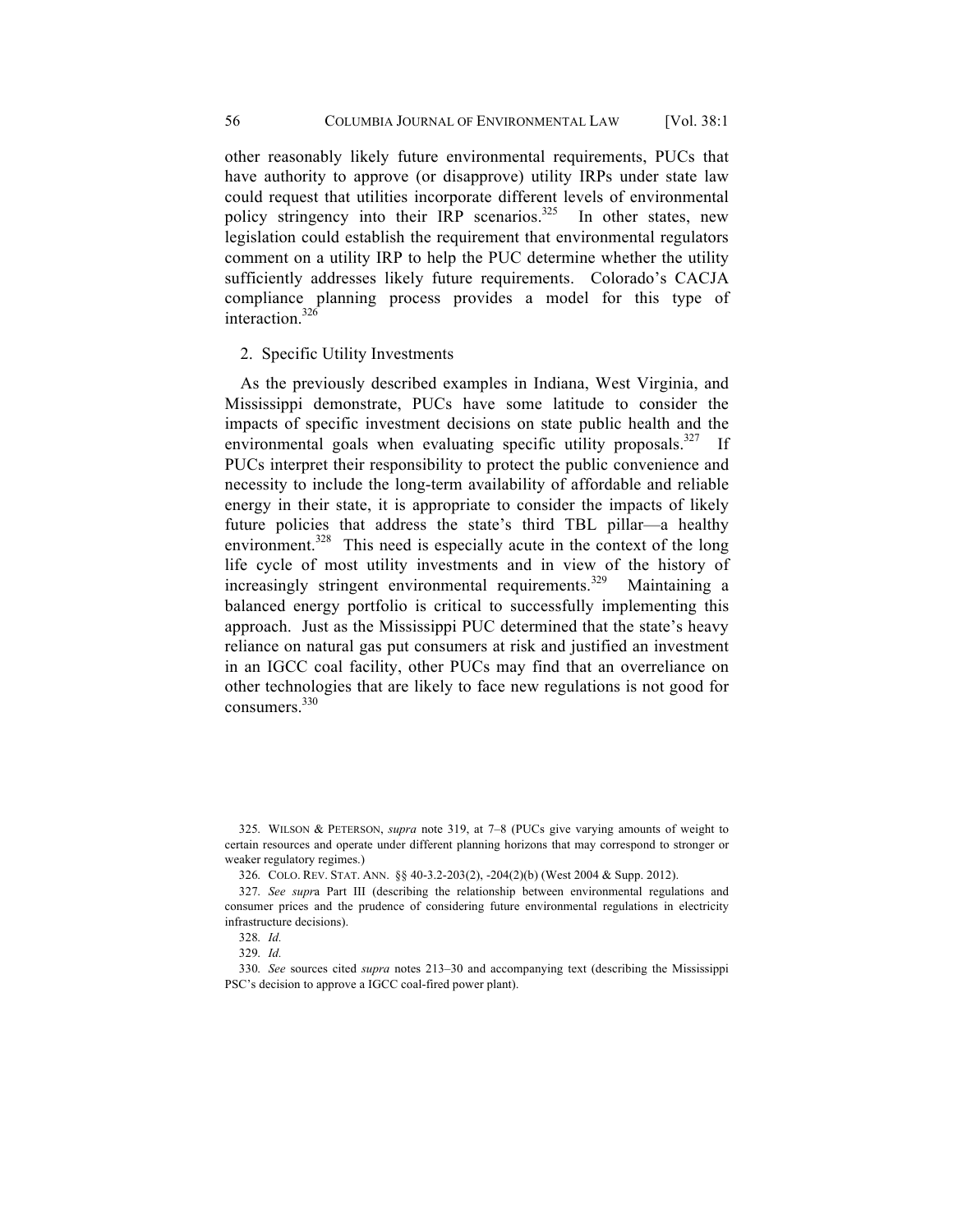C. Creating Mandates or Incentives for Energy Efficiency or Diversification of Generation Resources That Hedge Against Fuel or Compliance Cost Increases

Energy efficiency measures and renewable energy technologies are important tools to mitigate uncertainty and environmental risk in the electricity sector.<sup>331</sup> Energy efficiency and conservation measures allow utilities to delay investments in new generation, and the development of renewable energy resources reduces overreliance on traditional technologies, thereby diversifying the sources of electricity supply and enhancing energy security.<sup>332</sup> Twenty-nine states have adopted renewable portfolio standards ("RPSs") that diversify electricity supply with a minimum level of renewable resources, though policy design and scope vary substantially across states. $333$  There are also many welldocumented efforts and opportunities to encourage greater reliance on energy efficiency, including actions outside of the electricity sector such as updating and enforcing building codes and setting appliance efficiency standards,  $334$  and actions within the electricity sector such as energy efficiency resource standards and innovative rate design.<sup>335</sup> The state energy offices could provide a bridge between these various regulatory

332. *See* DAVID HOPPOCK & JONAS MONAST, DUKE UNIV. CLIMATE CHANGE POL'Y P'SHIP*,* RESIDENTIAL ENERGY EFFICIENCY AND THE AMERICAN CLEAN ENERGY AND SECURITY ACT H.R. 2454, at 7 (2009), *available at* http://www.nicholas.duke.edu/ccpp/ccpp\_pdfs/ree.07.08.09

.pdf (describing the effects of increased energy efficiency including delayed power plant investments and hedging against fuel price volatility).

333. *See* Ryan Wiser et al., *The Experience with State Renewable Portfolio Standards in the United States*, 20 ELECTRICITY J., May 2007, at 8, 9; *see also RPS Policies Summary Map*, DATABASE OF STATE INCENTIVES FOR RENEWABLES AND EFFICIENCY, http://www.dsireusa.org/summarymaps

/index.cfm?ee=1&RE=1 (last visited Jan. 27, 2013) (providing an updated list of state RPS policies). 334. HOPPOCK & MONAST, *supra* note 332, at 9 (describing California's success with building code improvements and appliance efficiency standards).

335. Regulators can adopt "decoupling" mechanisms that periodically adjust rates to make up for deviations from the level of sales projected during the last rate case, thereby eliminating any revenue losses due to energy efficiency gains and extra profits from increased energy sales. *See* Jay Zarnikau, *The Many Factors that Affect the Success of Regulatory Mechanisms Designed to Foster Investments in Energy Efficiency*, 5 ENERGY EFFICIENCY 393, 393 (2011) ("The reduction in profitable sales resulting from energy efficiency poses a disincentive to utility investments in energy efficiency. Regulatory schemes have been devised to remove this disincentive, including lost revenue adjustment mechanisms (LRAMs), decoupling mechanisms, and shareholder bonuses."). Shared incentive mechanisms go one step further to compensate the utility for the opportunity cost of foregone capacity investments due to decreases in demand. Larry Blank & Doug Gegax, *Objectively Designing Shared Incentive Mechanisms: An Opportunity Cost Model for Electric Utility Efficiency Programs*, 24 ELECTRICITY J., Nov. 2011, at 31, 31–32 (describing shared incentive mechanisms). Similarly, states may offer utilities annual lump-sum rewards for achieving energy efficiency goals, such as 0.5% annual reduction in per capita energy use. *See id*.

<sup>331.</sup> *See* BINZ ET AL., *supra* note 14, at 8, 10.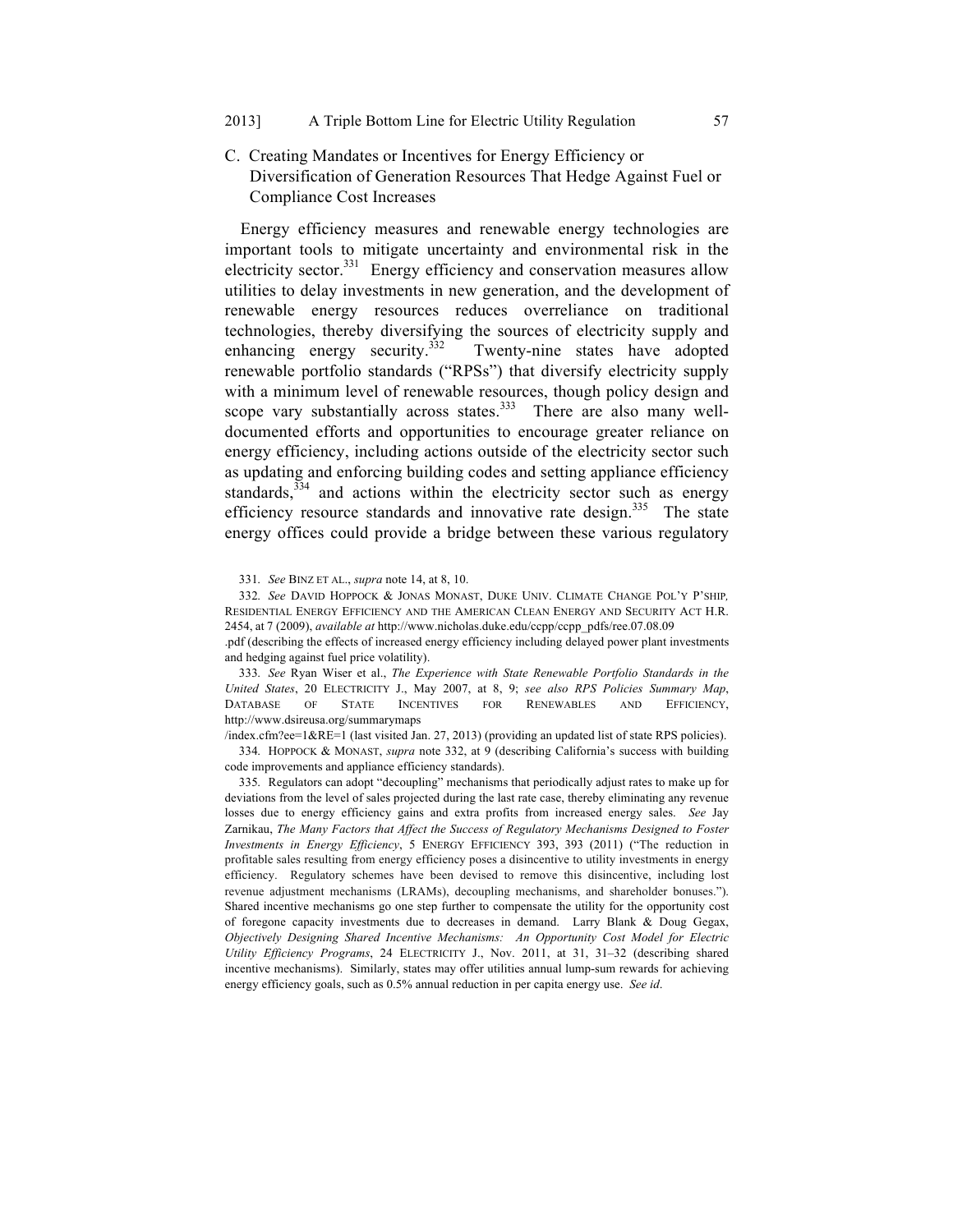processes—soliciting feedback from interested agencies across the state government, ensuring that energy efficiency and energy diversification efforts are consistent with other state energy goals, as well as identifying opportunities for cost-effective environmental compliance.

Some of these opportunities, such as innovative rate design, fall within the purview of the PUC. $^{336}$  State energy offices are likely responsible for implementing others,<sup>337</sup> and establishing many of these initiatives requires state legislatures to act. For example, most states with an RPS have adopted the policy through legislation, though a few have relied on regulatory or voter-approved initiatives.<sup>338</sup> States may also allow utilities to earn credit for energy efficiency as part of their renewable energy standard or adopt a separate energy efficiency resource standard that requires utilities to meet a percentage of demand through energy efficiency.<sup>339</sup> States have adopted energy efficiency resource standards through legislation, rulemaking, and through contracts between utilities and PUCs.<sup>340</sup>

The crossover between PUCs, state energy offices, state environmental agencies, and the legislative responsibilities for energy efficiency and renewable energy programs again underscores the need for interagency communication and information sharing. In particular, while energy efficiency and conservation measures represent a large, cost-effective energy source that should play an increasingly important role in meeting electricity demand, implementing successful energy efficiency programs is difficult because of a number of social, regulatory, and financial  $barrier$ <sup>341</sup> Coordination and communication between various agencies responsible for such programs could help enhance the role of energy

338. Ryan Wiser et al., *supra* note 333, at 9.

339. STEVEN NADEL, AM. COUNCIL FOR AN ENERGY EFFICIENT ECON., ACEEE REPORT E063, ENERGY EFFICIENCY RESOURCE STANDARDS: EXPERIENCE AND RECOMMENDATIONS 1 (2006), *available at* http://www.aceee.org/sites/default/files/publications/researchreports/ e063.pdf.

340. *Id.*

341. EPA, NATIONAL ACTION PLAN ON ENERGY EFFICIENCY VISION FOR 2025: A FRAMEWORK FOR CHANGE ES-2 (2008), *available at* http://www.epa.gov/cleanenergy/documents/suca/

vision.pdf (stating that energy efficiency could meet fifty percent of load growth through 2025 and suggesting steps that must be taken to realize this potential, including valuing energy efficiency similar to supply side options and aligning financial incentives for utilities, investors, and customers).

<sup>336.</sup> COLUMBIA LAW SCH. CTR. FOR CLIMATE CHANGE L., PUBLIC UTILITY COMMISSIONS AND ENERGY EFFICIENCY: A HANDBOOK OF LEGAL AND REGULATORY TOOLS FOR COMMISSIONERS AND ADVOCATES 47 (2012), *available at* https://www.law.columbia.edu/Null /download?&exclusive=filemgr.download&file\_id=611933.

<sup>337</sup>*. See supra* Part II.C (describing the role of state energy offices).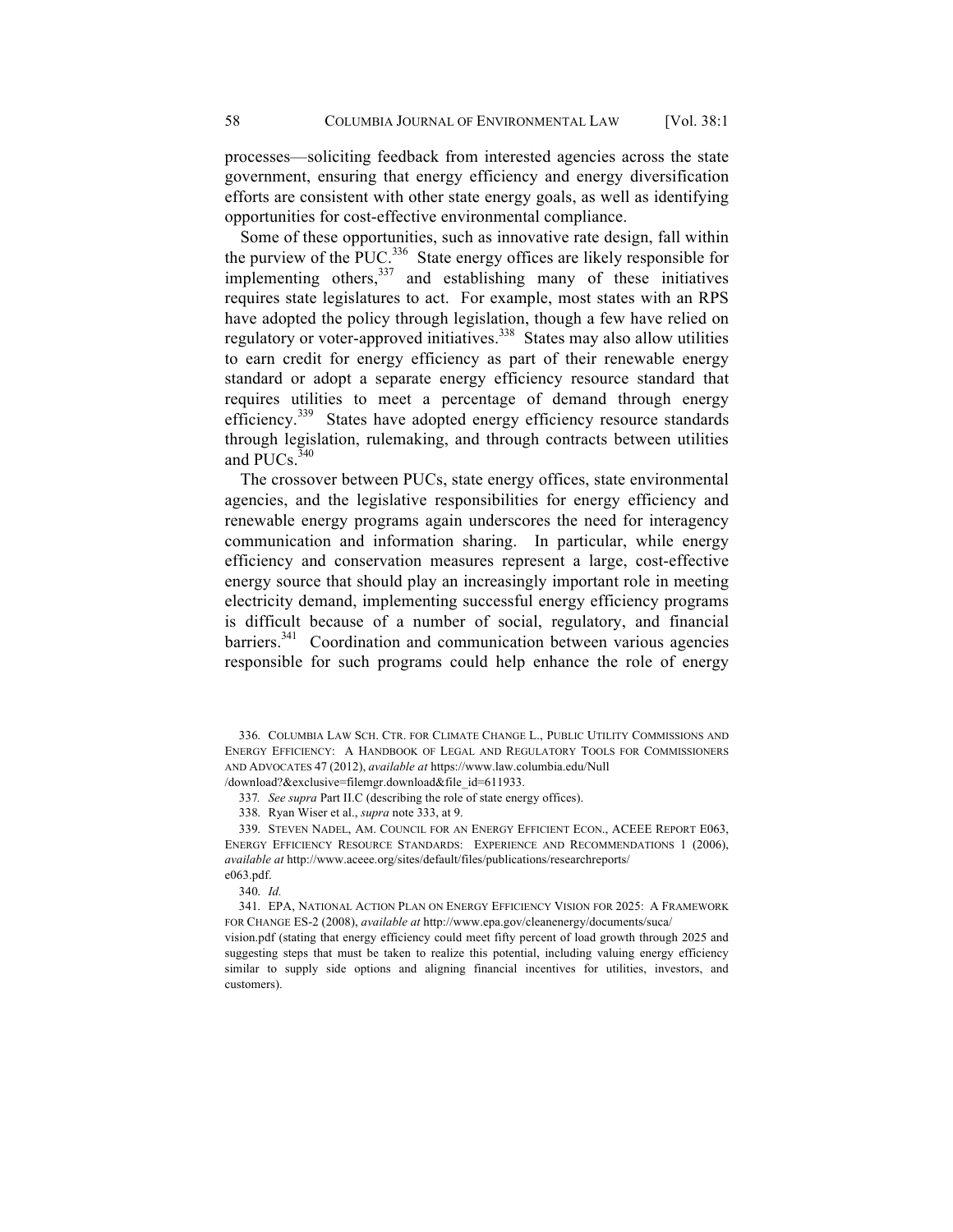efficiency and conservation measures in achieving the state's TBL objectives.

# D. Providing Regulatory Certainty Through State Law

Historical trends suggest that environmental regulations will become increasingly stringent over time, but the timing and optimal compliance strategy of likely requirements is difficult to predict.<sup>342</sup> However, as discussed in the examples cited above, states can create policy certainty that allows utilities to make strategic investments ahead of future federal environmental regulations when state public health and environmental goals supersede federal priorities.<sup>343</sup> In this regard, North Carolina's Clean Smokestacks Act and Colorado's Clean Air-Clean Jobs Act are good examples of state policies that simultaneously address all three TBL objectives in the utility sector.

State policies that allow utilities to act early must be carefully designed to support all three TBL pillars. Compliance flexibility (which, for example, does not mandate a particular pollution control strategy) and long compliance timelines are key design elements.<sup>344</sup> Together, those approaches allow utilities to adjust their pollution control strategy as they learn more about the future, including the likely impacts of federal regulations and fuel price trends.345 Well-designed policies should also reflect state-level public health and environmental goals independent from federal priorities. While identifying strategic opportunities to act early is no simple task, states can improve their ability to do so by facilitating communication between the various state actors that influence electric utilities, such as through many of the information sharing strategies suggested above. Collaboration between utilities, utility regulators, environmental regulators, NGOs, and elected officials was critical to the design and passage of such legislation in North Carolina and Colorado.<sup>346</sup>

346. *See, e.g.*, William G. Ross, Jr., *North Carolina's Clean Smokestacks Act*, N.C. DEP'T OF ENV'T AND NATURAL RES., http://daq.state.nc.us/news/leg/cleanstacks.shtml (last modified May. 13, 2009) ("One of the biggest reasons for the bill's passage was the involvement of various stakeholders in developing the legislation. Negotiations included representatives from power companies, environmental groups, the legislature, the governor's office, state agencies, electric rate payers' associations, non-utility industry groups and the state utilities commission.").

<sup>342.</sup> *See supra* Parts V.B.1–3.

<sup>343.</sup> *See supra* Part IV.B.

<sup>344.</sup> HOPPOCK ET AL., *supra* note 24, at 3.

<sup>345.</sup> *Id.*